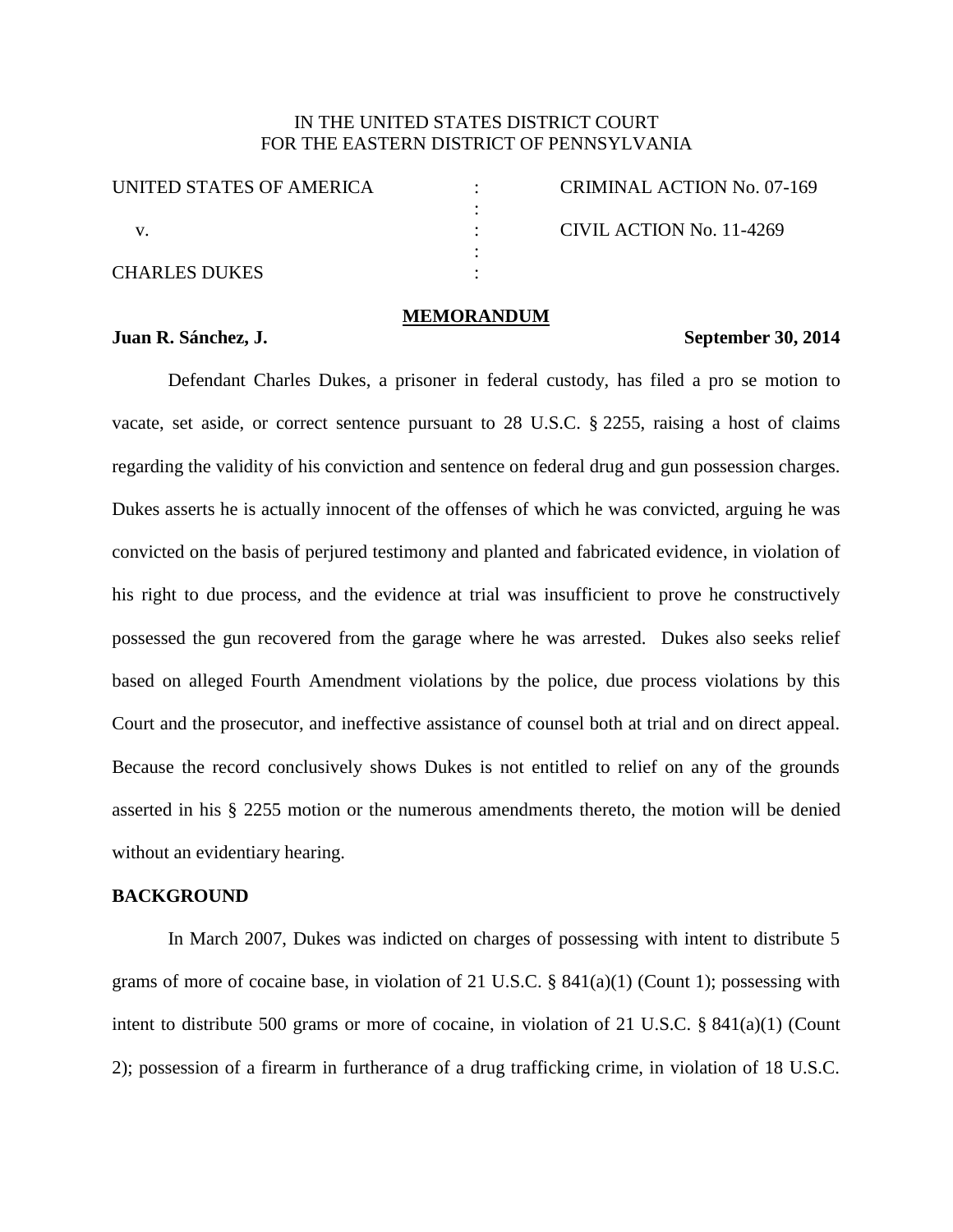§ 924(c) (Count 3); and possession of a firearm by a convicted felon, in violation of 18 U.S.C. § 922(g) (Count 4). Following his indictment, Dukes, who was already in state custody, was represented by Attorney Elizabeth L. Toplin of the Federal Community Defender Office for the Eastern District of Pennsylvania (Federal Defender Office) in connection with the federal charges. In July 2007, the Federal Defender Office filed motions to suppress physical evidence Philadelphia police officers had seized from the garage and residence where Dukes was arrested, and statements Dukes made to the police the day after his arrest. Dukes thereafter sought to dismiss the Federal Defender Office as counsel. Although this Court initially denied Dukes's request, in August 2007, this Court granted the Federal Defender Office's motion to withdraw as Dukes's counsel<sup>1</sup> and appointed Attorney William Brennan to represent him pursuant to the Criminal Justice Act (CJA), 18 U.S.C. § 3006A. In June 2008, Attorney Brennan filed a further motion to suppress all physical evidence seized from Dukes's residence at 7705 Temple Road. The motion also requested a hearing pursuant to *Franks v. Delaware*, 438 U.S. 154 (1978), to challenge the accuracy of the allegations in support of the search warrant.

On June 19, 2008, this Court held a hearing on Dukes's suppression motions, at which Philadelphia Police Officers Frank Bonett, Charles Kapusniak, and Perry Betts testified.<sup>2</sup> According to Officer Bonett's testimony, on the night of August 16, 2006, acting on information he received from a reliable confidential source that a father and son were selling drugs out of the rear garage at 7705 Temple Road, Bonett and two colleagues (Officers Thomas LaCorte and Fred Wiley) set up surveillance in the alley where the garage was located, three houses away.

<sup>&</sup>lt;sup>1</sup> The Federal Defender Office moved to withdraw from the case after Dukes left numerous telephone messages accusing counsel of being racist and working for and with the prosecuting attorney.

 $2$  Philadelphia Detective David Plummer also testified at the suppression hearing as a rebuttal witness.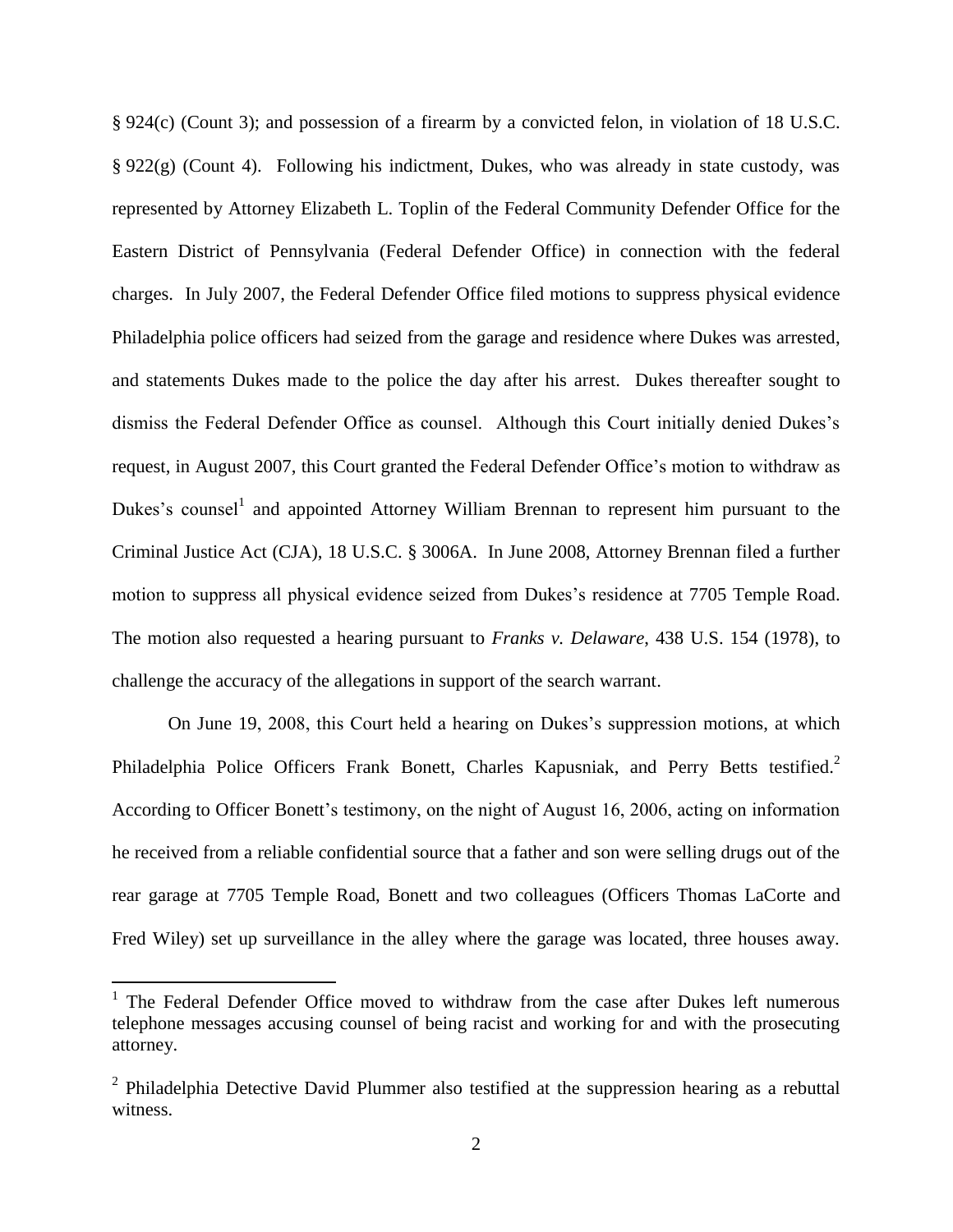The officers were in full uniform in an unmarked police car. At around 10:30 p.m., Officer Bonett observed Dukes walk through the alley and open the door to the garage of the residence at 7705 Temple Road. Approximately five minutes after Dukes's arrival, Officer Bonett saw a black Ford Taurus station wagon pull into the area in front of the garage, and observed Dukes approach the passenger side of the car and talk briefly with the driver, who handed Dukes money. Dukes re-entered the garage for about ten seconds, then returned to the car and handed the driver unidentified small objects. About ten minutes later, Officer Bonett saw a white Honda Accord pull into the area in front of the garage at 7705 Temple Road and observed the same pattern of activity, with Dukes taking money from the driver, re-entering the garage, and then returning to the car and handing the driver unidentified small objects.

At approximately 10:50 p.m., after observing Dukes engage in what Officer Bonett believed, based on his experience and training as a police officer, were narcotics transactions, he and the other officers exited their vehicle and approached Dukes. Upon seeing the officers, Dukes attempted to close the garage door, but Officer LaCorte prevented him from doing so. Officers Bonett and Wiley then stopped Dukes, and, looking through the open garage door, Officer Bonett saw in plain view a clear plastic baggie containing small green-tinted packets of what he believed was crack cocaine. The officers then placed Dukes under arrest and searched his person, seizing \$470 in cash, a Nextel cell phone, and a large wallet containing numerous credit cards and a social security card. After making the arrest, Officer Bonett reported the incident to Narcotics Strike Force Officer Kapusniak so that a search warrant could be obtained for 7705 Temple Road.

Officer Kapusniak testified at the suppression hearing regarding his role in obtaining and executing a search warrant for 7705 Temple Road. Based on the information provided by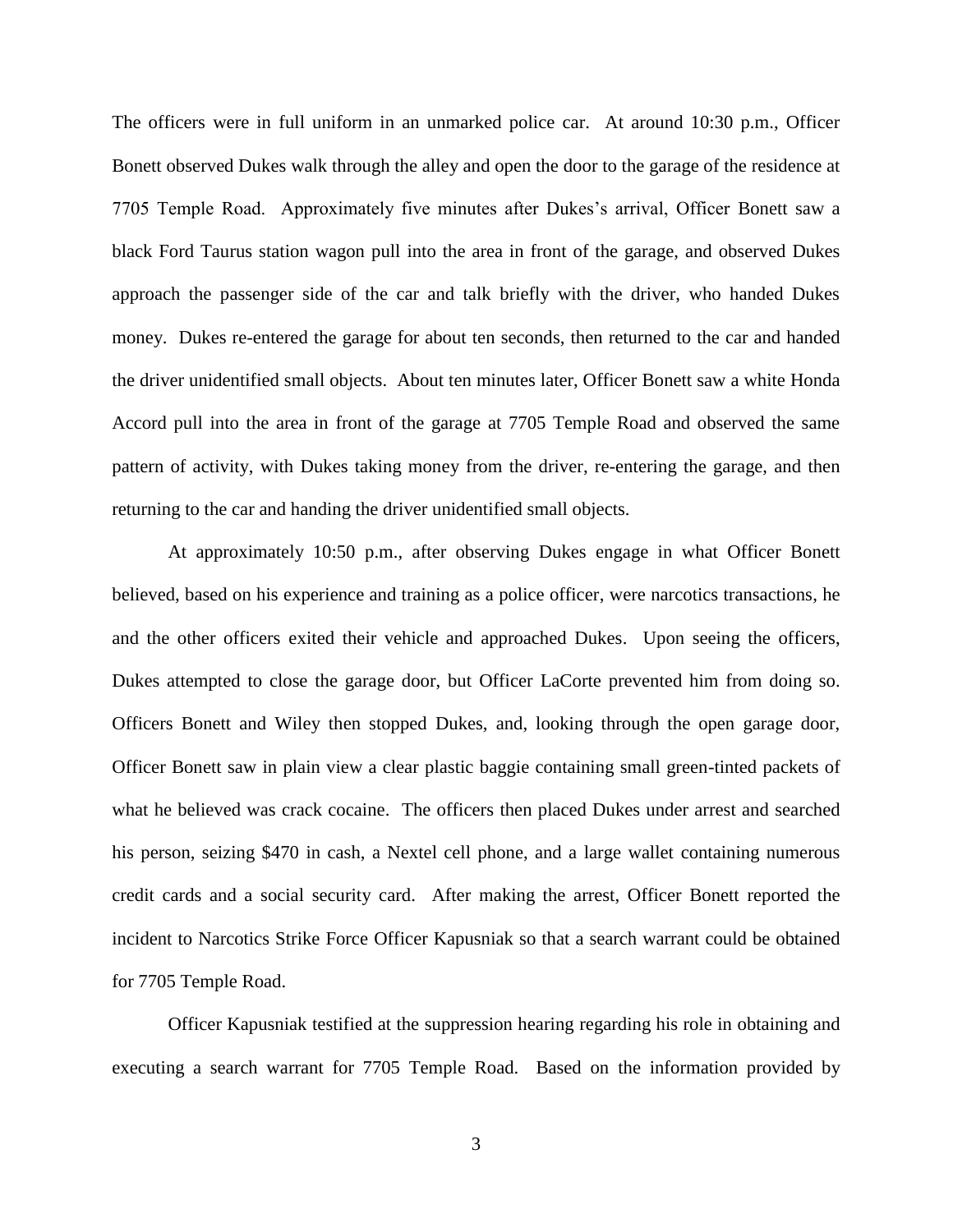Officer Bonett, Officer Kapusniak prepared an affidavit of probable cause and faxed it to the District Attorney's Charging Unit, which approved the warrant. At approximately 6:01 a.m. on August 17, 2006, Officer Kapusniak executed the warrant, recovering several clear baggies containing chunks of an off-white substance, 150 green-tinted packets containing smaller chunks of an off-white substance, a black grinder, a glass plate with white residue on it, two bottles of inositol, \$2,670 in cash, a silver gun box containing a loaded Smith & Wesson handgun,<sup>3</sup> and a bill and Pennsylvania driver's license in the name of Charles Dukes.<sup>4</sup> After returning to police headquarters, Officer Kapusniak performed a field test on the chunky white substance and determined the substance was cocaine base. Given the large quantity of drugs recovered, Officer Kapusniak notified Narcotics Field Unit Officers Michael Spicer and Perry Betts of the seizure, suggesting Dukes might someone with whom Spicer and Betts would be interested in speaking in connection with the investigations handled by their Unit.

According to Betts, who also testified at the suppression hearing, he and Officer Spicer met with Dukes on August 17, 2006, at the police district where Dukes was being held. After Spicer read Dukes *Miranda* warnings, Dukes waived his *Miranda* rights and proceeded to talk to the officers, providing them with information regarding other local criminal activity, some of which the officers later corroborated.<sup>5</sup>

<sup>&</sup>lt;sup>3</sup> The police later determined the gun was registered to Dukes's son, Charles S. Dukes.

<sup>4</sup> Officer Kapusniak testified that some of drugs—a clear baggie containing 49 green-tinted packets of the off-white substance and a brown paper bag containing two clear baggies with chunks of the off-white substance—were in plain view on a makeshift table inside the garage, while most of the rest of the drugs were found inside a cooler in the garage. *See* Hr'g Tr. 78-81, June 19, 2006. Officer Kapusniak stated he recovered one of the green-tinted packets from inside the gun box. *See id.* at 81.

<sup>&</sup>lt;sup>5</sup> By Officer Betts's account, Dukes told the officers he had seen some kids put a shotgun under a dresser or some cabinets in the rear yard of 7740 Temple Road. Later the same day, the officers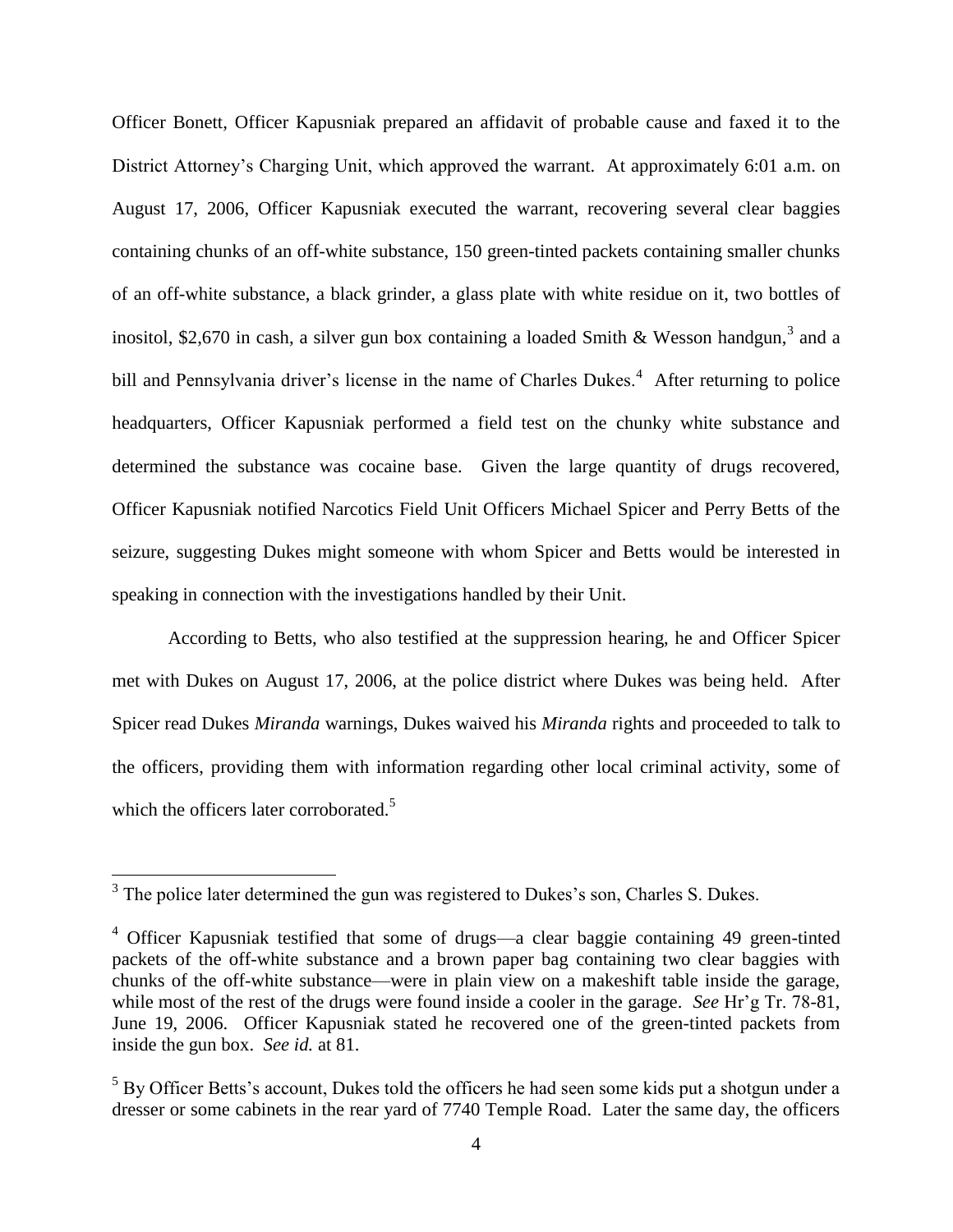Dukes also testified at the suppression hearing, offering a dramatically different account of the events in question. According to Dukes, he left a local Shop Rite store at 10:06 p.m. on August 15, 2006, and drove to his mother's home at 7705 Temple Road to drop off some laundry detergent he had purchased for her. At 10:19 p.m., Dukes got out of his car, put the two boxes of detergent in the garage, and closed the garage door, whereupon he encountered Officer Bonett, in plain clothes, outside the garage. Officer Bonett hit Dukes, knocking his cell phone to the ground. Dukes retrieved his phone and in trying to activate the video feature saw the time was 10:21 p.m. Dukes claimed Officer Bonett hit him again and handcuffed him while the other officers rummaged through the contents of the garage. Dukes denied that the drug transactions Officer Bonett described ever occurred, noting the officers had already arrested him when the transactions allegedly took place. To support his account, Dukes offered a cell phone video a neighbor had recorded, which he contended showed the officers running in and out of the garage between 10:30 and 10:36 p.m., when Dukes was supposedly engaging in drug transactions. The video, however, was not authenticated, did not bear any indication of date or time, and depicted only what this Court characterized as "gray and random flashes of light." Mem. 4, June 30, 2008, ECF No. 91. Dukes also denied ever meeting or speaking with Officers Betts and Spicer, and denied giving them any information about other criminal activity, though he admitted certain

recovered a shotgun from the location Dukes identified. The property receipt for the shotgun the officers recovered was introduced at the hearing. Dukes also told the officers about a local man named Steve, who was wanted in Wichita, Kansas, for nine kilograms of cocaine, and identified some of Steve's associates. Officers Betts and Spicer did not take a formal statement from Dukes, but instead jotted down some notes regarding the information he provided. The officers did not question Dukes about his arrest or the items recovered pursuant to the search warrant.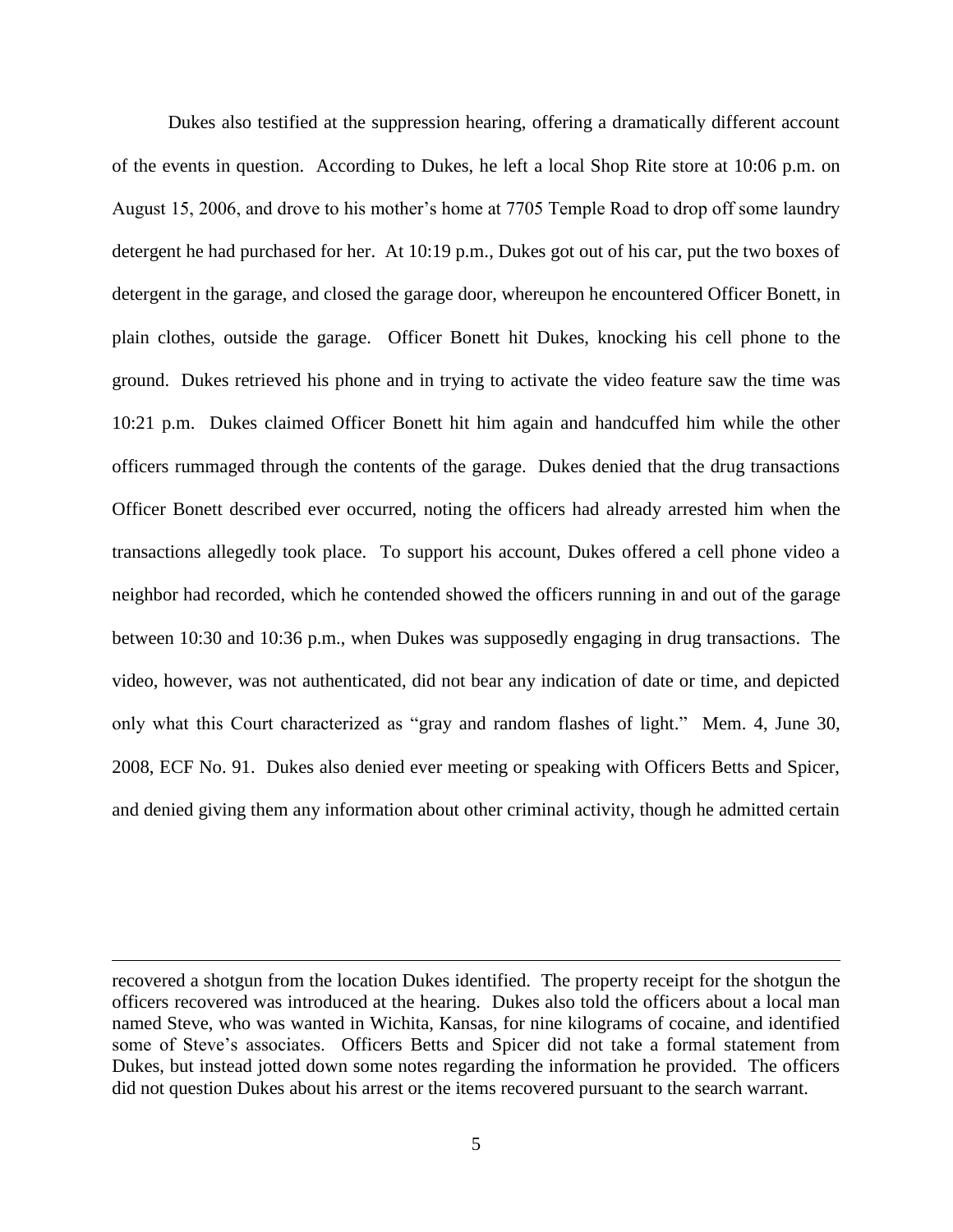information in the officers' notes of the meeting was correct (e.g., his date of birth and nickname  $("Dog"))$ .<sup>6</sup>

On June 30, 2008, this Court issued a Memorandum and Order denying Dukes's suppression motions. Based on the Court's observation of the witnesses at the suppression hearing and the evidence introduced at the hearing, the Court found the testimony of Officers Bonett, Kapusniak, and Betts credible, and found Dukes's testimony not credible, given the lack of evidentiary support for Dukes's version of events and the contradictions between Dukes's account and other record evidence. The Court also noted Dukes's prior *crimen falsi* convictions for wire and bank fraud cast doubt on his veracity. The Court concluded, based on the totality of the circumstances, that Officer Bonett had probable cause to arrest Dukes and the search warrant obtained following the arrest was also supported by probable cause. The Court therefore concluded the items seized during the search of Dukes's person incident to arrest and in executing the search warrant were admissible. The Court also held Dukes's statements to Officers Betts and Spicer would not be suppressed, as the statements were made pursuant to a valid waiver of his *Miranda* rights. Finding Dukes's testimony regarding the events in question was not credible, the Court denied Dukes's request for a *Franks* hearing.

Following the denial of his suppression motions, Dukes filed several pro se motions seeking to have a new attorney from the Federal Defender Office represent him, to have his existing attorney removed from the case, and/or to exercise his Sixth Amendment right to represent himself at trial. The Court conducted a lengthy colloquy with Dukes regarding these

<sup>&</sup>lt;sup>6</sup> To rebut Dukes's denial of ever meeting with Officers Betts and Spicer, the Government called Detective David Plummer, the case agent on Dukes's case at the time of the hearing. Detective Plummer testified that at a prior meeting with the Government in connection with efforts to obtain a proffer from him, Dukes reviewed what Betts identified as his and Spicer's notes of their meeting with Dukes on August 17, 2006, and stated he knew every name mentioned in the notes.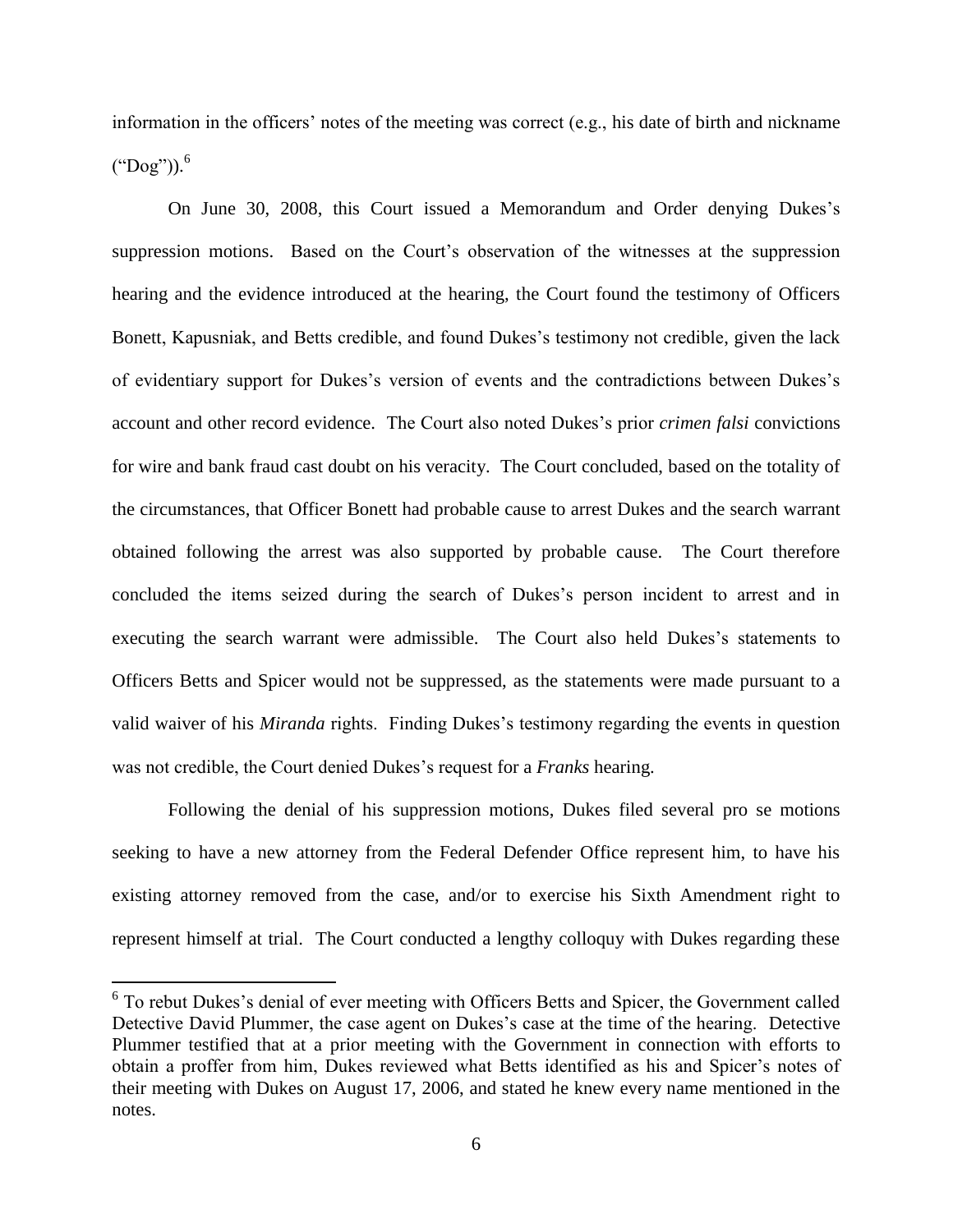motions on August 8, 2008, and, at the conclusion of the hearing, advised Dukes the Court would not appoint another new lawyer, but would permit him to represent himself, with Attorney Brennan as standby counsel. Dukes thereafter filed a motion to continue the August 18, 2008, trial date, which the Court initially denied. On August 14, 2008, four days before trial was to commence, Attorney Arnold C. Joseph entered his appearance as Dukes's counsel. Attorney Joseph sought reconsideration of the Court's denial of Dukes's pro se continuance request, and, after a further colloquy with Dukes on August 18, 2008, the Court granted the motion.

The case proceeded to trial in October 2008. At trial, the Government's witnesses included Officer Bonett, who testified about his surveillance of Dukes on August 16, 2006, the events leading to Dukes's arrest, and the items seized from Dukes's person, and Officer Kapusniak, who testified about obtaining and executing a search warrant based on information provided by Officer Bonett.<sup>7</sup> Neither Officer Betts nor Officer Spicer testified for the Government, and Dukes did not testify in his own defense. <sup>8</sup> On October 23, 2008, the jury returned a guilty verdict on all counts.

<sup>&</sup>lt;sup>7</sup> The Government also called several other law enforcement witnesses, including Officer Wiley, who participated in the surveillance and arrest of Dukes on August 16, 2006.

<sup>&</sup>lt;sup>8</sup> During trial, the Government sought to call Officer Betts to testify that when he and Officer Spicer met with Dukes on August 17, 2006, Dukes told them there was a gun in the garage, thereby demonstrating his knowledge of the gun, which was registered to his son. *See* Trial Tr. 158, 161-62, Oct. 21, 2008. Officer Betts did not mention Dukes's statement about the gun at the suppression hearing, but did mention it when interviewed in connection with an Internal Affairs Division (IAD) investigation regarding a complaint Dukes had filed against Officer Bonett. *See id.* at 162-63; Dukes Ex. Y, at 6, ECF No. 212 (IAD investigation report). After hearing argument from the parties, the Court ruled that the Government would not be permitted to introduce Dukes's statement regarding the gun in its case in chief, but reserved ruling as to whether the statement would be admissible on rebuttal in the event Dukes testified or otherwise presented evidence suggesting he was not aware the gun was in the garage. *See* Trial Tr. 166, Oct. 21, 2008. The Court ultimately ruled that if Dukes testified, the Government would be permitted to cross-examine him about the statement and would be permitted to attack the credibility of Dukes's denial of ever having met with Officers Betts and Spicer with the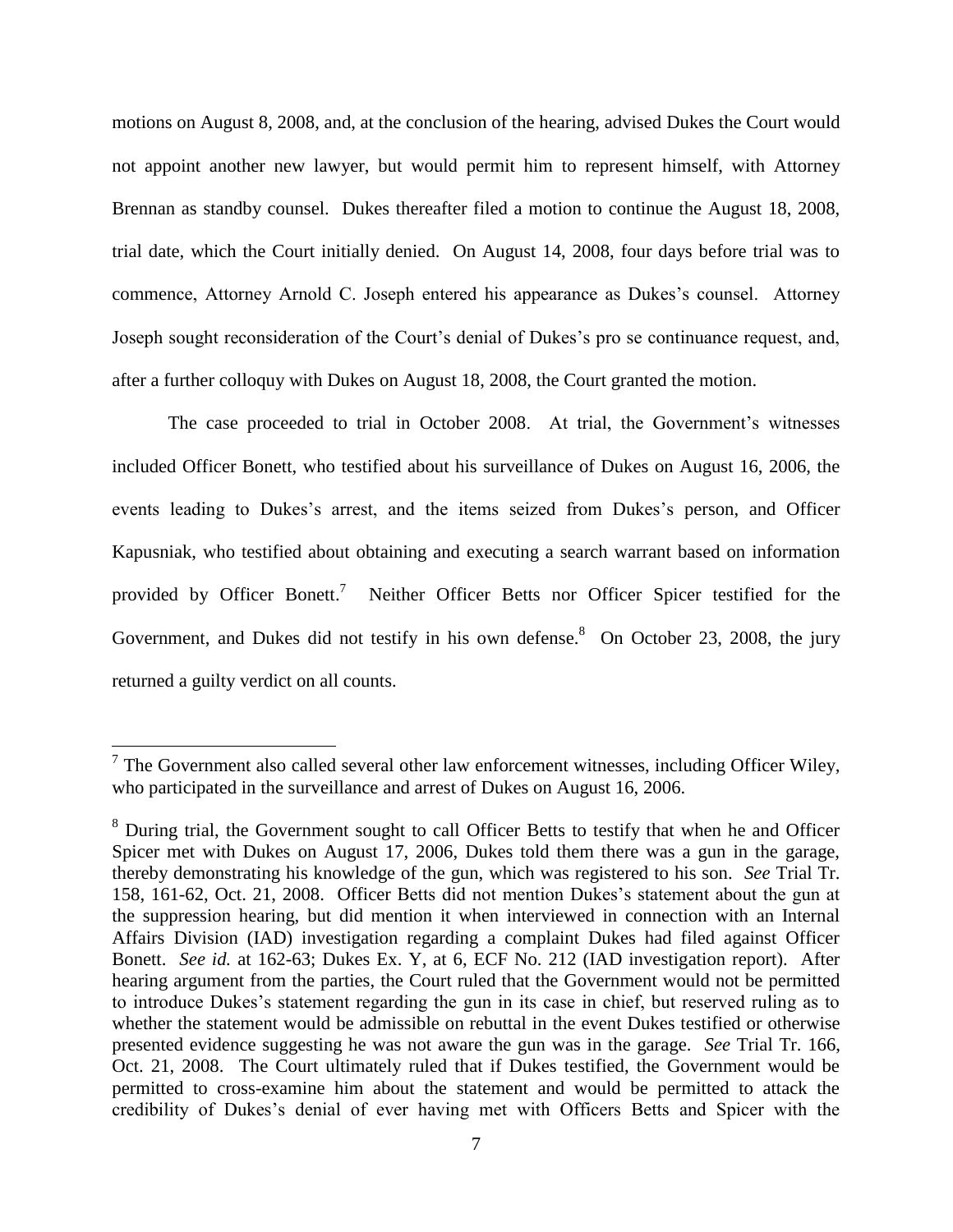In January 2009, prior to sentencing, Attorney Joseph filed a motion requesting the Court either permit him to withdraw due to Dukes's failure to pay him or appoint him to represent Dukes as CJA counsel. The Court held a hearing on the motion on January 20, 2009, at which Attorney Joseph explained that he came to represent Dukes after another inmate at the Federal Detention Center contacted him on Dukes's behalf and promised to pay for the representation. The other inmate did not pay Joseph, however, and after the trial, Dukes accused Joseph of failing to zealously represent him because Joseph had not been paid. Joseph explained that in light of Dukes's allegations and in an abundance of caution, he filed the motion to withdraw or for appointment so as to ensure there would be no impediment to his continued representation because of financial considerations. After consulting with Joseph during the hearing, Dukes indicated he wanted Joseph to continue to represent him at sentencing and on direct appeal. By Order of January 22, 2009, the Court appointed Joseph as CJA counsel prospectively, but reserved ruling on the issue of whether the appointment would be retroactive pending further briefing.

The case proceeded to sentencing on February 3, 2009, but the Court did not impose sentence that day. Rather, after hearing from the Government and from Dukes himself—who used his allocution to repeat his attacks on the police officer who arrested him, his lawyer, the Assistant United States Attorney (AUSA) who prosecuted the case, and the Court—the Court advised the parties it had reservations whether a sentence within the applicable range under the

information he gave to them during the meeting. *See* Trial Tr. 4, 8-9, Oct. 22, 2008. The Court had earlier ruled that the Government would be permitted to use Dukes's 2001 bank fraud conviction and 2003 wire fraud conviction to impeach Dukes's credibility in the event he testified. *See* Order, Oct. 20, 2008, ECF No. 121; *see also* Order, Oct. 20, 2008, ECF No. 122 (granting in part the Government's motion to permit cross-examination of Dukes with evidence of his prior false statements in connection with his bank and wire fraud convictions). Because Dukes did not testify, none of this evidence was admitted.

 $\overline{a}$ 

8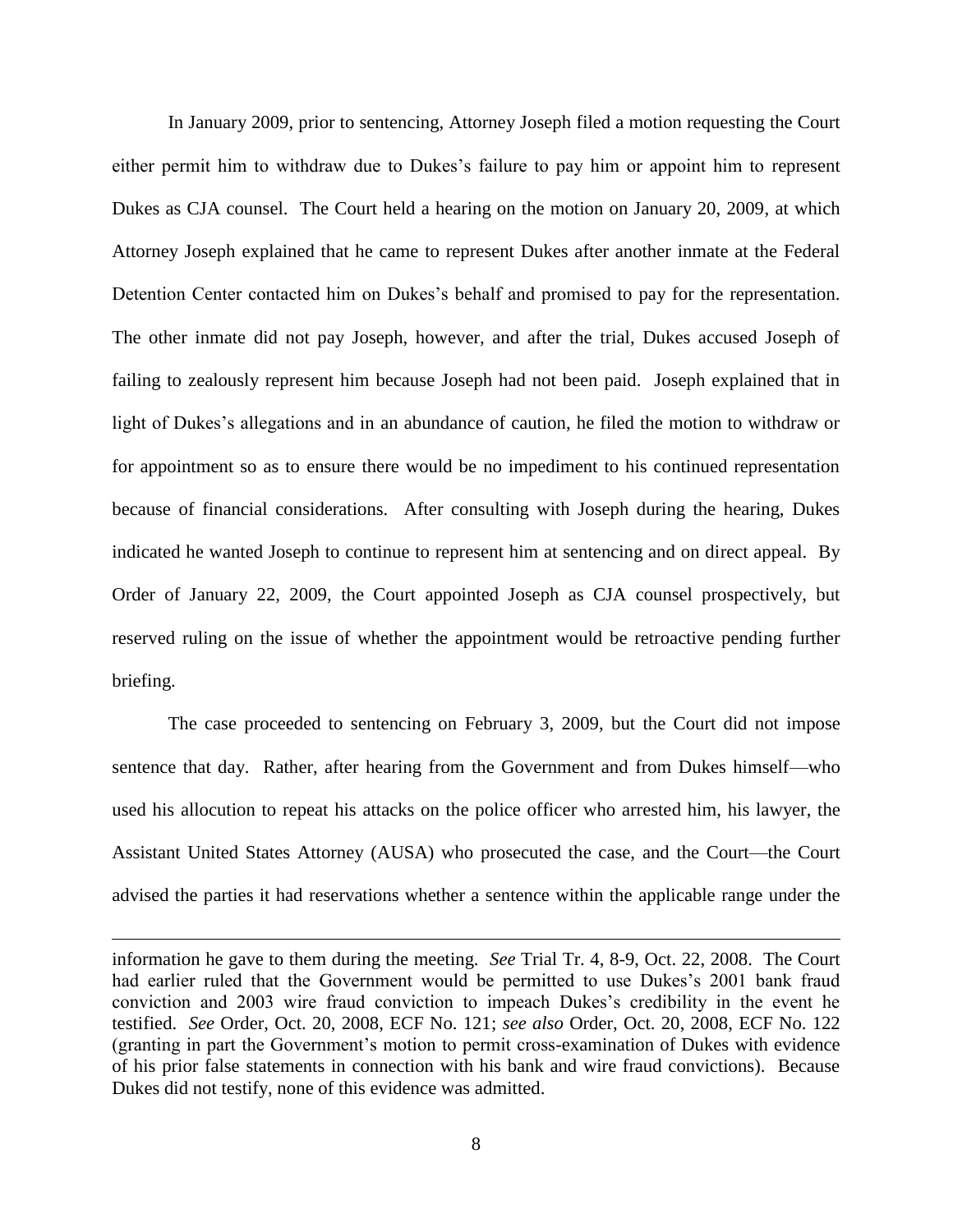federal Sentencing Guidelines was adequate, and was contemplating varying or departing upward from the otherwise applicable sentencing range. $9$  The Court adjourned the hearing to permit further briefing and consideration of the propriety of an above-Guidelines sentence. On March 11, 2009, the Court sentenced Dukes to a total of 300 months of incarceration, which included a 65-month upward variance from the applicable Guidelines range. The Court found an upward variance was justified due to Dukes's "substantial criminal history, his inability to conform his conduct to the law during Court supervision, likelihood to re-offend, contempt for the law and legal system, and lack of remorse for his conduct." Sentencing Hr'g Tr. 23, Mar. 11,  $2009.<sup>10</sup>$ 

Dukes thereafter appealed, represented by new, retained counsel, Attorney Mark Greenberg, who challenged this Court's denial of Dukes's motions to suppress physical evidence and imposition of an above-Guidelines sentence. In an opinion filed on July 21, 2010, the Third Circuit affirmed, finding this Court "properly denied all of Dukes's motions to suppress physical evidence" and did not impose a substantively unreasonable sentence. *United States v. Dukes*, 387 F. App'x 196, 200-01 (3d Cir. 2010). After the appeal was decided, Attorney Greenberg moved to withdraw as Dukes's counsel, at Dukes's request. The Third Circuit granted the motion on September 16, 2010.

 $9$  With a total offense level of 28 and a criminal history category of VI, Dukes's advisory Guidelines range was 140 to 175 months. Taking into account the five-year mandatory minimum sentence on Count 3, Dukes's effective advisory Guidelines range was 200 to 235 months.

 $10$  After sentencing (and after filing a notice of appeal on Dukes's behalf), Attorney Joseph filed a motion requesting the Court to make his CJA appointment retroactive to August 14, 2008, the date he entered his appearance for Dukes in this case. On June 23, 2009, the Court granted the motion, allowing Joseph to seek payment for his work on the case from August 14, 2008, through June 1, 2009.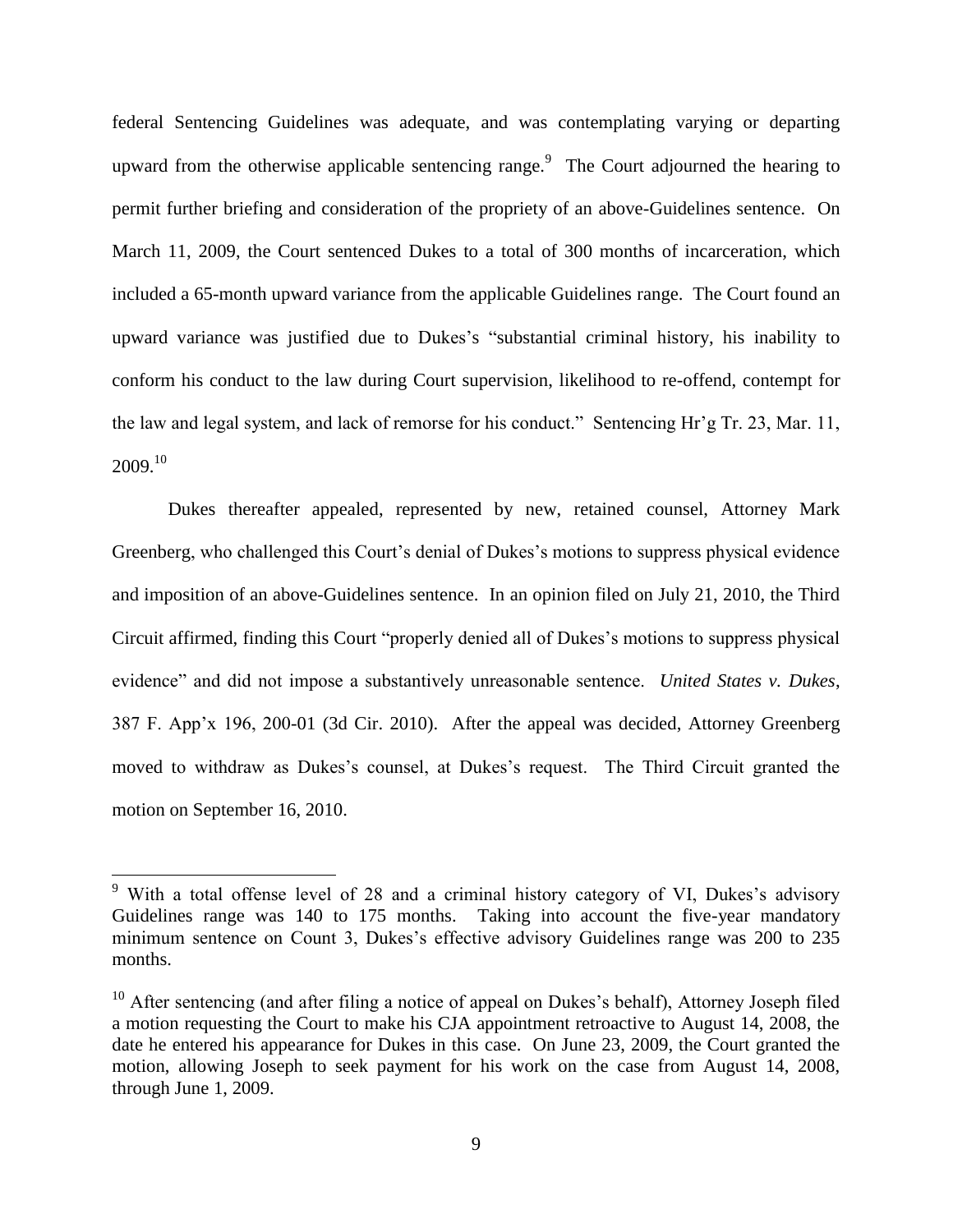In June 2011, Dukes filed the instant pro se motion pursuant to § 2255, which has been the subject of numerous revisions and amendments.<sup>11</sup> In his wide-ranging motion, Dukes raises five categories of claims: (1) actual innocence of the offenses charged, (2) Fourth Amendment violations based on the allegedly unlawful seizure of Dukes's person and search of the residence where he was arrested, (3) Fifth Amendment due process violations by the Court, (4) prosecutorial misconduct, and (5) ineffective assistance of trial and appellate counsel.

In January 2012, while his § 2255 motion was pending and before the Government's response was filed, Dukes filed a motion to reduce sentence pursuant to 18 U.S.C. § 3582(c)(2) based on Amendment 750 to the Sentencing Guidelines.<sup>12</sup> Amendment 750 implemented the Fair Sentencing Act of 2010 by "reducting] the crack-related offense levels in § 2D1.1 of the Guidelines," and was made retroactive effective November 1, 2011. *United States v. Berberena*, 694 F.3d 514, 517-18 (3d Cir. 2012). The Amendment had the effect of reducing Dukes's offense level by two levels, from 28 to 26, resulting in a reduced effective advisory Guidelines range of 180 to 210 months.<sup>13</sup> Following a hearing on July 12, 2012, the Court granted Dukes's sentence reduction motion and reduced his overall sentence by a total of 104 months. The reduced 196-month sentence imposed was within the new effective advisory Guidelines range of

<sup>&</sup>lt;sup>11</sup> Upon filing his  $\S$  2255 motion, Dukes wrote to the Court noting he had filed the motion prior to the expiration of the one-year limitation period and stating he anticipated filing certain revisions, amendments, and materials in support of the motion. In light of these representations and at Dukes's and the Government's request, briefing on the motion was deferred until after he made some of these additional submissions.

<sup>&</sup>lt;sup>12</sup> The Federal Defender Office represented Dukes solely for sentence reduction purposes.

 $13$  With a total offense level of 26 and criminal history category of VI, Dukes's new effective advisory Guidelines range was 120 to 150 months, plus 60 months consecutive on Count 3, for a total of 180 to 210 months.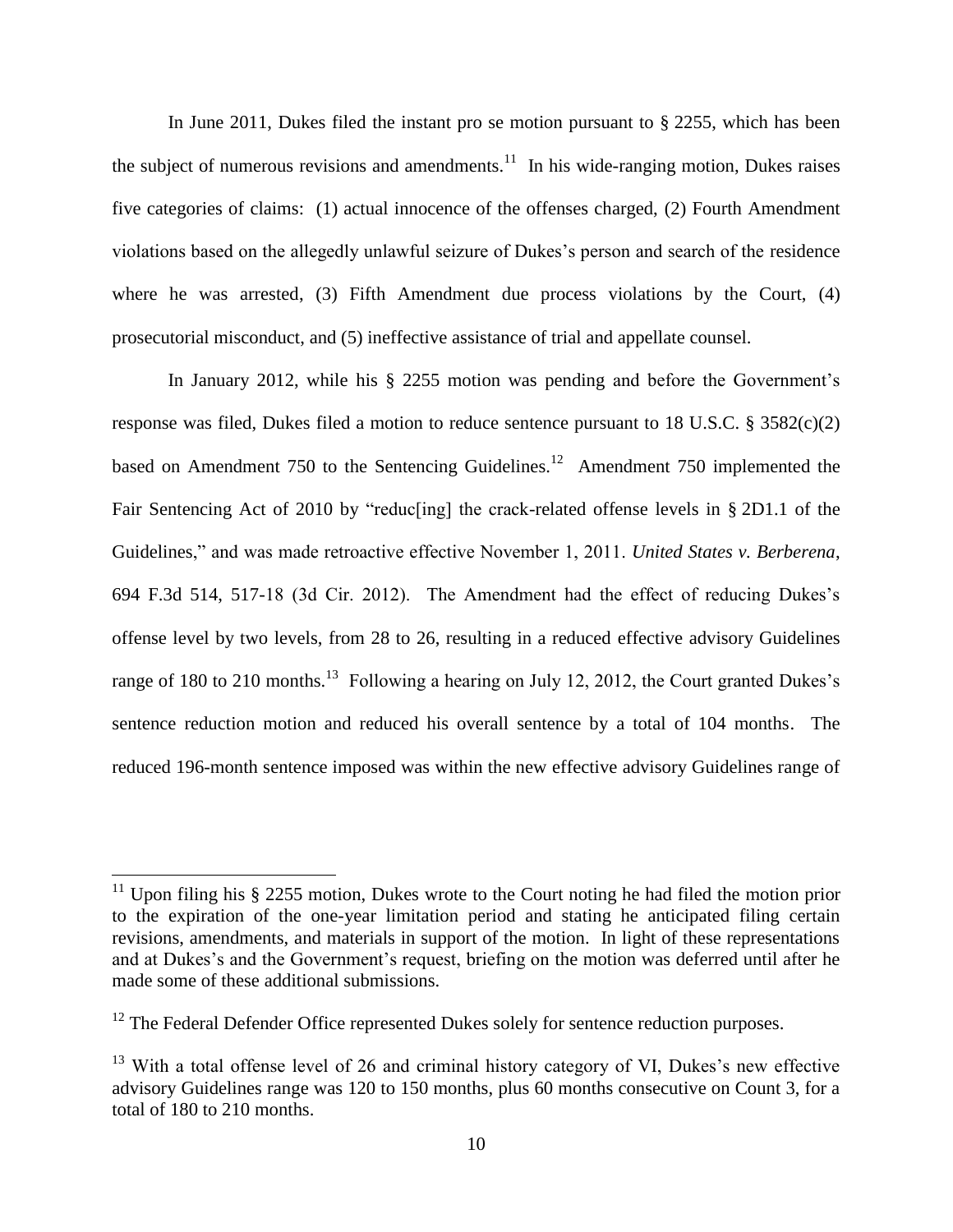180 to 210 months, and eliminated the 65-month upward variance the Court had originally imposed.

Beginning in January 2013, Dukes filed a series of amendments to his pending § 2255 motion based on media articles reporting on serious allegations of misconduct by a group of Philadelphia Narcotics Field Unit officers, including Officers Betts and Spicer, the two officers who this Court found interviewed Dukes the day after his arrest. In particular, Dukes alerted this Court to *Philadelphia Daily News* articles reporting that in December 2012, the Philadelphia District Attorney's Office had dropped the charges in 41 drug cases based on concerns about the credibility of certain narcotics officers whose testimony was necessary for the prosecutions. *See* ECF No. 242.<sup>14</sup> The articles also reported that Philadelphia Police Commissioner Charles Ramsey had transferred six Narcotics Field Unit officers, including Betts and Spicer, out of narcotics after District Attorney Seth Williams advised Ramsey his office would no longer call the officers to testify in drug cases, *see id.*, and that the U.S. Attorney's Office had declined to use five of the officers, including Betts and Spicer, as witnesses in federal drug cases for at least two years, *see* ECF No. 243. Dukes also provided the Court with articles reporting on civil suits filed against the discredited Narcotics Field Unit officers and others, including one suit in which Officer Kapusniak was named as a defendant. *See* ECF Nos. 246, 248.

By Order of July 24, 2013, this Court directed the Government to respond to Dukes's amendments pertaining to the discredited narcotics officers and to address the impact of the revelations regarding the officers' misconduct on Dukes's § 2255 motion and any further proceedings that might be warranted in light of the revelations. The Government filed its

 $14$  In light of the large number of filings Dukes has made in this case and for ease of reference, citations to Dukes's submissions are to the document number assigned by the electronic case filing system.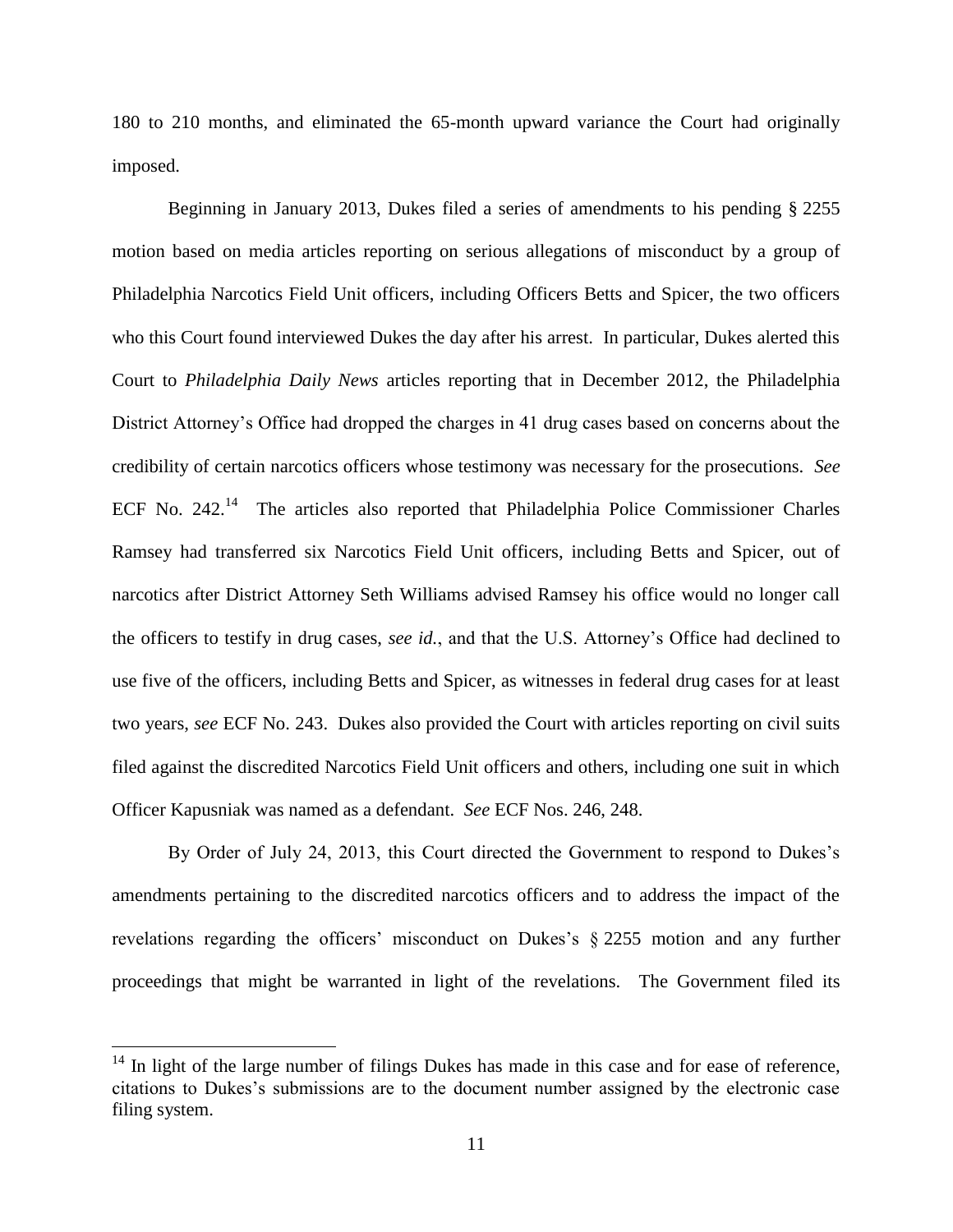response in November 2013. According to a later *Philadelphia Daily News* article provided by Dukes, Commissioner Ramsey relieved Officers Betts and Spicer and three other discredited narcotics officers of their police powers in January 2014, due to a pending federal grand jury investigation. In August 2014, the grand jury indicted Betts, Spicer, and four other former Narcotics Field Unit Officers on various federal offenses. The indictment charges the officers with being part of a racketeering conspiracy from February 2006 to November 2012, and charges Betts and Spicer with separate counts of conspiracy to deprive suspects of civil rights, deprivation of civil rights, robbery which interferes with interstate commerce, extortion which interferes with interstate commerce, using and carrying a firearm during and in relation to a crime of violence, and/or falsification of records in a federal investigation. *See United States v. Liciardello*, Crim. No. 14-412, Indictment (E.D. Pa. filed July 29, 2014).

#### **DISCUSSION**

Pursuant to 28 U.S.C. § 2255, a prisoner in federal custody may move the sentencing court to vacate, set aside, or correct his sentence if "the sentence was imposed in violation of the Constitution or laws of the United States, . . . the court was without jurisdiction to impose such sentence, or  $\dots$  the sentence was in excess of the maximum authorized by law  $\lceil \cdot \rceil$  or is otherwise subject to collateral attack." 28 U.S.C. § 2255(a). In evaluating a § 2255 motion, the court "must accept the truth of the movant's factual allegations unless they are clearly frivolous on the basis of the existing record" and "must order an evidentiary hearing to determine the facts unless the motion and files and records of the case show conclusively that the movant is not entitled to relief." *Gov't of the V.I. v. Forte*, 865 F.2d 59, 62 (3d Cir. 1989).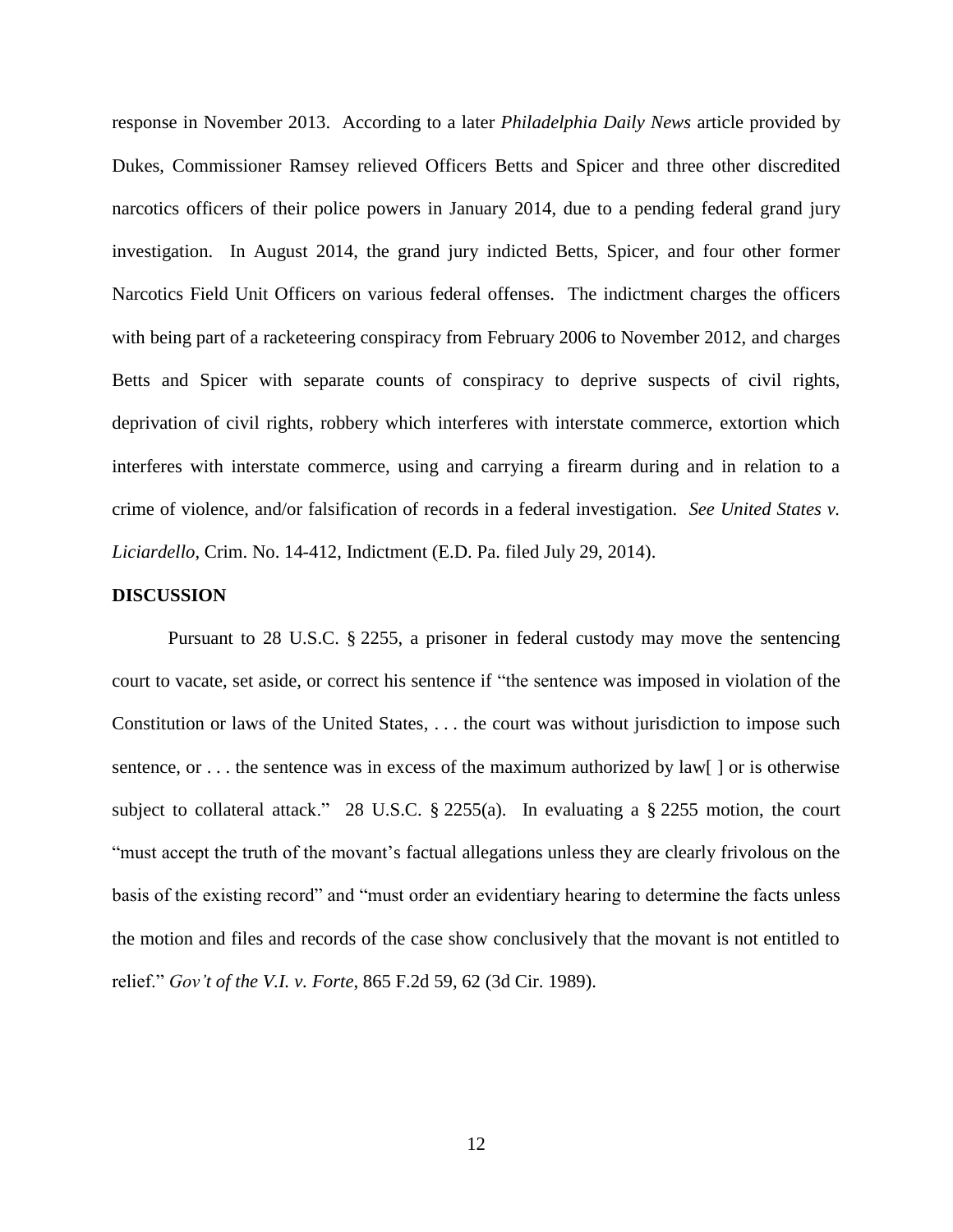#### **A. Due Process Violations Based on "Actual Innocence"**

As part of his claim invoking "actual innocence," Dukes asserts he was convicted on the basis of perjured testimony and planted and fabricated evidence, in violation of his right to due process. Dukes argues (1) Officer Bonett's account of having arrested him shortly after 10:50 p.m. on August 16, 2006, and only after observing him engage in what appeared to be two narcotics transactions and seeing what appeared to be crack cocaine in plain view on a table inside the garage, was a lie; (2) Officer Kapusniak testified falsely regarding the search of 7705 Temple Road and planted at least some of the crack cocaine in the garage; and (3) Officer Betts's suppression hearing testimony about a meeting with Dukes in which Dukes provided Betts and Spicer with information about other local criminal activity was entirely fabricated.

"[A] conviction obtained through use of false evidence, known to be such by representatives of the State," violates due process. *Sistrunk v. Rozum*, 674 F.3d 181, 187 (3d Cir. 2012) (quoting *Napue v. Illinois*, 360 U.S. 264, 269 (1959)). The provision of false testimony by a government witness without the government's knowledge may also violate due process "if the testimony was material and the court [is left] with a firm belief that but for the perjured testimony, the defendant would most likely not have been convicted." *Ortega v. Duncan*, 333 F.3d 102, 108 (2d Cir. 2003) (alteration in original) (citation and internal quotation marks omitted); *see also Killian v. Poole*, 282 F.3d 1204, 1208 (9th Cir. 2002) (holding a prosecutor's unknowing use of perjured testimony requires a conviction to be set aside if "there is a reasonable probability that [without all the perjury] the result of the proceeding would have been different" (alteration in original) (citation omitted)). The Court need not decide which standard applies here, as Dukes has not shown any of the officers who testified against him at trial perjured themselves or that any of the physical evidence against him was fabricated.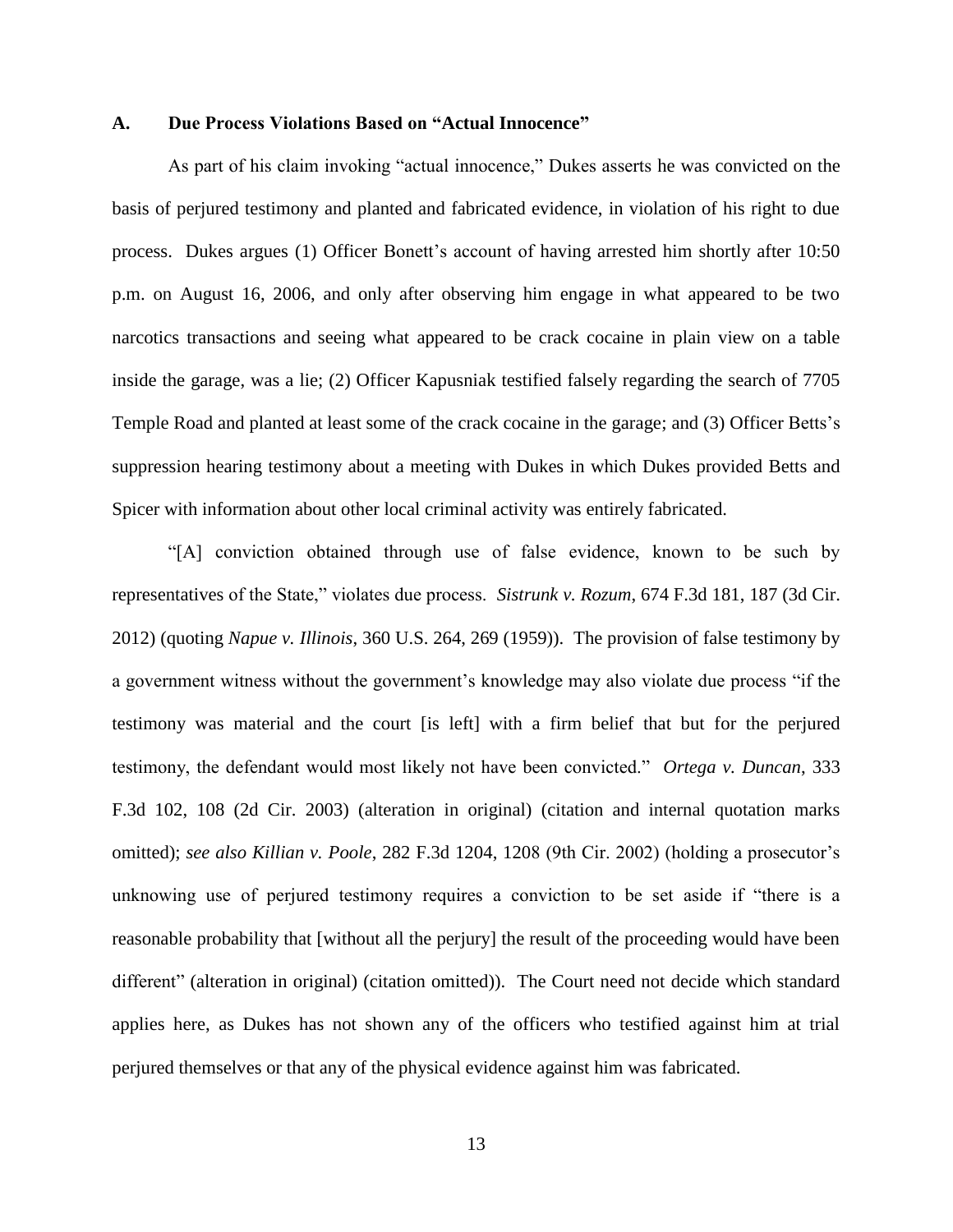The linchpin of Dukes's claim that Officer Bonett lied is the cell phone video allegedly taken by Dukes's neighbor on August 16, 2006, which Dukes contends depicts a marked police car in the alley behind 7705 Temple Road and police officers ransacking the garage at that address between 10:30 and 10:36 p.m., when Dukes was purportedly engaging in the drug transactions that led Officer Bonett to approach him. Dukes argues police records regarding his arrest—including the "75-48" incident report, the computer aided dispatch (or "CAD") printout, and the "application for search and/or extract of police incident or offense report"—corroborate the video in that the records reflect a 10:25 p.m. "time of occurrence" or "dispatch" time, which Dukes contends means he was already in custody at  $10:25$  p.m.<sup>15</sup>

This Court reviewed the cell phone video at the suppression hearing and found that, contrary to Dukes's description, the video did "not indicate either the date, or time" and depicted only "gray and random flashes of light," Mem. 4, June 30, 2008, ECF No. 91, a characterization the Third Circuit described as "apt[]," *Dukes*, 387 F. App'x at 200. Although Dukes has produced some evidence suggesting that the video clips were associated with the 10:30– 10:36 p.m. time frame on August 16, 2006, *see* Dukes Ex. R, the video was never authenticated and does not corroborate Dukes's version of the circumstances surrounding his arrest in any event.<sup>16</sup> Dukes's contentions regarding the meaning of the 10:25 p.m. reference in the various

<sup>&</sup>lt;sup>15</sup> The 75-48 report, CAD printout, and application/extract report are Exhibits C, W, and X in Dukes's Appendix of Exhibits, ECF No. 212.

 $16$  Because of the lack of authentication and poor quality of the video, the Government moved in limine to exclude the video at trial, arguing it had no probative value on the contested issue of when Dukes was in custody and would serve only to confuse the issues and mislead the jurors. *See* Gov't's Mot. in Limine to Prohibit Introduction of Cell Phone Video, ECF No. 117. The motion was ultimately rendered moot, as Dukes was unable to locate the individual who recorded the video and, lacking any means of authenticating the video, did not seek to introduce it at trial. *See* Hr'g Tr. 6-7, Oct. 20, 2008.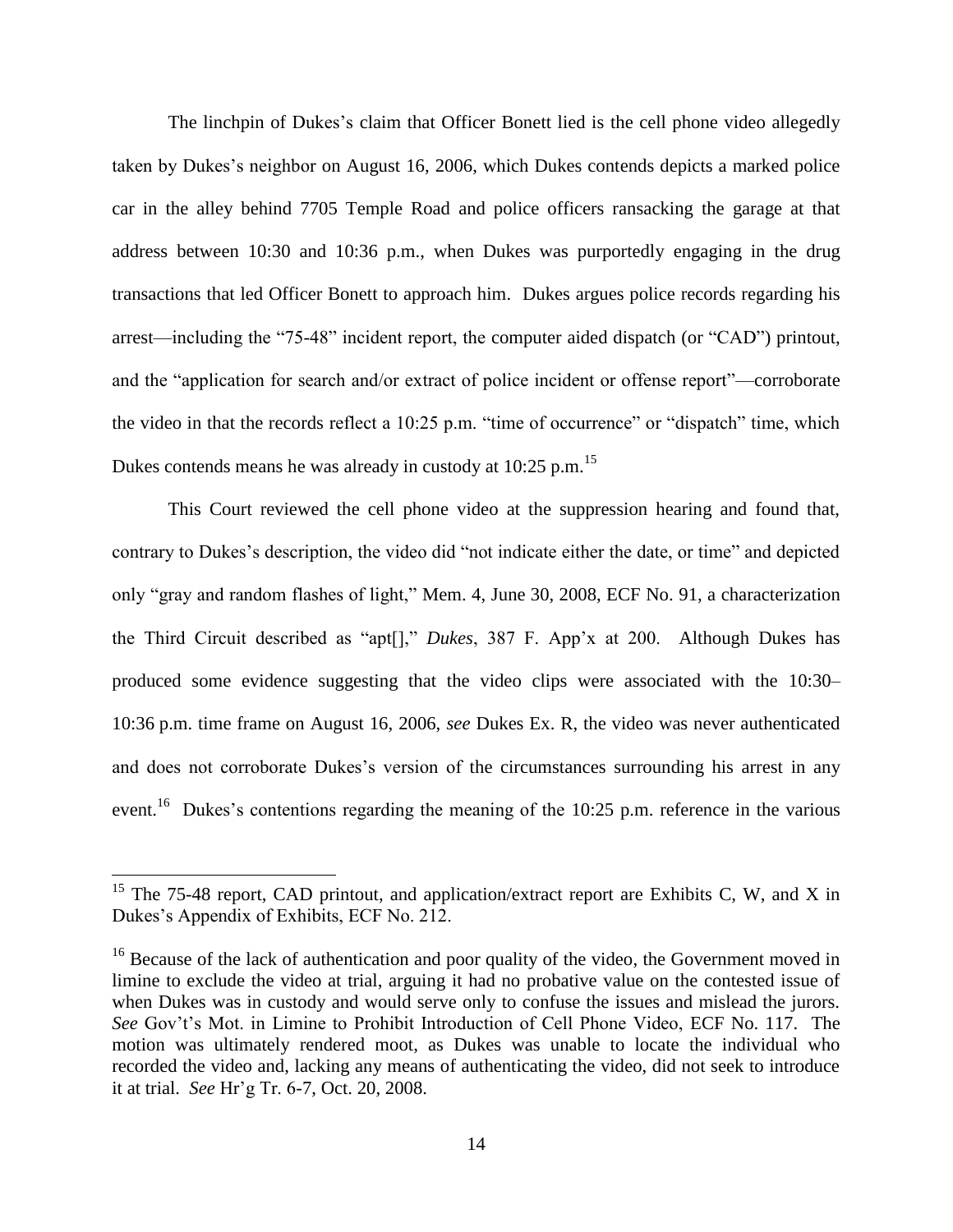police reports and records concerning the incident were also explored both at the suppression hearing and at trial. Contrary to Dukes's interpretation, Officer Bonnet testified the occurrence time reflected in the paperwork corresponded not to the time Dukes was arrested but to the time the investigation was recorded in the police dispatch system, which occurred when Bonnet told the dispatcher, in response to her attempt to give his unit an assignment, to hold the unit out for investigation at 7705 Temple Road. *See* Hr'g Tr. 34-41, June 19, 2008; Trial Tr. 138-41, 178- 80, Oct. 21, 2008. The entry of the investigation into the system is what triggered the obligation to complete paperwork regarding the occurrence; therefore, the time the entry was made is the time of occurrence for purposes of completing the paperwork. *See* Trial Tr. 179-180, Oct. 21, 2008. Although Dukes maintains Officer Bonett's explanation is implausible, this Court credited Bonett's testimony, as did the jury. Dukes's disagreement with the Court's and the jury's assessment of Officer Bonett's credibility is not a basis to conclude Bonett's testimony was perjured.

The other evidence on which Dukes relies in support of his claim that Officer Bonett testified falsely is similarly lacking. Dukes maintains, for example, that his cell phone records for August 16 and 17, 2006, prove police officers used his cell phone after the phone was seized from him.<sup>17</sup> The records provided by Dukes show nine incoming calls to his cell phone between 10:41 p.m. on August 16, 2006, and 2:35 a.m. on August 17, 2006. *See* Dukes Ex. V, ECF No. 212. The records do not indicate whether the calls were answered or went to voicemail, and thus fail to establish the officers' use of the phone after Dukes's arrest. Nor is it clear how the officers' use of the phone (even if established) would "corroborate [Dukes's] version of events of

<sup>&</sup>lt;sup>17</sup> Although Dukes characterizes the cell phone records as "newly discovered," this characterization is incorrect, as the records were clearly available at the time of the suppression hearing and trial, even if Dukes did not obtain them until February 2010.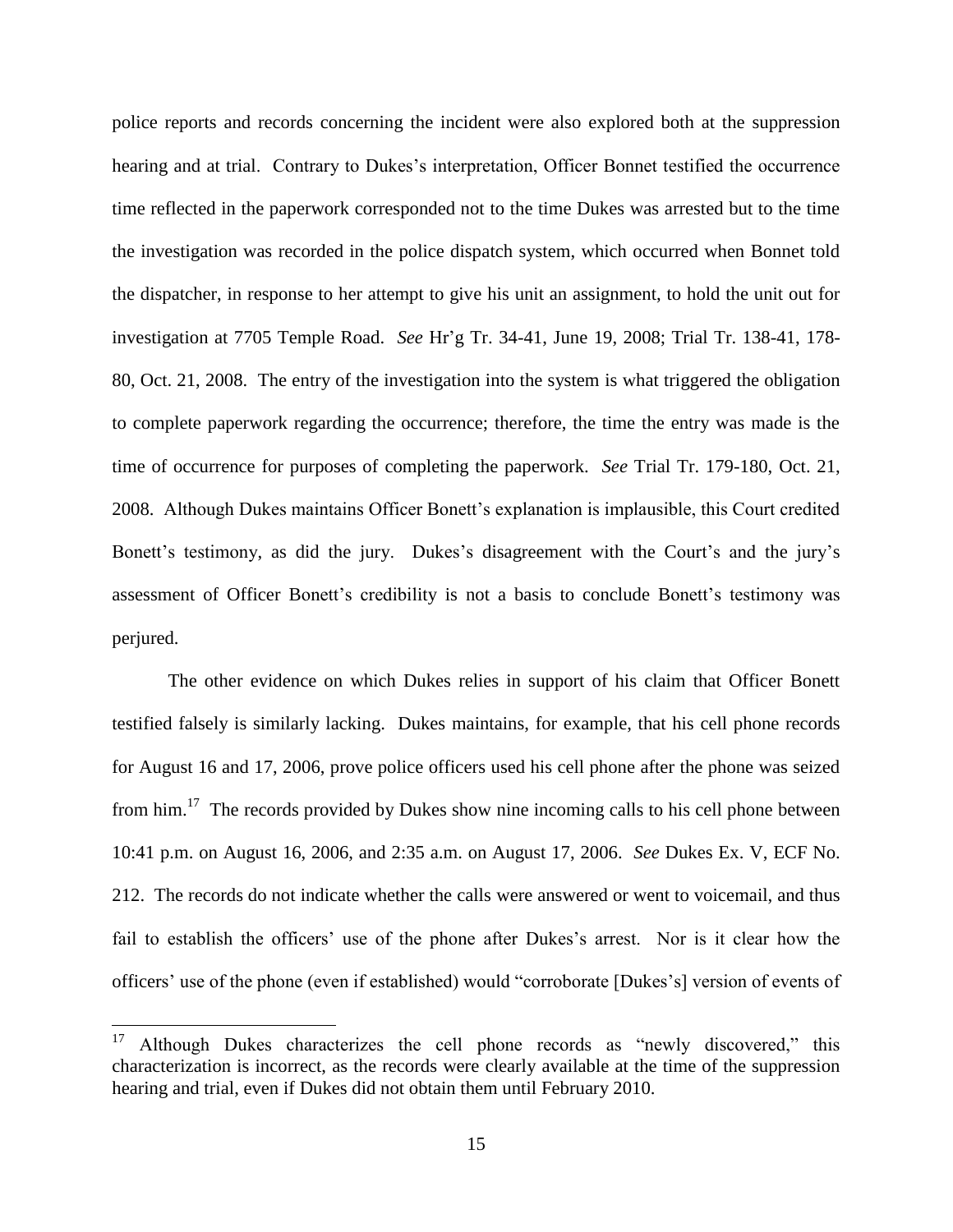police misconduct in the act of corruption and fabrication of incident occurrence details" in any event. *See* ECF No. 210 at 3.<sup>18</sup>

Dukes also refers to a January 8, 2008, letter from AUSA William Inden to Attorney Brennan in which the AUSA notes the presence of "many other officers on the scene" on the night of Dukes's arrest. *See* Dukes Ex. S. Dukes contends this observation contradicts Officer Bonett's testimony at the suppression hearing that he was unable to apprehend the other parties to the drug transactions he observed due to a lack of backup. But Officer Bonett never testified there were no other officers assigned to his district on the night of August 16, 2006, only that there was insufficient manpower that night to have the suspected drug purchasers stopped. As the Government notes, the availability of other officers to assist in the important task of securing the scene after Dukes's arrest does not undercut Officer Bonett's testimony that a shortage of officers existed to assist with arresting Dukes's drug customers.

Dukes's purported reliance on the grand jury testimony of Detective Adrienne Hilliard, the original case agent on his case, is also misplaced. Asserting, without foundation, that Detective Hilliard had not reviewed either the 75-48 or the CAD report prior to testifying before the grand jury, Dukes speculates that Officer Bonett withheld these materials from her and that had she known about the 10:25 p.m. response time reflected in the reports, she would have uncovered the falsity of Bonett's account. *See* ECF No. 220 at 1-2. This argument is based on nothing more than speculation. Detective Hilliard testified that as the assigned investigator for this incident, she "review[ed] police paperwork, . . . talk[e]d to various witnesses, t[ook] photographs of the scene, . . . review[ed] laboratory results, and talk[ed] to expert witnesses."

 $18$  Curiously, Dukes's phone records do not reflect the call Dukes's girlfriend claimed to have made to Dukes's phone at 10:28 p.m. on August 16, which someone other than Dukes allegedly answered.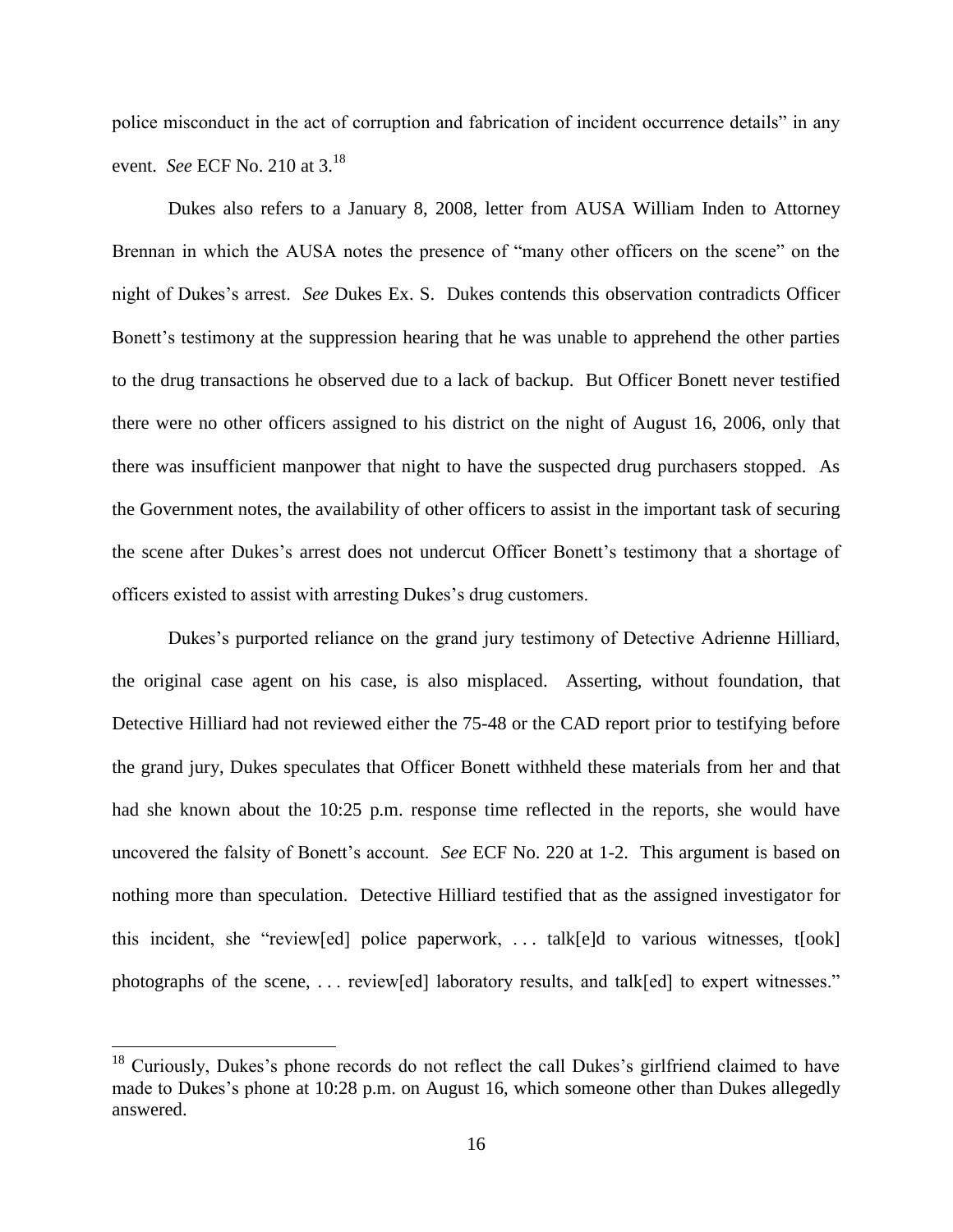Grand Jury Tr. 2-3, Mar. 13, 2007. While Detective Hilliard did not identify the particular items of police paperwork she reviewed, there is no basis to conclude Officer Bonett withheld the 75- 48 or the CAD report from her. Even if Detective Hilliard did not review these items prior to testifying, there is no basis to infer she would have concluded Officer Bonett's account was fabricated.<sup>19</sup>

In arguing Officer Kapusniak testified falsely at the suppression hearing and at trial and planted evidence in the garage and residence at 7705 Temple Road, Dukes again relies on perceived inconsistencies in the record that were explored during the suppression hearing and/or at trial and rejected by this Court and/or the jury, which credited Kapusniak's testimony.<sup>20</sup>

<sup>&</sup>lt;sup>19</sup> Dukes's speculation that Officer Bonett or one of the other officers on the scene planted his driver's license inside the house at 7705 Temple Road is also baseless. Dukes claims the recovery of his license from inside the house is inconsistent with Officer Bonett's alleged preliminary hearing testimony that Officer Wiley recovered Dukes's "identification" in the search of his person incident to arrest. But both Officer Bonett and Officer Wiley claimed to have recovered Dukes's social security card, not his license, at the time of his arrest. *See* Trial Tr. 76, 135-37, 182, 197, Oct. 21, 2008. At trial, as part of the defense argument that the officers involved in Dukes's arrest were lying, defense counsel suggested Dukes's license was placed inside the house when Officer Wiley (who took possession of the wallet after seizing it) and others briefly entered to secure it following Dukes's arrest. The jury apparently rejected this argument, and Dukes has provided this Court with no basis to conclude otherwise.

 $20$  Dukes argues Officer Kapusniak lied in claiming to have recovered a single packet of what was later determined to be crack cocaine inside the gun case, noting that at the preliminary hearing, Kapusniak stated he recovered the single packet of drugs from the floor. Officer Kapusniak was cross-examined about this inconsistency at the suppression hearing and at trial, and in both instances, he insisted the transcript of his preliminary hearing testimony was incorrect. *See* Hr'g Tr. 85-87, June 19, 2008 ("There was definitely a green packet recovered from inside the gun box."); Trial Tr. 257-63, Oct. 21, 2008 (asserting the preliminary hearing transcript was incorrect because "the one green packet was 110 percent inside the gun box with the gun"). The property receipt Officer Kapusniak prepared the same day he executed the search warrant in this case, three months before the preliminary hearing took place, corroborated his testimony that he found a single packet of suspected crack cocaine inside the gun box. *See* Trial Tr. 277-79, Oct. 21, 2008.

Dukes also cites the inconsistency between Officer Kapusniak's testimony that he performed a field test on the drugs seized from the garage after completing the search of the premises around 7:30 a.m. on August 17 and returning to the Narcotics Strike Force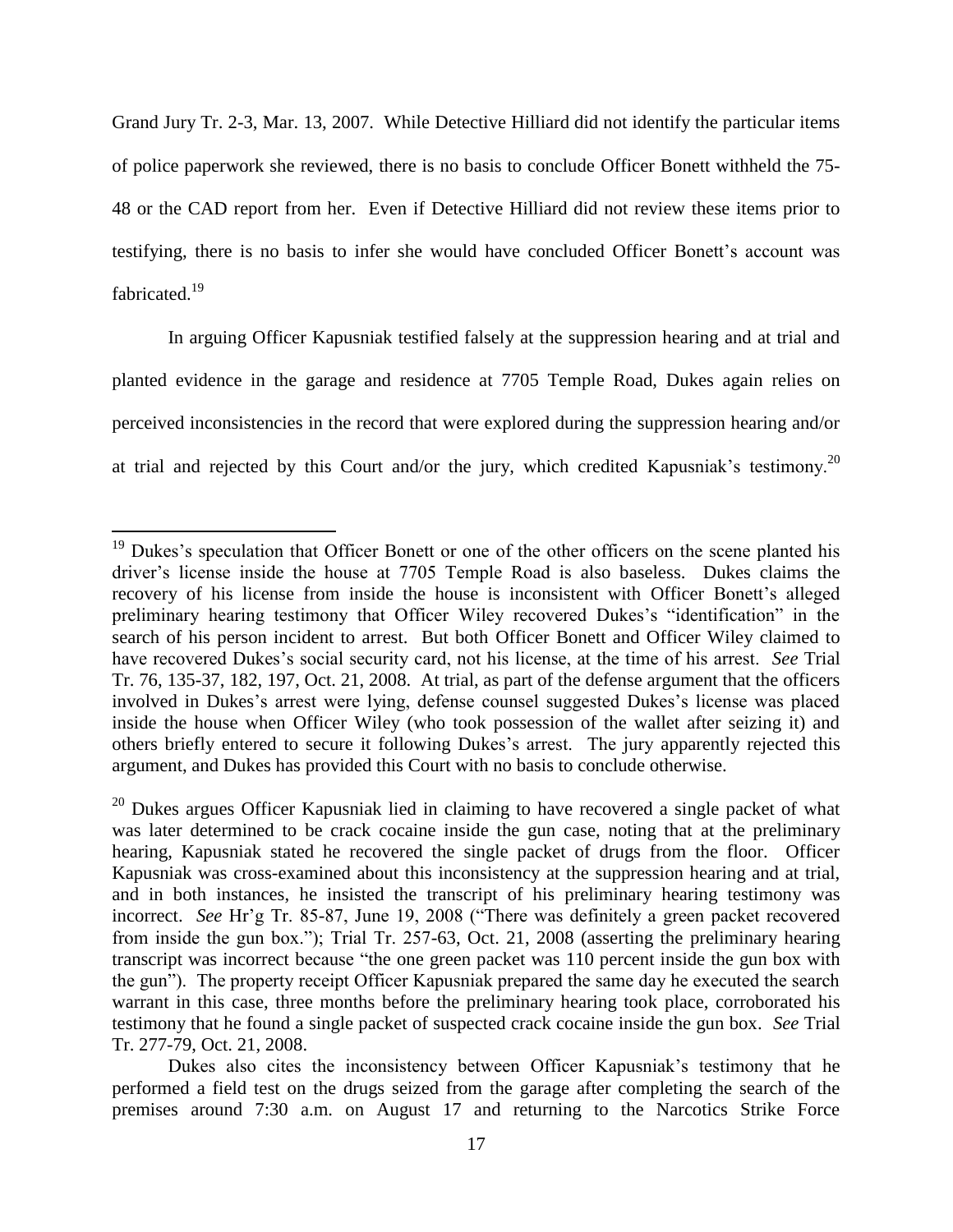Neither Dukes's attempt to reargue these points, nor the additional evidence he cites provides a basis for this Court to conclude Officer Kapusniak was a source of false or fabricated evidence in this case.

Dukes argues allegations that have been made against Officer Kapusniak in civil lawsuits

arising out of the scandal involving the discredited Narcotics Field Unit officers, including Betts

and Spicer, prove Officer Kapusniak and the other officers fabricated evidence in this case. The

 $\overline{a}$ 

In addition, Dukes maintains Officer Kapusniak fabricated his account of finding a brown paper bag containing crack cocaine on the same makeshift table where the plastic baggie of crack cocaine was located, noting this account was contradicted by Officer Bonett, who claimed to have seen only the plastic baggie of drugs when he looked into the garage. Dukes contends this discrepancy supports the inference that the brown paper bag of drugs was planted in the garage, but the fact that Officer Bonett, who did not enter the garage, may have failed to perceive all of the drug evidence that Officer Kapusniak later recovered after a thorough search of the garage is unremarkable, given the differences in their respective roles in the investigation. Moreover, the jury apparently rejected the defense argument that discrepancies as to exactly which bags of drugs were located on the table inside the garage rendered the officers' testimony unworthy of belief.

Finally, Dukes points to perceived inconsistencies between Officer Kapusniak's trial testimony and statements made by Officer Scott Schweizer, who also participated in the search of the garage, during the IAD investigation of the complaint Dukes filed against Officer Bonett. Dukes's suggestion that Officer Kapusniak falsely testified that he (as opposed to Officer Schweizer) recovered the items seized during the search is frivolous. At trial, Officer Kapusniak explained that both he and Officer Schweizer were involved in searching the garage and that it was Schweizer who physically retrieved the items in the garage before handing them to Kapusniak, who was close enough to Schweizer to see what he was picking up and looking at. *See* Trial Tr. 232-34, Oct 21, 2008. Dukes also contends Officer Kapusniak's testimony about where in the garage the gun box was located conflicts with Officer Schweizer's claim to have found the gun box in the front of the garage. After reviewing the record, however, the Court perceives no conflict. *Compare* Dukes Ex. Y, at 6, ECF No. 212 (IAD July 28, 2008, investigation report characterizing Schweizer as stating "he found a gun box in the garage along with drugs, which were in the front of the garage"), *with* Trial Tr. 234, Oct. 21, 2008 (Officer Kapusniak's testimony that the officers found the gun box "kind of off to the right" as the officers were making their way "back up towards the front of the garage").

headquarters, and the actual field test report, which shows the time of the field test as 7:00 a.m. When asked about this inconsistency on cross-examination at trial, Officer Kapusniak admitted the time on the field test report was a mistake. *See id.* at 269. Although defense counsel argued in closing that this inconsistency was a reason to doubt the Government's account of the investigation of Dukes, the jury apparently credited Officer Kapusniak's testimony.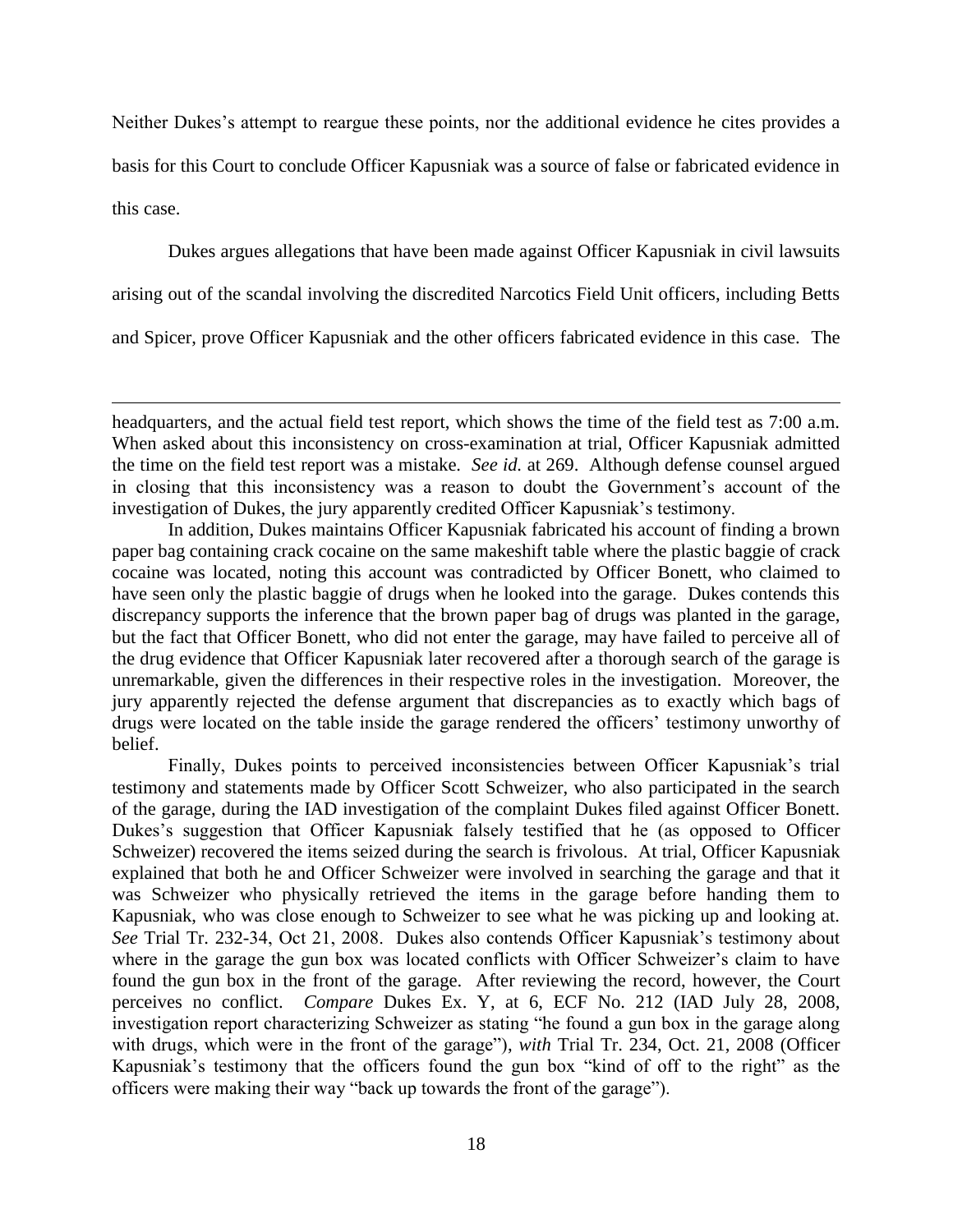evidence Dukes has presented regarding the revelations of misconduct by Betts and Spicer is deeply troubling. While the officers have not yet been convicted, they have been indicted on serious charges of conspiring to use their official positions to rob suspected drug dealers. The decision by the U.S. Attorney's Office as early as 2010, and by the District Attorney's Office in December 2012, not to use the discredited officers as witnesses, and the District Attorney's decision to drop charges in a substantial number of cases in which the officers' testimony was necessary, speak volumes about the officers' lack of credibility.

As troubling as these revelations are, however, upon careful review of the record, this Court does not believe this evidence taints Dukes's conviction in this case. Dukes argues the revelations impact his case because Betts's testimony was essential to this Court's suppression ruling. As to the motion to suppress physical evidence, the Court disagrees.<sup>21</sup> Betts and Spicer played no role in collecting any of the physical evidence against Dukes. They were not involved in the surveillance or arrest of Dukes or in obtaining and executing a search warrant at 7705 Temple Road. Rather, the officers interacted with Dukes only after the search warrant had been executed, when, at the suggestion of Officer Kapusniak, they met with Dukes and questioned him about other criminal activity of which he was aware. At the suppression hearing, Dukes denied ever meeting with Betts and Spicer, and this Court relied in part on the contradiction between Dukes's denial and Betts's testimony that information Dukes provided led to the recovery of a shotgun from a location identified by Dukes in finding Dukes's version of events

 $21$  Betts's testimony was essential to the Court's denial of Dukes's motion to suppress statements he made to Betts and Spicer, as Dukes denied ever meeting with Betts and Spicer, much less making any statements to them. Although the Court denied Dukes's suppression motion, neither Betts nor Spicer testified at trial, and the statements Dukes denied making were not admitted.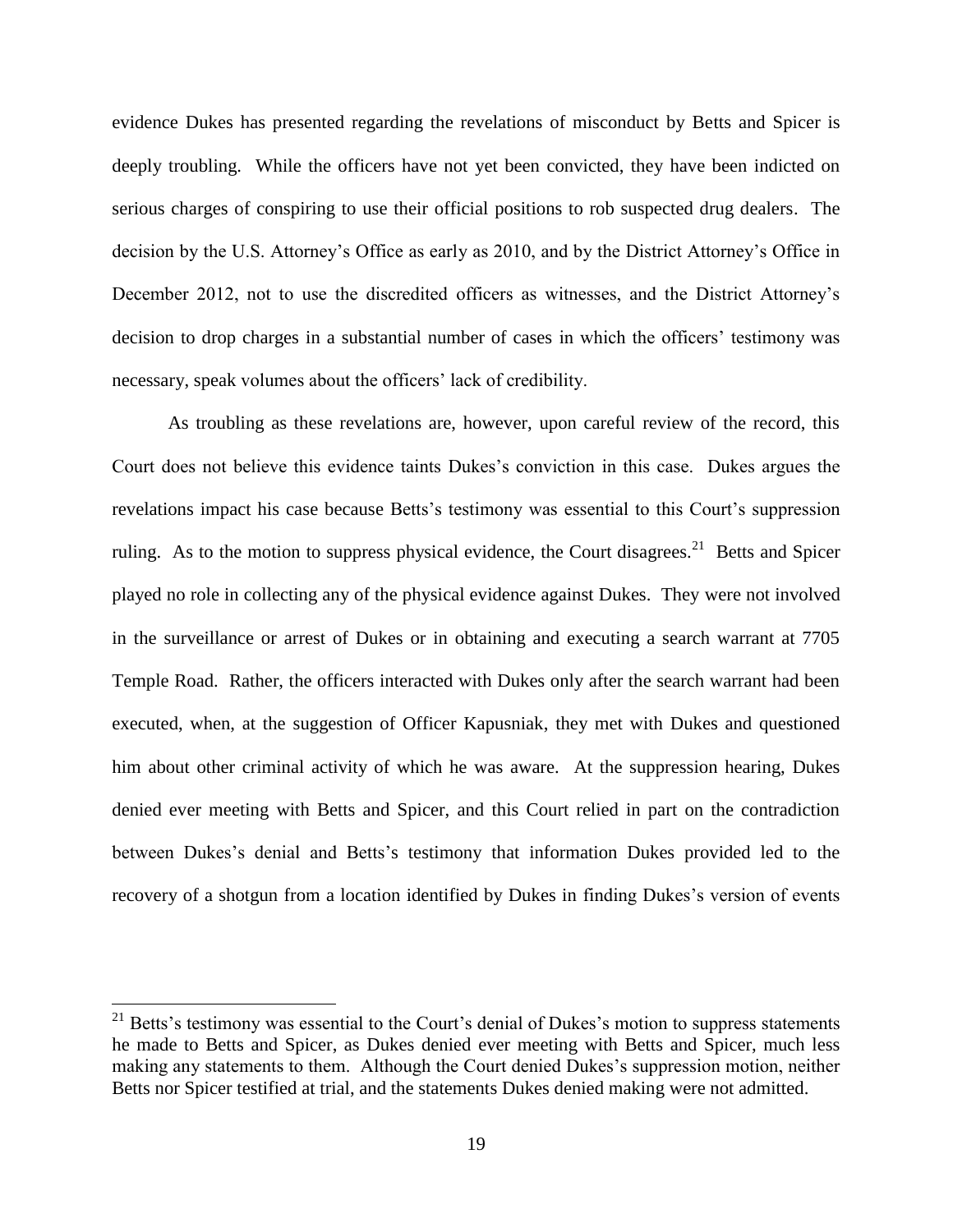not credible. 22 *See* Mem. 5, July 30, 2008, ECF No. 91. Betts's testimony, however, was not the sole basis for the Court's credibility determination. Moreover, the Court had independent reasons for crediting the testimony of Officer Bonett, whose account of the circumstances surrounding Dukes's arrest was critical to the finding of probable cause and whose account the jury apparently also believed. Thus, even if the revelations regarding Betts and Spicer completely undermine Betts's testimony at the suppression hearing, because this evidence does not affect Officer Bonett's credibility, it also does not affect the Court's suppression ruling.

Although acknowledging that Officer Kapusniak is not among the group of former Narcotics Field Unit officers who have been charged criminally, Dukes argues Kapusniak is nevertheless implicated in the wrongdoing by those officers because he has been sued civilly alongside some of the discredited officers in cases alleging misconduct by the defendant officers, including, inter alia, planting evidence on suspects, falsely charging them with drug offenses, and preparing paperwork misrepresenting the events leading to the suspects' arrest.<sup>23</sup> All of the civil suits of which this Court is aware involve allegations of misconduct by the named officers in 2011 and later, some five years after Officer Kapusniak obtained and executed the search warrant in this case. Unlike the charges against Betts, Spicer, and the four other indicted officers, which date back 2006 and which a grand jury determined were supported by probable

 $22$  At the suppression hearing, the Government introduced the police 75-49 report and property receipt pertaining to the recovery of a shotgun from 7740 Temple Road, the address allegedly provided by Dukes, to corroborate Betts's account.

<sup>&</sup>lt;sup>23</sup> Dukes has alerted the Court to one such civil suit via media coverage of the case. *See* ECF No. 248 (enclosing a *Philadelphia Daily News* article describing the plaintiff's allegations in the civil suit *Barksdale v. Liciardello*, Civil No. 13-575 (E.D. Pa. filed Jan. 31, 2013)). The Court is aware, via a search of the electronic case filing system, of approximately a dozen other similar lawsuits in which Officer Kapusniak has been sued civilly alongside certain of the discredited officers.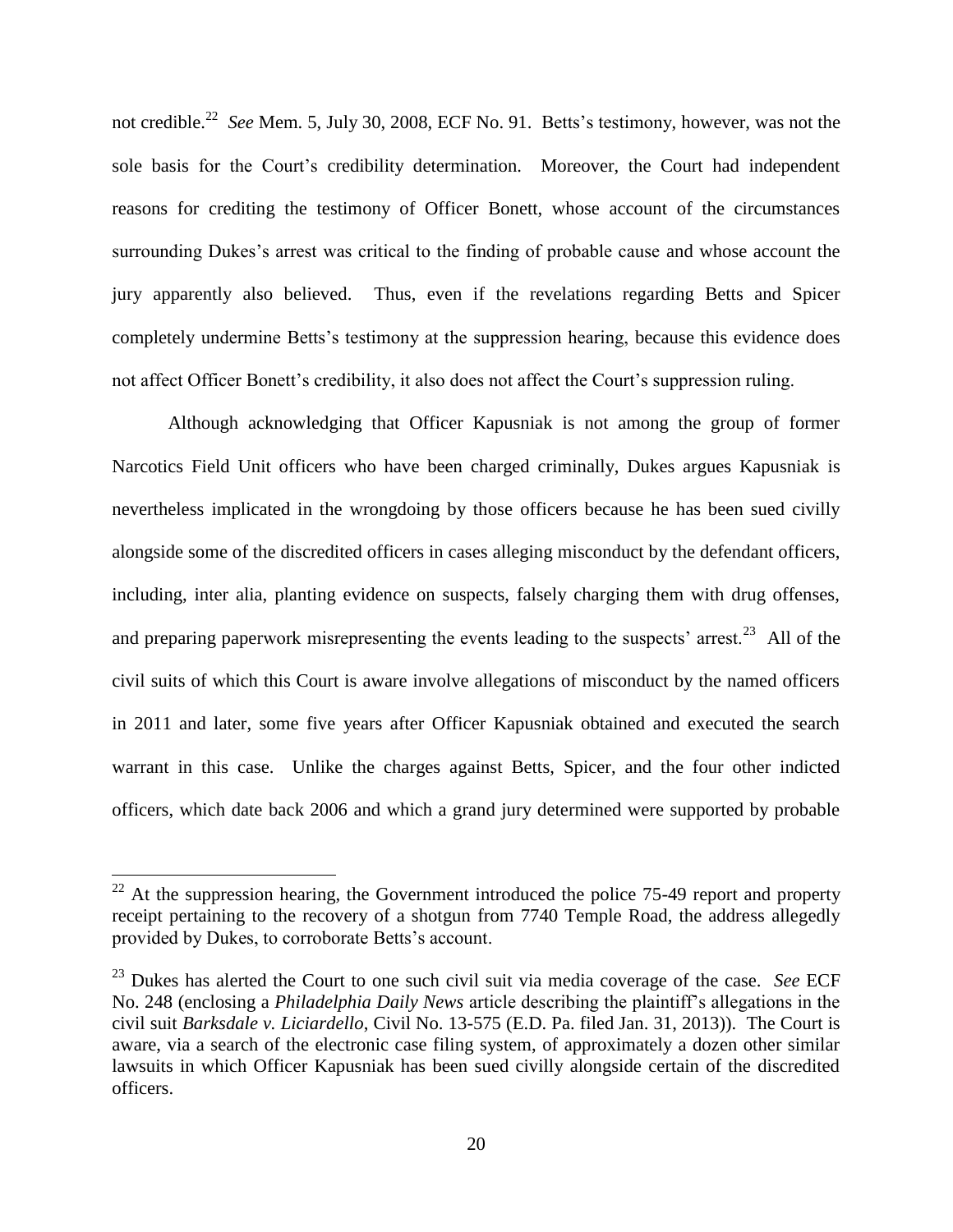cause, the allegations against Officer Kapusniak concern a later time frame and are still merely allegations. In these circumstances, the Court finds the allegations do not support Dukes's claim that Officer Kapusniak provided false testimony and fabricated evidence in this case. *See Stevenson v. United States*, No. 11-49, 2012 WL 4965290, at \*4 (D. Md. Oct. 16, 2012) (holding a pending civil lawsuit alleging police officers conspired to conduct an illegal search in a criminal case "fail[ed] to establish any proof of a deliberate falsehood in the search warrant affidavit in [an unrelated] case"). $^{24}$ 

Although Dukes frames his actual innocence claim primarily in terms of false testimony and fabricated evidence, the Court notes that, to the extent Dukes is also asserting a freestanding claim of actual innocence, he has not made the substantially more difficult showing required to establish such a claim. While neither the Supreme Court nor the Third Circuit has "resolved whether a prisoner may be entitled to habeas relief based on a freestanding claim of actual innocence," *McQuiggan v. Perkins*, 133 S. Ct. 1924, 1931 (2013); *see also Sistrunk*, 674 F.3d at 187 n.2, the Supreme Court has suggested that insofar as such a claim is cognizable, the threshold showing for the claim would be "extraordinarily high," requiring "more convincing proof of innocence" than the showing required for a "gateway" claim of innocence pursuant to

<sup>24</sup> Dukes also points to two 2008 *Philadelphia Daily News* articles recounting that Officer Schweizer was disciplined for having racially offensive stickers inside his locker as "new evidence" of his actual innocence. *See* ECF No. 229, at 31-33. Dukes argues the evidence of Officer Schweizer's racism completely undermines his credibility and had the Government called Schweizer to testify about the search (as he contends it should have done), it is highly unlikely the jury would have convicted him. This argument lacks merit. Prior to trial, the Government moved in limine to exclude any reference to or evidence of the locker incident and another incident in Officer Schweizer's IAD file, and the Court granted the motion as to locker incident, finding the incident had low probative value as the Schweizer's potential bias, given the findings in the IAD report, and would be highly prejudicial. *See* Oct. 21, 2008, Order, ECF No. 124 (under seal). While the Court in no way condones the conduct underlying the locker incident, the incident does not support Dukes's claim of actual innocence.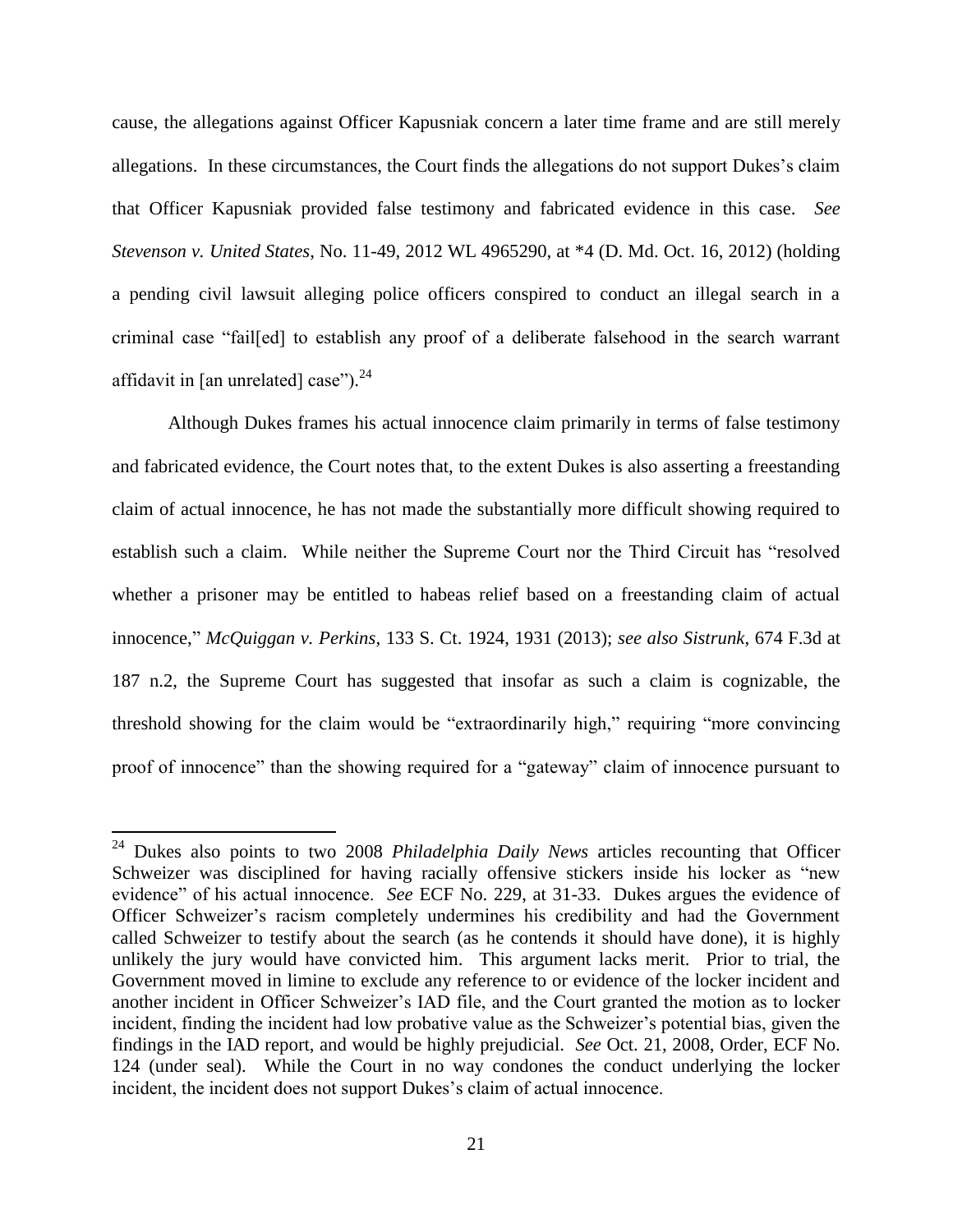*Schlup v. Delo*, 513 U.S. 298 (1995). *House v. Bell*, 547 U.S. 518, 555 (2006). Under the *Schlup* standard, the petitioner "must establish that, in light of new evidence, 'it is more likely than not that no reasonable juror would have found petitioner guilty beyond a reasonable doubt.'" *Id.* at 536-37 (quoting *Schlup*, 513 U.S. at 327). For the reasons set forth above, Dukes fails to meet this standard.

Under the rubric of actual innocence, Dukes also challenges the sufficiency of the evidence to support his conviction of the firearms offenses charged in Counts 3 and 4 (i.e., possession of a firearm in furtherance of a drug trafficking crime, in violation of 18 U.S.C. § 924(c), and possession of a firearm by a convicted felon, in violation of 18 U.S.C. § 922(g)). Specifically, Dukes contends the evidence at trial was insufficient to prove he constructively possessed the gun recovered from the garage at 7705 Temple Road.

A conviction under either § 922(g) or § 924(c) may be predicated on a defendant's constructive possession of a firearm. *See United States v. Caldwell*, 760 F.3d 267, 278 (3d Cir. 2014); *United States v. Walker*, 657 F.3d 160, 172 (3d Cir. 2011). The Third Circuit has defined constructive possession as follows:

Constructive possession exists if an individual knowingly has both the power and the intention at a given time to exercise dominion or control over a thing, either directly or through another person or persons. Constructive possession necessarily requires both dominion and control over an object and knowledge of that object's existence.

*Walker*, 657 F.3d at 172 (citation omitted).

The gun at issue in this case was recovered during a search of the same garage from which Officer Bonett observed Dukes dealing drugs on the evening of August 16, 2006, and from which crack and powder cocaine were also recovered. Indeed, when Officer Kapusniak and his partner opened the gun box, they found a packet of suspected crack cocaine inside,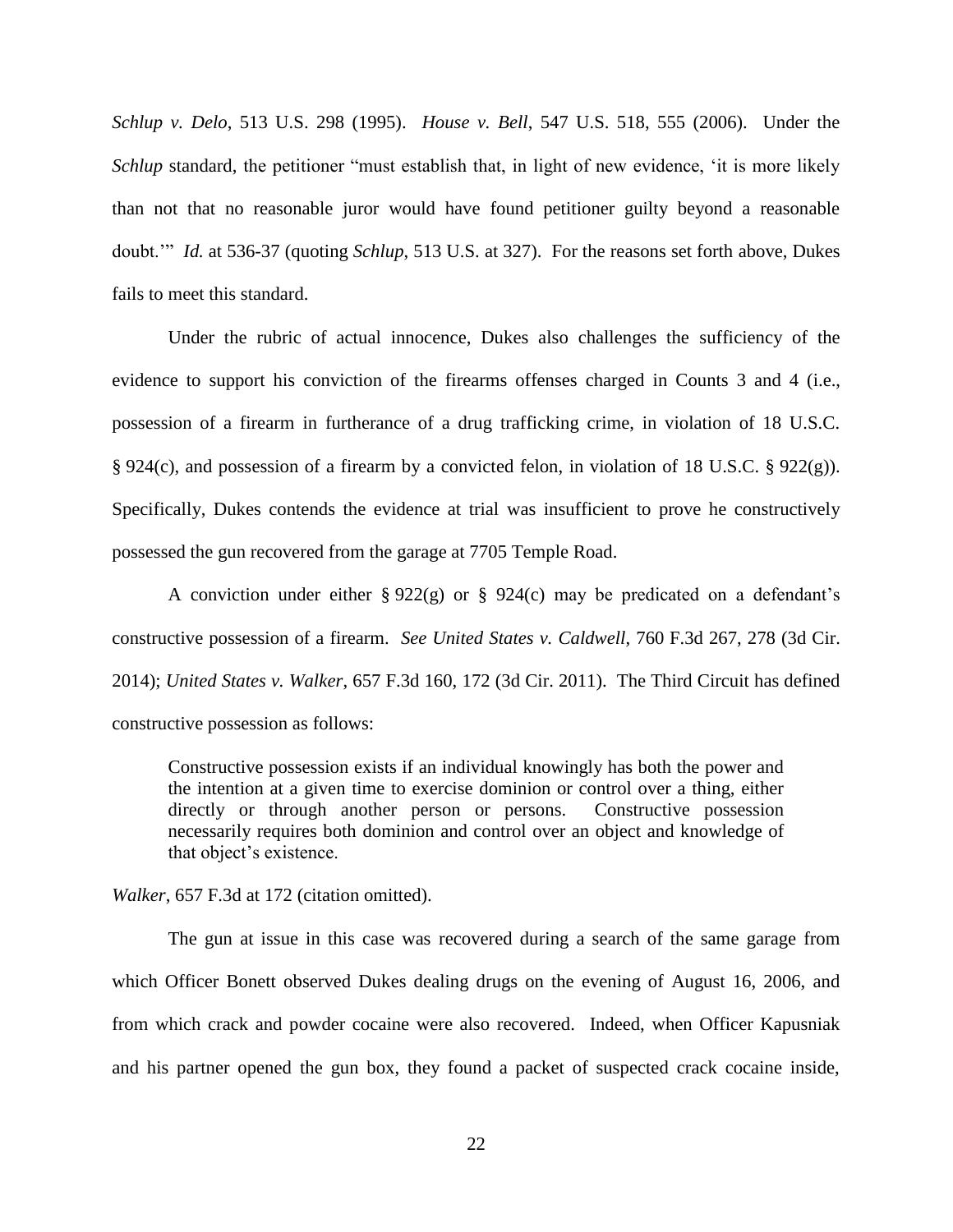identical in appearance to the other packets of suspected crack cocaine recovered from the garage. *See* Trial Tr. 234, Oct. 21, 2008. Dukes unquestionably had access to the garage. Not only was Dukes arrested after Officer Bonett observed him entering and exiting the garage, but Dukes's mother, the owner of the property at 7705 Temple Road, testified Dukes was the only person (besides herself) who had a key to the garage, *see id.* at 282, <sup>25</sup> and both Dukes's mother and Dukes's son (who also lived at 7705 Temple Road) testified Dukes was using the garage as an office to start some type of business in the summer of 2006, *see id.* at 286-87 (mother's testimony that Dukes was using the garage as an office to start some type of cleaning business); Trial Tr. 18-20, Oct. 22, 2008 (son's testimony that Dukes was using the garage for some kind of magazine business). Although the gun was registered to Dukes's son, who claimed the gun was his and his father did not know about it, there was ample reason to doubt this assertion. According to the son's testimony, he purchased the gun in April 2006 to protect himself and his grandmother after someone tried to break into the house, and thereafter stored the gun, unloaded, in the garage, checking on it once or twice a month. *See* Trial Tr. 18, 21, 27, 42, Oct. 22, 2008. When the gun was recovered during the search of the garage, however, it was fully loaded, *see* Trial Tr. 234, Oct. 21, 2008, suggesting someone had accessed it.<sup>26</sup> The presence of a packet of suspected crack cocaine inside the gun box suggests the person accessing the gun was Dukes. This evidence is more than sufficient for the jury to have found Dukes knew the gun was in the garage and exercised dominion and control over it in connection with his drug dealing.

<sup>25</sup> Dukes's mother also testified Dukes was living in her house in August 2006. *See id.* at 281.

<sup>&</sup>lt;sup>26</sup> That someone was accessing the gun was corroborated by the Government's firearms expert, who testified there was lint in the barrel and six chambers of the gun, something he would not expect to see if the gun had been kept in a closed box, as Dukes's son claimed. *See* Trial Tr. 75- 77, Oct. 22, 2008.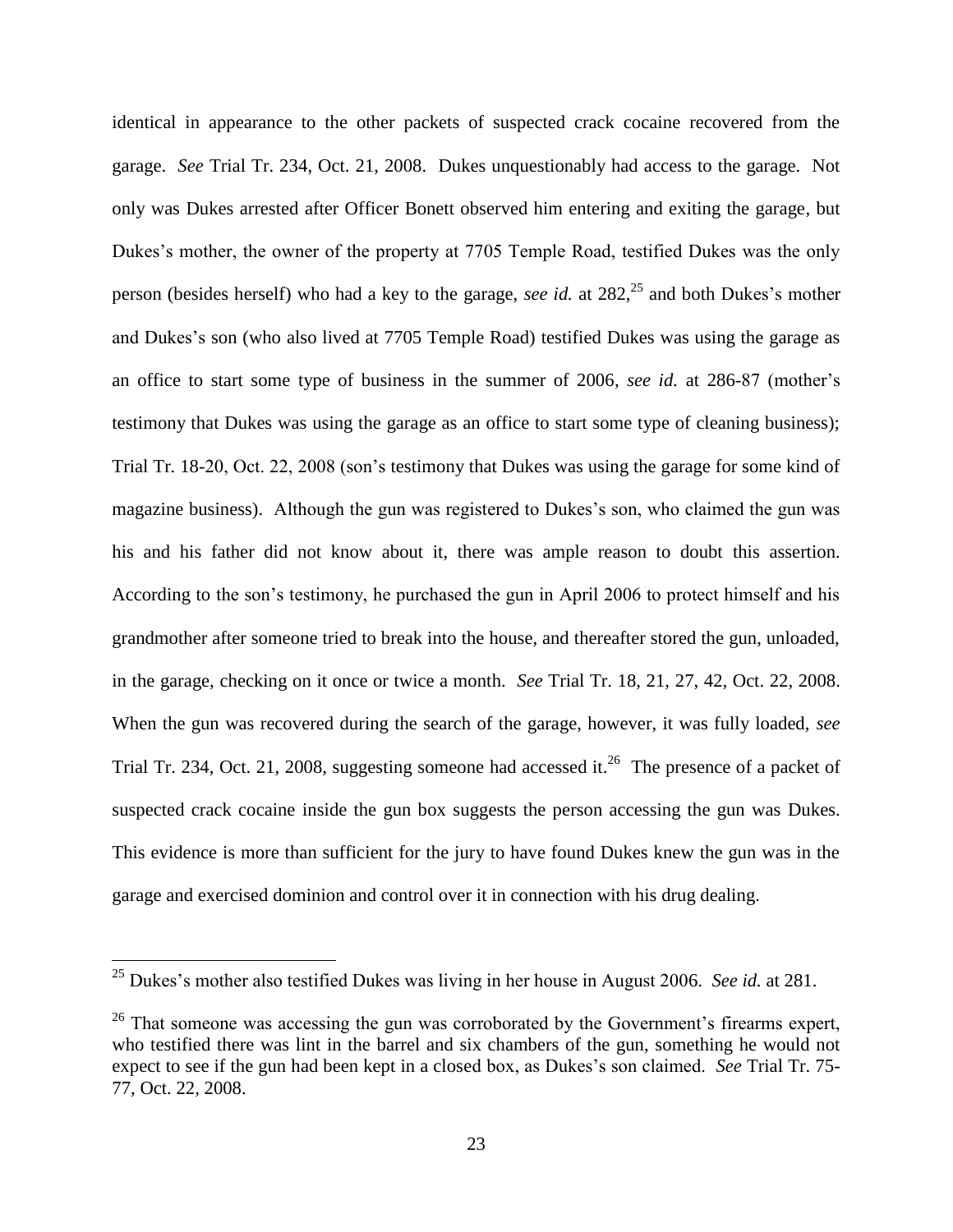#### **B. Fourth Amendment Violations**

Dukes also seeks relief on the basis that the police violated his Fourth Amendment rights by arresting him without probable cause and searching the residence where he was arrested pursuant to a search warrant issued based on material misstatements and omissions of fact made in in bad faith, knowingly, and/or with reckless disregard for the truth. Dukes litigated these Fourth Amendment issues prior to trial, and after a hearing at which Dukes and Officers Bonett, Kapusniak, and Betts testified and were subjected to cross-examination, this Court denied Dukes's suppression motions and request for a *Franks* hearing, crediting the officers' testimony and finding Dukes's account of the circumstances surrounding his arrest not credible. Dukes also challenged his warrantless arrest and the validity of the search warrant on direct appeal, but the Third Circuit affirmed this Court's denial of his suppression motions. In so holding, the Third Circuit observed "[t]he only conceivable way in which Dukes might prevail on any of his claims that the police officers violated his constitutional rights is if his version of events were credited." *Dukes*, 387 F. App'x at 200. Noting the only evidence supporting Dukes's version of events was "his own testimony and a cell phone video, of dubious origin, which does not clearly depict anything other than 'gray and random flashes of light,' as the District Court aptly characterized it," the Third Circuit deferred to this Court's adverse determination of Dukes's credibility and held this Court "properly denied all of Dukes's motions to suppress physical evidence." *Id.* (record citation omitted).

The thrust of Dukes's Fourth Amendment argument in his § 2255 motion and later-filed amendments is that Officer Bonett's account of the circumstances leading up to and surrounding Dukes's arrest—which information supplied probable cause for the arrest as well as for the search warrant—was a lie. Most of the evidence that Dukes contends proves Officer Bonett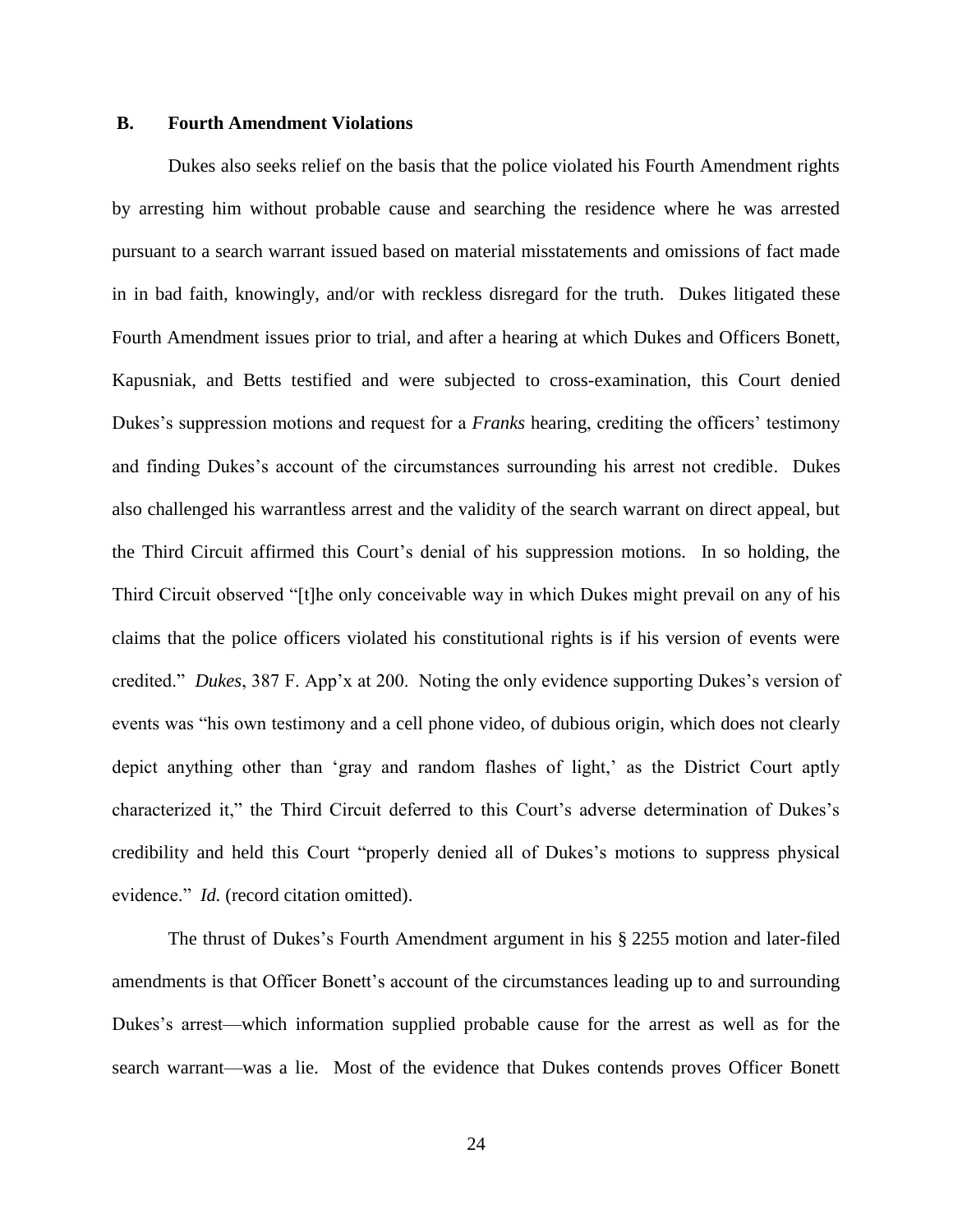fabricated his story regarding Dukes's arrest—e.g., the cell phone video allegedly taken by Dukes's neighbor and the 75-48 and CAD reports—was presented at the suppression hearing and considered by this Court in evaluating Officer Bonett's and Dukes's credibility. Insofar as Dukes argues this Court erred in evaluating and making credibility determinations based on the evidence presented at the suppression hearing, this issue is not an appropriate subject of collateral review, as § 2255 "generally may not be employed to relitigate questions which were raised and considered on direct appeal." *United States v. DeRewal*, 10 F.3d 100, 105 n.4 (3d Cir. 1993) (citation and internal quotation marks omitted); *see also United States v. Palumbo*, 608 F.2d 529, 533 (3d Cir. 1979) (holding "in the absence of newly discovered evidence that could not reasonably have been presented at the original trial, a change in applicable law, incompetent prior representation by counsel, or other circumstances indicating that an accused did not receive full and fair consideration of his federal constitutional and statutory claims, a § 2255 petitioner may not relitigate issues that were adjudicated at his original trial and on direct appeal" (footnotes and citations omitted)).

Dukes also offers new evidence which he contends supports his version of events and demonstrates Officer Bonett testified falsely at the suppression hearing, pointing to his cell phone records for August 16 and 17, 2006, the January 8, 2008, letter from AUSA Inden, Detective Hilliard's grand jury testimony, and the recent revelations of misconduct by former Officers Betts and Spicer and the civil suit against Officer Kapusniak. As discussed at length in the preceding section, however, none of this evidence provides a basis for this Court to reconsider its earlier ruling.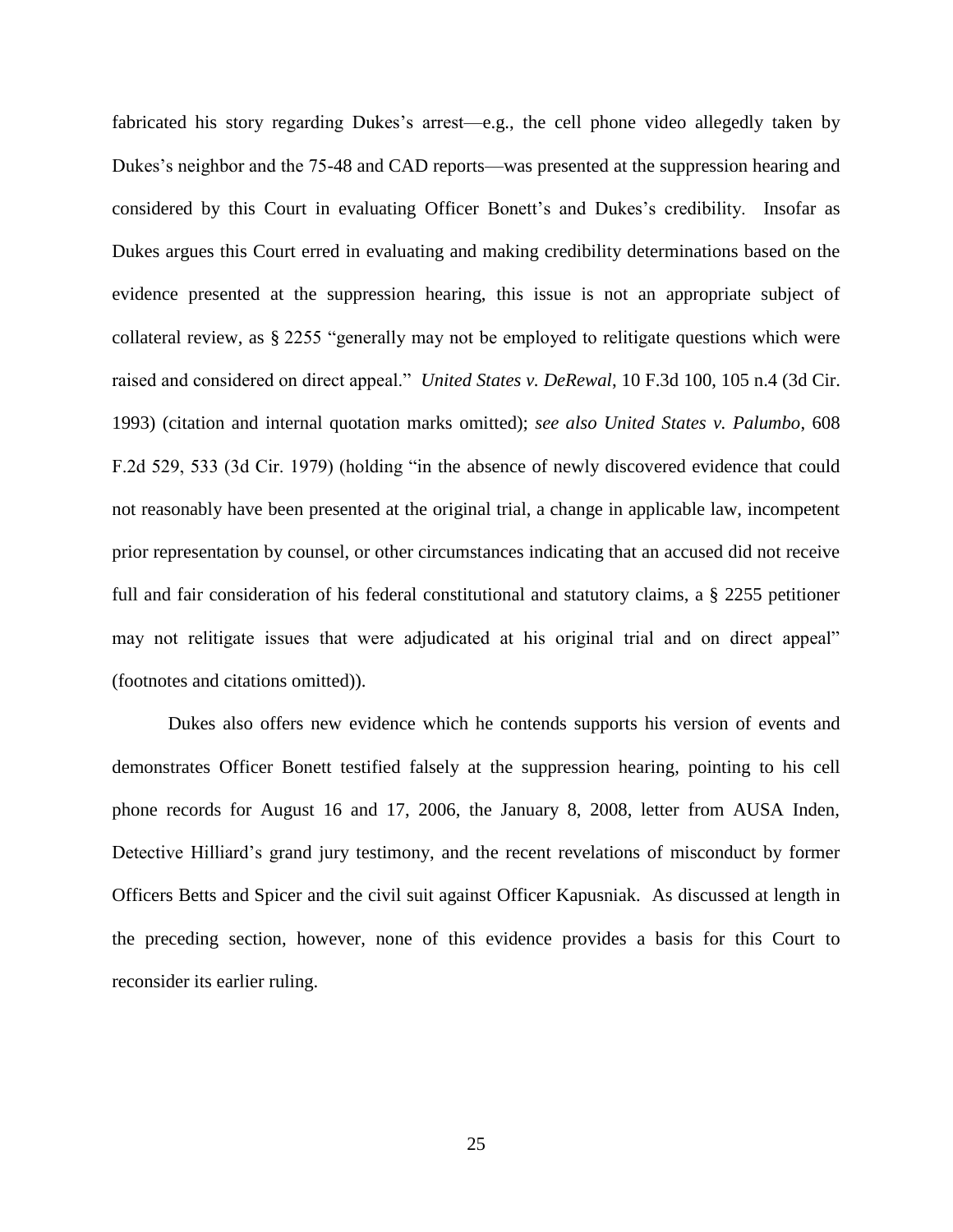# **C. Fifth Amendment Violations by the Court**

Dukes argues the Court violated his due process rights by (1) using his statement during allocution as the basis for an upward variance at sentencing, (2) abusing its discretion in making unspecified rulings adverse to Dukes, both before and during trial, including evidentiary rulings, and (3) failing to declare a mistrial "after two jurors observed [him] in shackles during a recess." *See* ECF No. 193-1, at 4.

Dukes's challenge to the upward variance imposed at his original sentencing is now moot in light of the sentence reduction this Court granted in July 2012. As noted, following a sentencing reduction hearing, this Court sentenced Dukes to a term of imprisonment within the reduced effective advisory Guidelines range of 180 to 210 months, eliminating in its entirety the 65-month upward variance the Court had previously imposed. Because Dukes is no longer subject to an upward variance, his challenge to the variance previously imposed is moot.

Dukes has also failed to show a due process violation resulting from this Court's evidentiary and other rulings. In his § 2255 motion, Dukes alleges this Court "abused its discretion in making rulings adverse to [him] before and during trial, including but not limited to evidentiary rulings," *id.*, but does not identify the particular rulings he is challenging, much less explain how the rulings denied him due process. Dukes's conclusory allegations does not provide a basis for relief. $27$ 

Dukes's claim that the Court violated his due process rights by failing to grant a mistrial after two jurors allegedly observed him in shackles is also without merit. As the Government notes, the record reflects that during the lunch break following closing arguments, one of the alternate jurors returned to the courtroom, apparently looking for someone to sign for the jurors'

 $27$  This claim is also procedurally defaulted because Dukes failed to challenge any of the Court's evidentiary rulings on direct appeal. *See Bousley v. United States*, 523 U.S. 614, 622 (1998).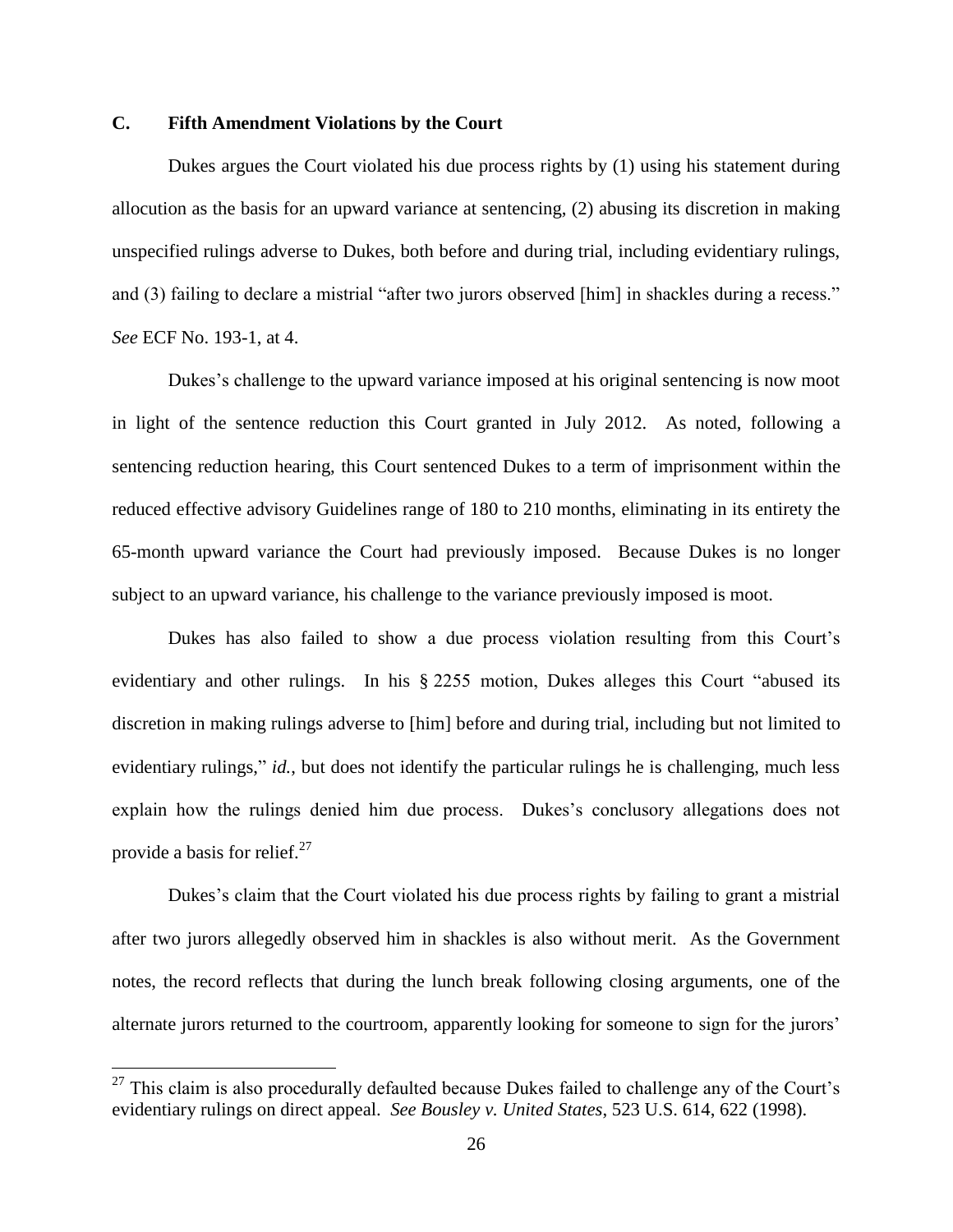lunch. *See* Trial Tr. 90, Oct. 23, 2008. Because the juror entered the courtroom while Dukes was being handcuffed, defense counsel promptly brought the incident to the Court's attention. *See id.* At both counsels' suggestion, the Court conducted a brief colloquy with the juror in question, who explained she had entered the courtroom "to find a person who could sign for the [lunch] bill" so the jury could eat. *See id.* at 93. The juror denied having seen anything unusual or anything that would influence her decision in any way while in the courtroom. *See id.* at 93- 94. After the colloquy, the Court directed the juror to return to the jury room and not to discuss the colloquy with the other jurors, *see id.* at 94, and, as an alternate, the juror did not ultimately participate in deliberations. On this record, it is not clear whether the juror in question actually observed Dukes in handcuffs. Even assuming she did, however, there is no basis to conclude this brief glimpse by a non-deliberating juror prejudiced Dukes in any way; hence, a mistrial was not warranted. *See United States v. Chrzanowski*, 502 F.2d 573, 576 (3d Cir. 1974) (noting "[t]he fact that jurors may briefly see a defendant in handcuffs is not so inherently prejudicial as to require a mistrial" and holding a mistrial was not required based on the jury having "briefly glimpsed" a defendant being brought into the courtroom in handcuffs).

# **D. Prosecutorial Misconduct**

Dukes also argues the prosecutor violated his due process rights by ignoring and failing to investigate his allegations of police misconduct, knowingly presenting fabricated evidence and perjured testimony at trial, ignoring inconsistent police accounts regarding the location of physical evidence, and making unspecified material misstatements to an IAD investigator from the Philadelphia Police Department. In addition, Dukes accuses the prosecutor of withholding exculpatory evidence—his cell phone records—which allegedly would have supported Dukes's version of events. None of these claims has merit.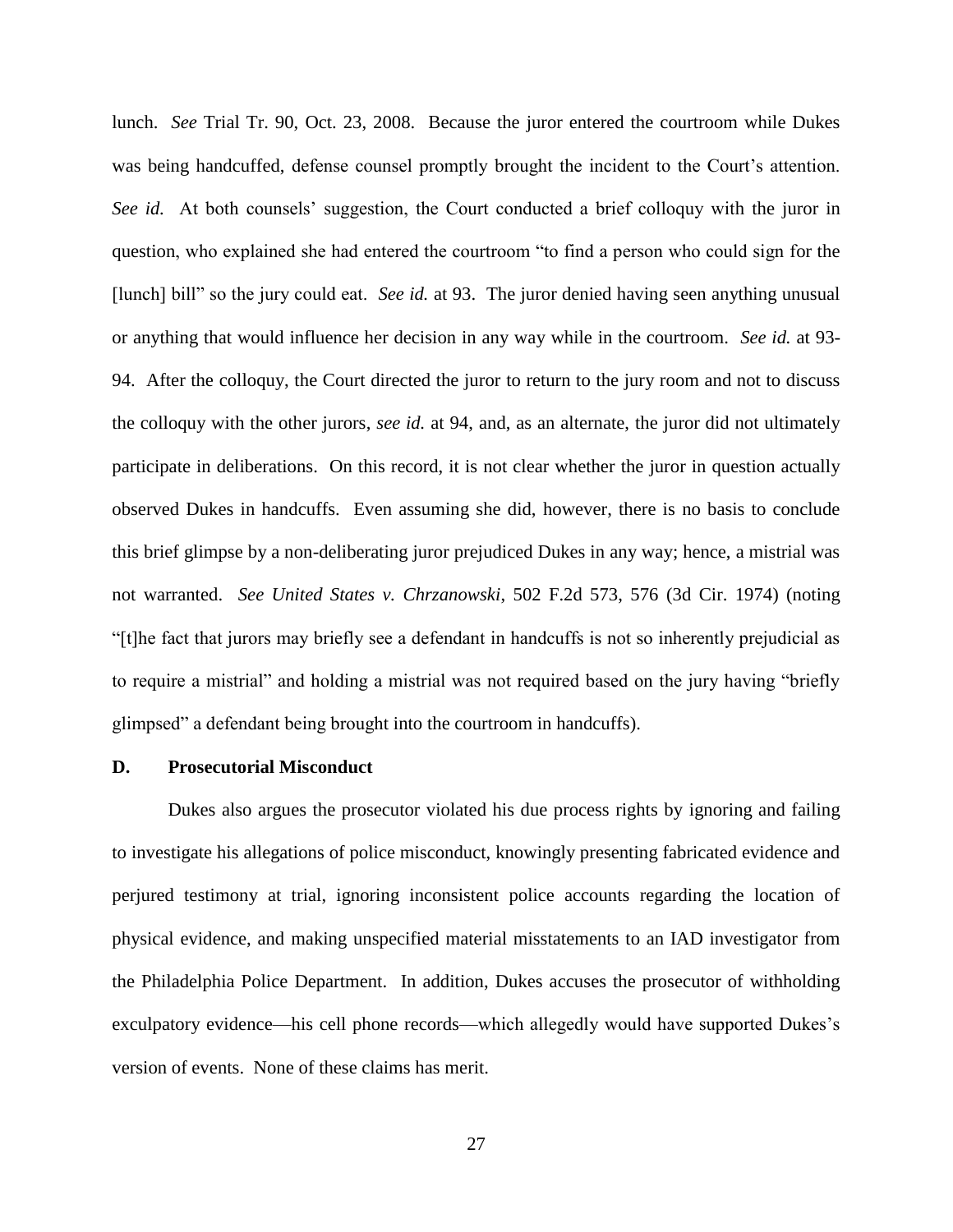As an initial matter, as the Government notes, because Dukes failed to raise his prosecutorial misconduct claims on direct appeal, the claims are procedurally defaulted and cannot be raised on collateral view, absent a showing of cause and prejudice or actual innocence, neither of which Dukes has made. *See Bousley v. United States*, 523 U.S. 614, 622 (1998).

As to the merits of the claims, contrary to Dukes's assertion that his allegations of police misconduct were ignored, the allegations were fully vetted by the Police Department's Internal Affairs Division, which issued a report exonerating Officer Bonett of Dukes's allegations that Bonett planted drugs in the garage of 7705 Temple Road and fabricated his account of observing Dukes's selling drugs in order to arrest Dukes. *See* Dukes Ex. Y, at 10, ECF No. 212. Dukes does not identify any misstatements the AUSA made to the IAD investigator, and, after reviewing the IAD report, this Court has not identified any.<sup>28</sup>

As discussed at length above, Dukes's allegations that Officers Bonett and Kapusniak testified falsely and fabricated evidence against him were rejected by this Court at the suppression hearing and by the jury at trial, and Dukes has provided no new evidence casting doubt on the Court's and the jury's credibility determinations. Because there is no basis to conclude these witnesses provided false testimony or fabricated evidence, there is also no basis to conclude the Government knowingly presented false evidence at trial. In a later-filed amendment to his § 2255 motion, Dukes argues the Government permitted Detective Hilliard to testify before the grand jury that the gun recovered from the garage at 7705 Temple Road belonged to a deceased person, knowing the gun was actually registered to Dukes's son. *See* ECF No. 241. While Detective Hilliard initially testified the original owner of gun was

 $28$  The IAD report indicates the AUSA spoke with the IAD investigator about the cell phone video allegedly taken by Dukes's neighbor and told him no one could be identified from the video, *see* Dukes Ex. Y, at 8, ECF No. 212, but this statement is entirely consistent with this Court's review of the video evidence.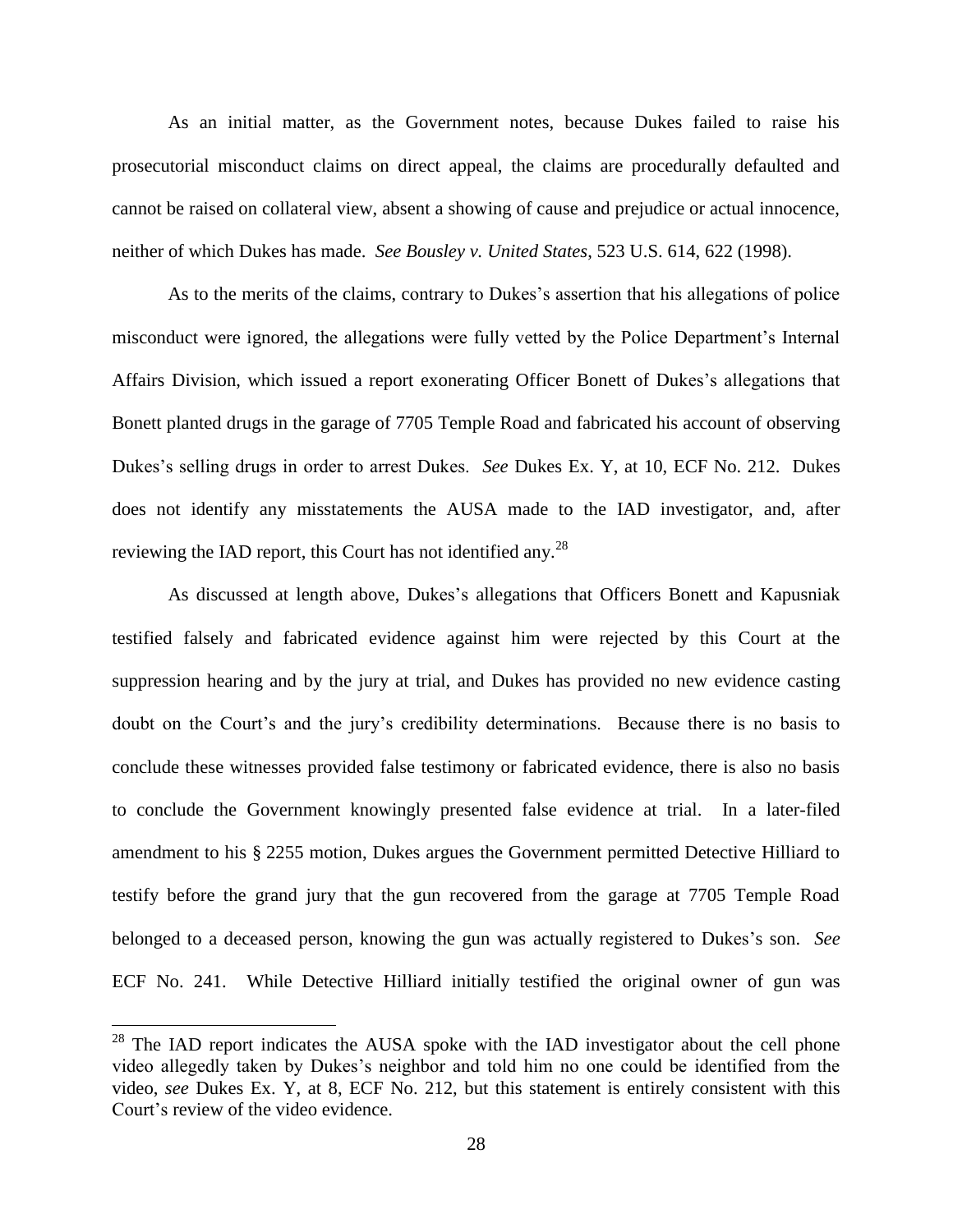deceased, *see* Grand Jury Tr. 16, Mar. 13, 2007, she later testified she had learned the gun had been purchased by Dukes's son, *see* Grand Jury Tr. 5, Mar. 27, 2007, thereby correcting any misinformation. Dukes also asserts the Government engaged in misconduct by calling Officer Kapusniak to testify about the search of the garage, even though Officer Schweizer described himself to the IAD investigator as the "main searcher," *see* Dukes Ex. Y, at 6, ECF No. 212, arguing the Government improperly sought to falsely portray Kapusniak as the person who recovered the evidence so as to avoid any revelations of the racially charged incident involving Schweizer. *See* ECF No. 214. The Court perceives no impropriety. As set forth above, Officer Kapusniak explained his and Officer Schweizer's roles in conducting the search, and the Court ruled the racially charged incident inadmissible in any event.

Finally, Dukes's assertion that the Government committed a *Brady* violation by withholding his cell phone records lacks merit because, as set forth above, the cell phone records were neither withheld nor exculpatory.

# **E. Ineffective Assistance of Trial and Appellate Counsel**

Dukes argues he was denied his Sixth Amendment right to effective assistance of counsel, alleging the three lawyers who represented him in the proceedings in this Court and the lawyer who represented him on direct appeal were constitutionally ineffective in numerous respects. To establish a claim of ineffective assistance of counsel, a defendant must show (1) "counsel's performance was deficient," and (2) "the deficient performance prejudiced the defense." *Strickland v. Washington*, 466 U.S. 668, 687 (1984).

With respect to the deficiency element, the defendant must demonstrate "counsel's representation fell below an objective standard of reasonableness," which requires "showing that counsel made errors so serious that counsel was not functioning as the 'counsel' guaranteed the

29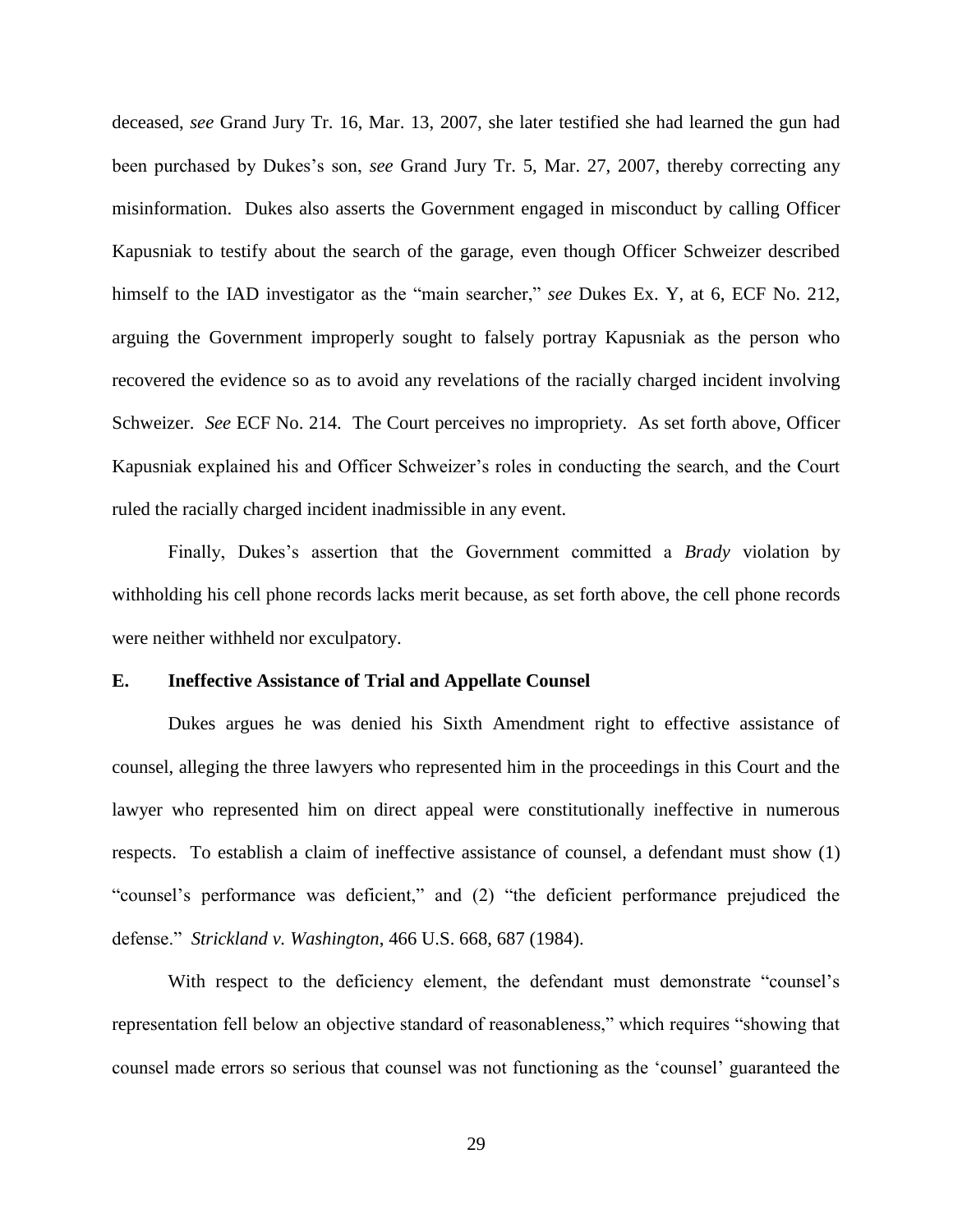defendant by the Sixth Amendment." *Id.* at 687-88. In evaluating counsel's performance, the court must be "highly deferential" and must "indulge a strong presumption that counsel's conduct falls within the wide range of reasonable professional assistance." *Id.* at 689; *see also id.* at 690 (observing the court must determine whether, in light of all the circumstances, the acts or omissions identified by the defendant "were outside the wide range of professionally competent assistance").

To establish prejudice, the defendant must show "there is a reasonable probability that, but for counsel's unprofessional errors, the result of the proceeding would have been different." *Id.* at 694. Under this standard, "[i]t is not enough for the defendant to show that the errors had some conceivable effect on the outcome of the proceeding." *Id.* at 693. Rather, "[a] reasonable probability is a probability sufficient to undermine confidence in the outcome." *Id.* at 694.

Because a defendant must show both deficient performance and prejudice to prevail on an ineffective assistance of counsel claim, a court reviewing such a claim need not "address both components of the inquiry if the defendant makes an insufficient showing on one." *Id.* at 697. Thus, a court may dispose of an ineffective assistance of counsel claim based on a lack of sufficient prejudice without addressing whether counsel's performance was deficient. *See id.*

#### **1. Attorney Toplin**

The main deficiency Dukes identifies in Attorney Toplin's performance is her filing of a suppression motion, without Dukes's knowledge, which allegedly conceded his involvement in drug crimes. This allegation is baseless. The motion in question argued the facts alleged by the police demonstrated their warrantless arrest of Dukes was not supported by probable cause, requiring suppression of the firearm and drug paraphernalia discovered in the garage. Although the motion assumed *arguendo* that the facts the officers claimed to have gathered in their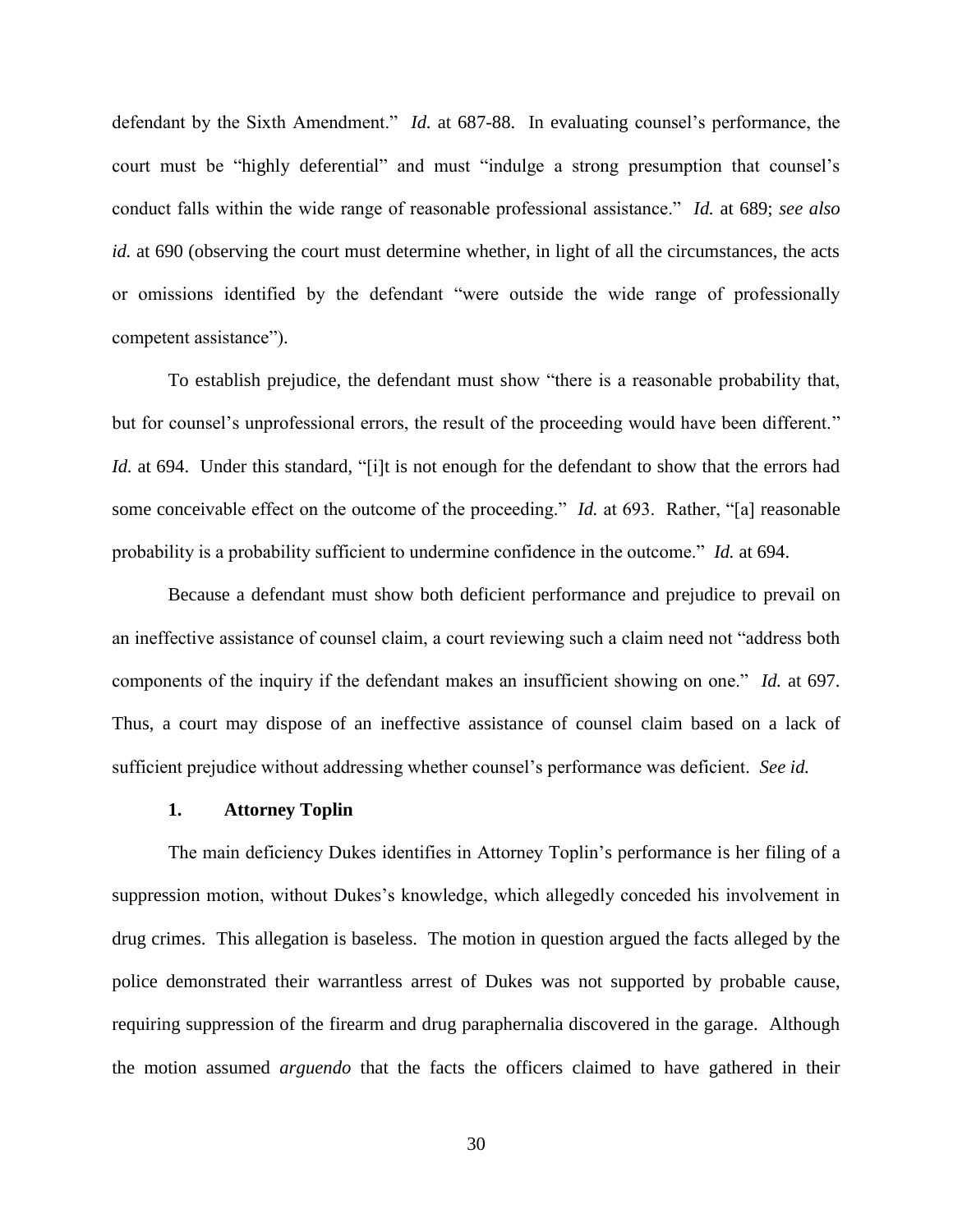surveillance of Dukes may have showed his involvement in an illegal transaction, *see* Def.'s Mem. in Supp. of Mot. to Suppress Physical Evidence 5, ECF No. 16, the motion did not concede any such transaction occurred. Attorney Toplin did not act objectively unreasonably in arguing that, even accepting the police officers' version of the facts as true, suppression of the physical evidence was required. Moreover, Dukes has not shown he was prejudiced by this argument in any way, as Attorney Brennan later supplemented the motion to suppress with a request for a *Franks* hearing and actively challenged the officers' version of events at the suppression hearing in June 2008.

Dukes also identifies other alleged deficiencies in Attorney Toplin's performance, including that she ignored her own investigator's discovery of exculpatory evidence of his actual innocence,<sup>29</sup> failed to conduct an investigation that would have corroborated his allegations of actual innocence and police misconduct, and failed object to the admission of certain testimony and evidence. Dukes cannot show he was prejudiced as a result of any of these perceived deficiencies, however, as the Federal Defender Office withdrew from his case in August 2007, ten months before the suppression hearing and more than a year before trial, and any duty to investigate and engage in further motions practice thus fell to Dukes's successor attorneys.

# **2. Attorney Brennan and Attorney Joseph**

 $\overline{a}$ 

Dukes makes a host of complaints about both Attorney Brennan's and Attorney Joseph's performance. Because Dukes raises many of the same perceived deficiencies as to both attorneys, the Court will address the common allegations together.

<sup>&</sup>lt;sup>29</sup> Although Dukes's motion does not specify what exculpatory evidence the investigator supposedly discovered, elsewhere in his submissions, he asserts an investigator from the Federal Defender Office retrieved the cell phone containing the allegedly exculpatory video of his arrest from his neighbor, Reginald Dales, in June 2007. *See* ECF No. 211, at 9. As both this Court and the Third Circuit concluded after viewing the cell phone video, the video is not exculpatory.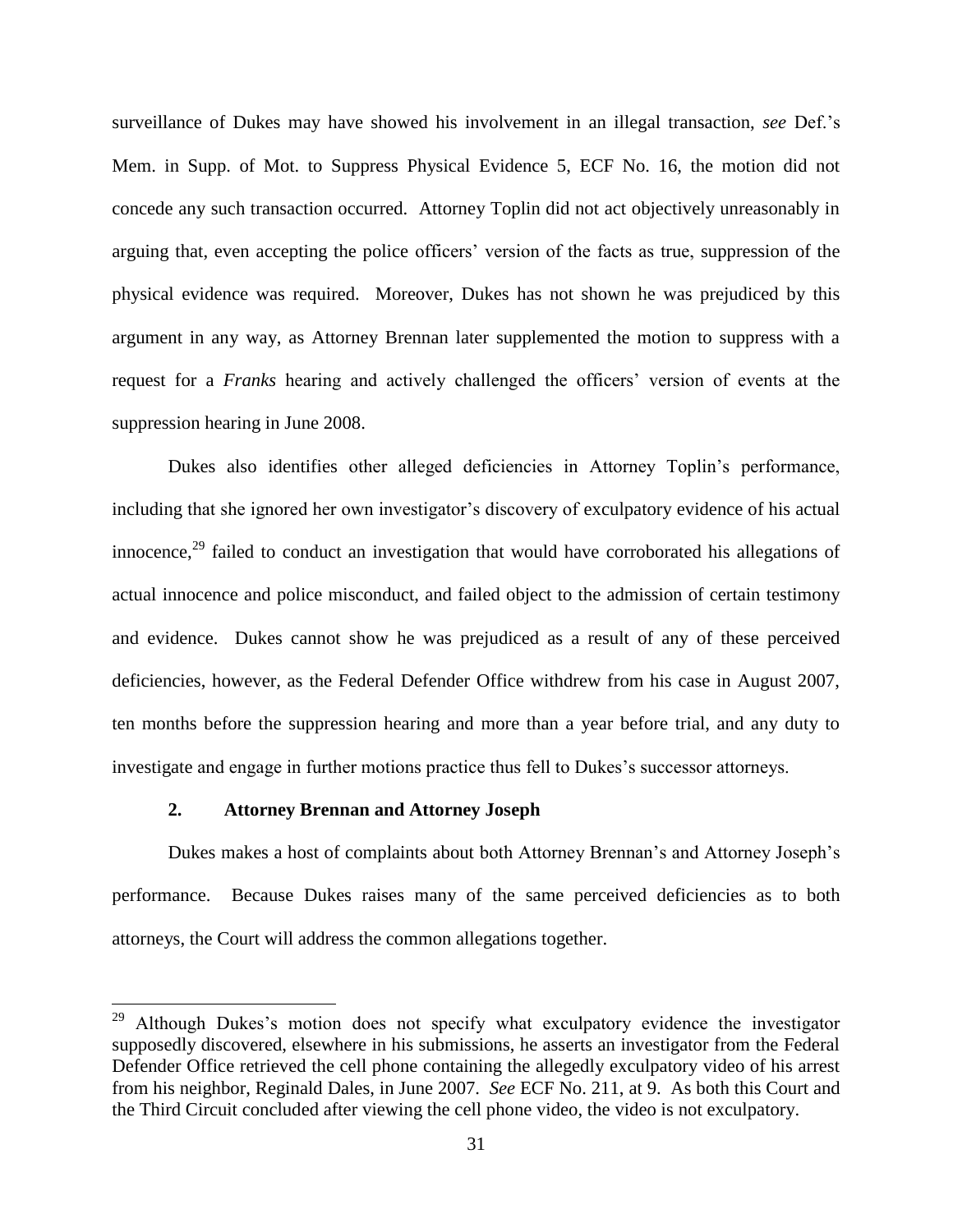Dukes argues both lawyers were ineffective for failing to adequately investigate and present exculpatory evidence which would have corroborated his version of events and demonstrated the veracity of his claims of fabricated evidence and police misconduct. Dukes faults both attorneys for failing to subpoena Reginald Dales, the neighbor who allegedly captured his arrest on a cell phone video, to testify at the suppression hearing and at trial; failing to obtain an expert to authenticate the cell phone video; and failing to use other documentary evidence, such as the CAD report and Officer Kapusniak's field test report, to show the evidence against him was fabricated. $30$ 

Insofar as Dukes argues his attorneys were ineffective for failing to interview or subpoena Dales, the claim lacks merit because, even assuming the attorneys made no effort to contact Dales, Dukes has not shown he was prejudiced by the failure. In his reply brief, Dukes makes the self-serving allegation that had his attorneys interviewed Dales, they would have learned he could testify that on the evening of August 16, 2006, prior to 10:30 p.m., he went onto his back porch and saw both an undercover and a marked police car in the alley and undercover police officers running in and out of the garage at 7705 Temple Road while Dukes sat in the back of the marked police car. *See* ECF No. 229, at 21. Dukes also alleges Dales could testify he captured what he could of the raid on his cell phone. *See id.* at 22. Although Dukes claims Dales waited for an attorney to contact him, Dukes does not say Dales would have been willing to testify on his behalf at either the suppression hearing or trial, and has not submitted an affidavit from Dales to this effect. Nor has Dukes submitted an affidavit from Dales regarding the substance of the testimony he allegedly could have provided. Dukes's self-serving

 $30$  Dukes also faults his attorneys for failing to obtain his cell phone records, but Dukes cannot show prejudice from this failure because, as set forth above, the records do not support his version of events.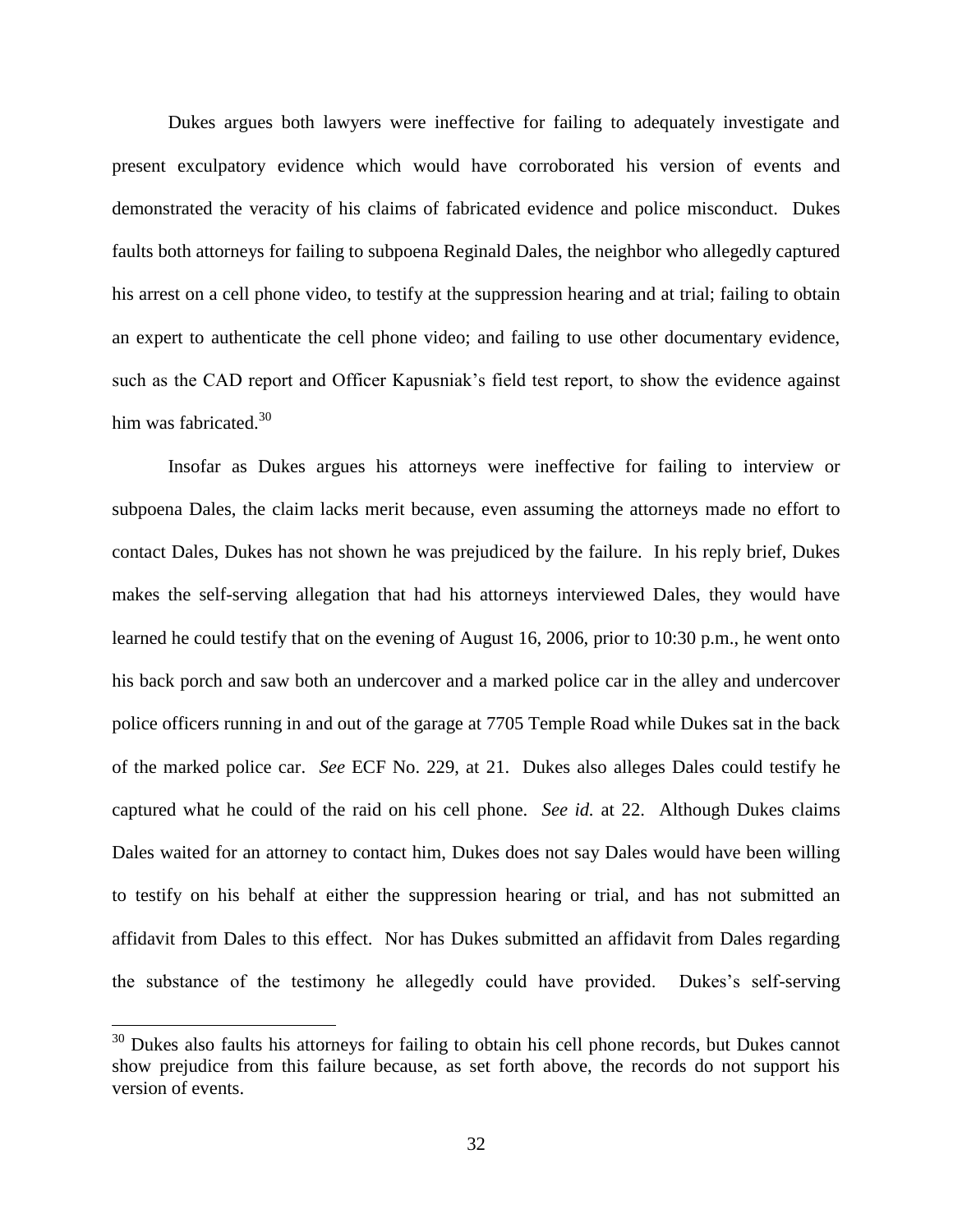allegations are insufficient to establish prejudice stemming from the failure to interview or subpoena Dales. *See Duncan v. Morton*, 256 F.3d 189, 201-02 (3d Cir. 2001) (holding a habeas petitioner failed to establish prejudice resulting from his attorney's alleged failure to interview a witness where the petitioner "fail[ed] to present any sworn testimony by [the witness]"); *United States v. Ashimi*, 932 F.2d 643, 650 (7th Cir. 1991) (holding "evidence about the testimony of a putative witness must generally be presented in the form of actual testimony by the witness or an affidavit"); *United States v. Dawson*, 857 F.2d 923, 928-29 (3d Cir. 1988) (holding a district court erred in dismissing without an evidentiary hearing a defendant's claim that his trial counsel was ineffective for failing to interview witnesses from whom the defendant submitted affidavits, but did not err in dismissing the claim as to witnesses from whom affidavits were not submitted). As the Government notes, moreover, it is not reasonably probable that Dales's testimony would have led to a different outcome because the cell phone video does not corroborate Dukes's version of events.

Dukes's claim based on his attorneys' failure to obtain an expert to authenticate the cell phone video is also meritless. Given the dubious quality of the video, Dukes has not shown counsel's decision to not expend resources on an expert falls outside the wide range of reasonable professional assistance. Moreover, any suggestion that expert assistance would have rendered the video helpful in corroborating Dukes's version of events is entirely speculative.

As to the documentary evidence Dukes contends supports his claims of fabrication, both Attorney Brennan and Attorney Joseph used such evidence in an effort to establish the police were lying, contrary to Dukes's assertion. Specifically, both attorneys sought to impeach Officer Bonett's account of having arrested Dukes at 10:50 p.m. after observing him engage in drug transactions with the 75-48 and CAD reports, suggesting through their questioning that Dukes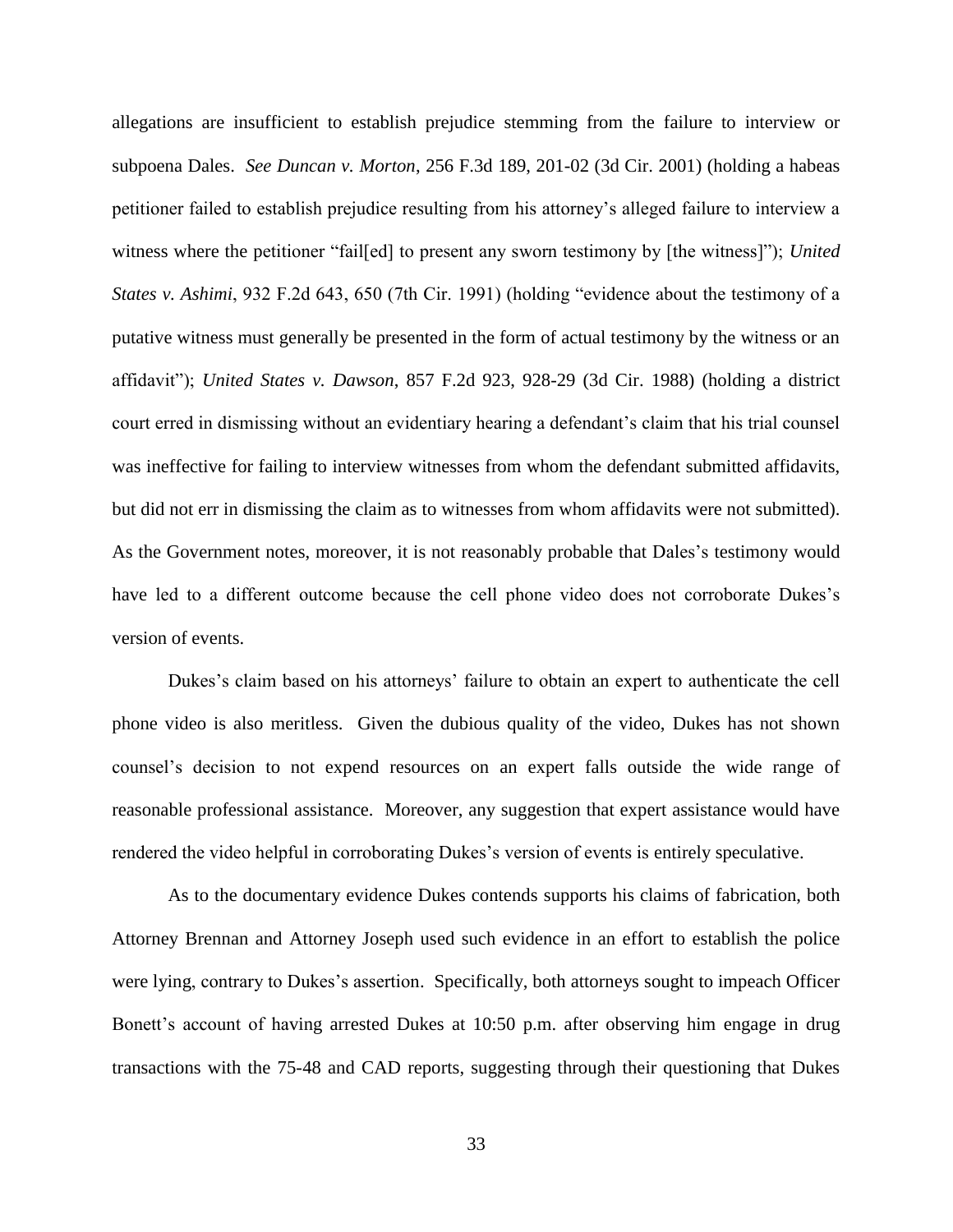must have been in police custody by 10:25 p.m., the "occurrence" or "dispatch" time reflected in the reports. *See* Hr'g Tr. 34-41, June 19, 2008; Trial Tr. 128-29, Oct. 21, 2008. At trial, Attorney Joseph also called Carmen Soriano of the police department's tape reproduction unit to establish that the CAD report showed Officer Bonett called in to the dispatcher at 10:25 p.m. and again at 10:32 p.m., which counsel argued would only make sense if Dukes was in custody by 10:25 p.m. *See* Trial Tr. 171-75, Oct. 22, 2008; Trial Tr. 44-45, Oct. 23, 2008. In addition, Attorney Joseph highlighted the inconsistency between Officer Kapusniak's testimony regarding the duration of the search of 7705 Temple Road and the time of his field test report at trial. *See* Trial Tr. 267-69, Oct. 21, 2008.<sup>31</sup> Because counsel did, in fact, use the documentary evidence cited by Dukes in an effort to bolster Dukes's version of events, Dukes has failed to establish any deficiency in his attorney's performance as to the use of the documents.

Relatedly, Dukes asserts his attorneys were ineffective for failing to raise issues regarding the location where certain physical evidence was recovered, which may have had some bearing on the Court's and the jury's credibility determinations. This argument is also contradicted by the record. On cross-examination, both attorneys sought to impeach Officer Kapusniak's statement that he found one green-tinted packet of suspected crack cocaine inside the gun box with his earlier preliminary hearing testimony that the single packet was on the floor. *See* Hr'g Tr. 85-87, June 19, 2008; Trial Tr. 257-63, Oct. 21, 2008. Moreover, in closing argument, Joseph also suggested Officer Wiley may have planted Dukes's driver's license inside

<sup>31</sup> <sup>31</sup> Although Attorney Brennan did not highlight this particular inconsistency in Officer Kapusniak's testimony, he used the documentary evidence during the suppression hearing to impeach Officer Bonett, whose account of the events leading up to Dukes's arrest was critical to the Court's finding of probable cause. Particularly in view of Officer Kapusniak's later trial testimony that the time on the field test report was a mistake, it is not reasonably probable that this inconsistency would have altered the Court's suppression ruling.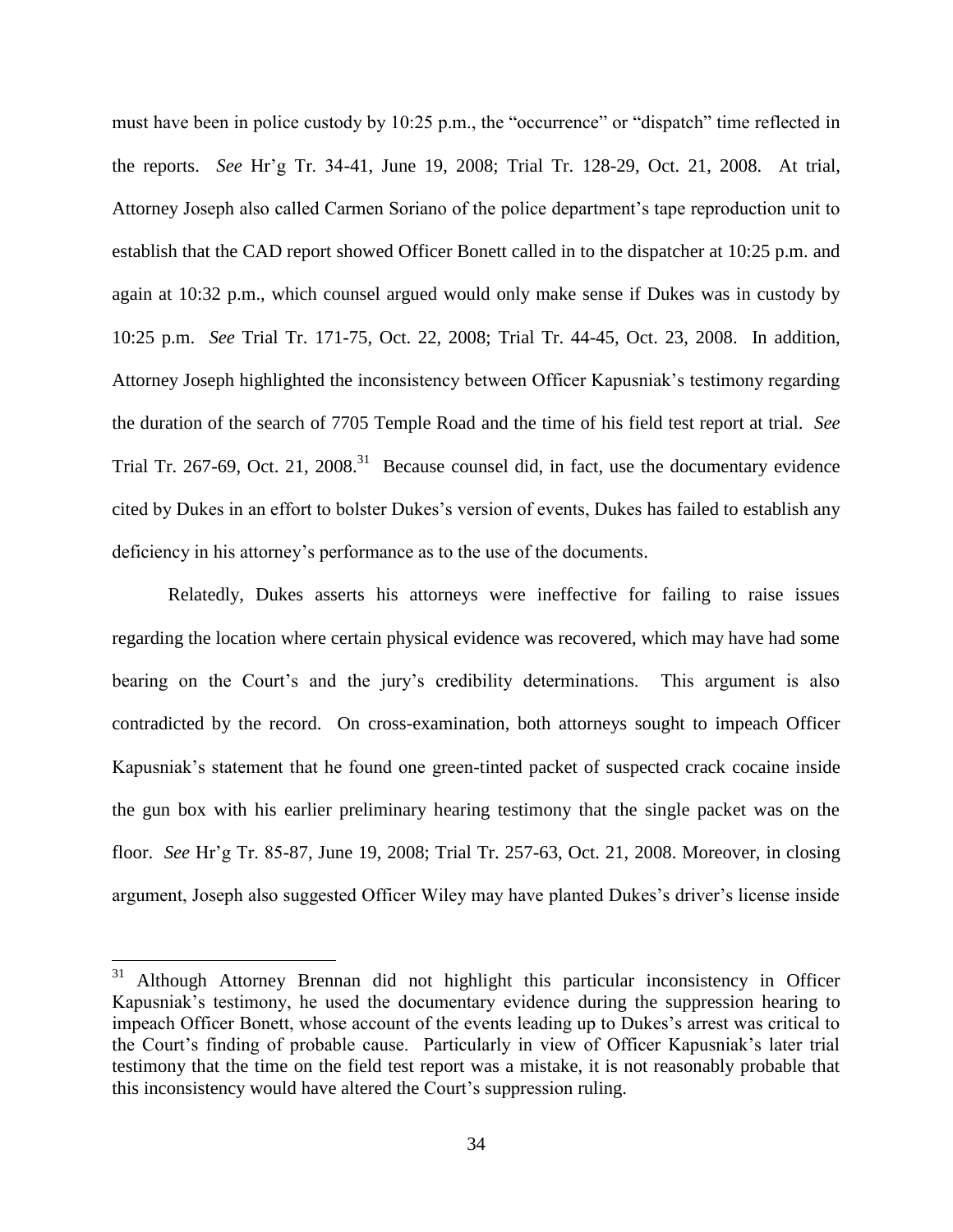the residence at 7705 Temple Road when he entered the house with the wallet in his possession after Dukes's arrest. *See* Trial Tr. 59-60, Oct. 23, 2008.

Dukes also maintains the attorneys were ineffective for failing to impeach Officer Bonett's testimony that the police were unable to apprehend the other parties to Dukes's drug transactions due to a lack of backup and to make adequate use of AUSA Inden's admission that the police knew there was a firearm in the garage at the time of Dukes's arrest. Dukes's assertion that his attorneys could have impeached Officer Bonett's testimony regarding the lack of backup is based solely on AUSA Inden's January 8, 2008, letter to Attorney Brennan, in which Inden noted there were "many other officers on the scene," who had "arrived in response to the request for backup that was made upon the arrest of Dukes." Dukes Ex. S, ECF No. 212. As the Government notes, the availability of other officers to assist in securing the scene after Dukes's arrest in no way undermines Officer Bonett's testimony that the police did not have sufficient manpower to remove multiple backup units from police call rotation for an extended period. Indeed, Officer Bonett stated at trial there were other officers besides his unit assigned to his district on the night of August 16, 2006. *See* Trial Tr. 114-15, Oct. 21, 2008. In any event, Dukes has not shown the failure to produce evidence that backup was available prejudiced him, as Attorney Brennan and Attorney Joseph were able to impugn the credibility of Officer Bonett's failure to pursue the suspected drug purchasers on other grounds. *See* Hr'g Tr. 44-45, June 19, 2008 (highlighting Officer Bonett's failure to make any effort to track the suspected purchasers by recording their license plate numbers, even though he was able to see them); Trial Tr. 113, Oct. 21, 2008 (same).<sup>32</sup>

<sup>&</sup>lt;sup>32</sup> Dukes also argues both attorneys were ineffective for failing to obtain police records that allegedly would have shown Officer Bonett and his partners were actually working undercover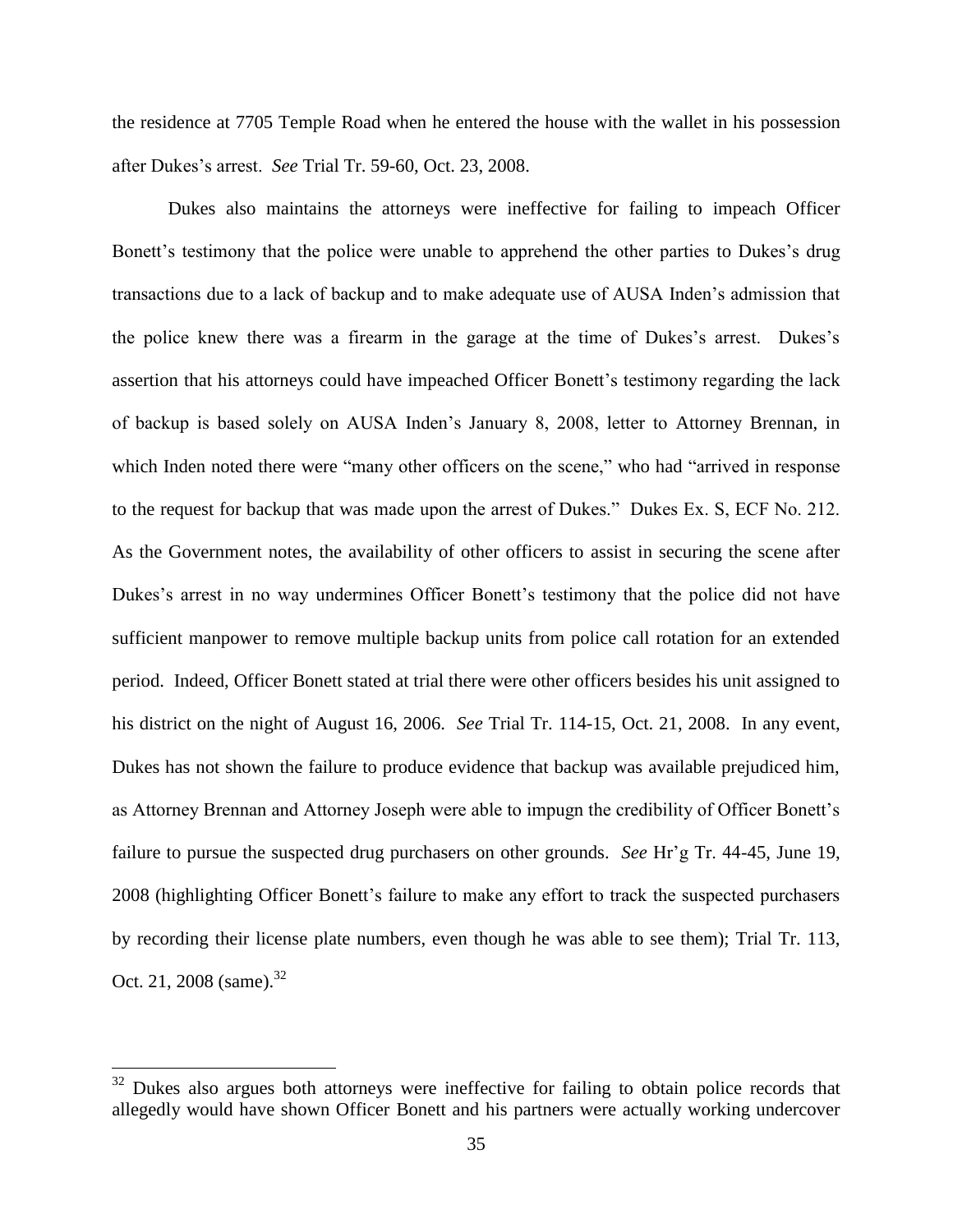As to Dukes's claim his attorneys failed to make adequate use of AUSA Inden's statement, also in the January 8, 2008, letter, that Sergeant David Merrick, who arrived on the scene after Dukes was arrested, recalled being told by another officer that Dukes said there was a gun somewhere in the garage, Dukes does not specify how his attorneys should have used this statement or explain how the failure to use it prejudiced him in any way. To the contrary, at trial Dukes sought to preclude Sergeant Merrick from testifying about Dukes's knowledge of a gun in the garage. *See* Trial Tr. 158-61, Oct. 21, 2008.

Dukes also faults both attorneys for not seeking to preclude the Government from introducing testimony regarding suspected father and son drug dealing.<sup>33</sup> As the Government notes, the tip Officer Bonett claimed to have received from a reliable confidential source was what prompted him to conduct surveillance at 7705 Temple Road and was therefore relevant to this Court's consideration of the suppression issue. Although Attorney Brennan had no basis to seek to preclude Officer Bonett from testifying about the tip,  $34$  he vigorously cross-examined Bonett about it, highlighting the lack of any description from the source of the alleged drugdealing father and son and Bonett's lack of specificity about the reliability of the information provided by the source in the past, *see* Hr'g Tr. 50-57, June 19, 2008, and arguing the lack of corroboration regarding the source and his or her reliability required that the evidence be

on the night of August 16, 2006, but provides no basis to conclude the records would show what he claims.

 $33$  Dukes's suggestion that Attorney Toplin was also ineffective for this reason is ludicrous given that Toplin withdrew from representing Dukes some ten months before the suppression hearing.

<sup>&</sup>lt;sup>34</sup> While Dukes contends the allegations of father and son drug dealing did not surface until the suppression hearing, police reports prepared shortly after Dukes's arrest indicated that Officer Bonett and his partners went to 7705 Temple Road to investigate a tip from a concerned citizen about illegal narcotic sales out of the rear garage at the property. *See, e.g.*, Dukes Ex. D, ECF No. 212.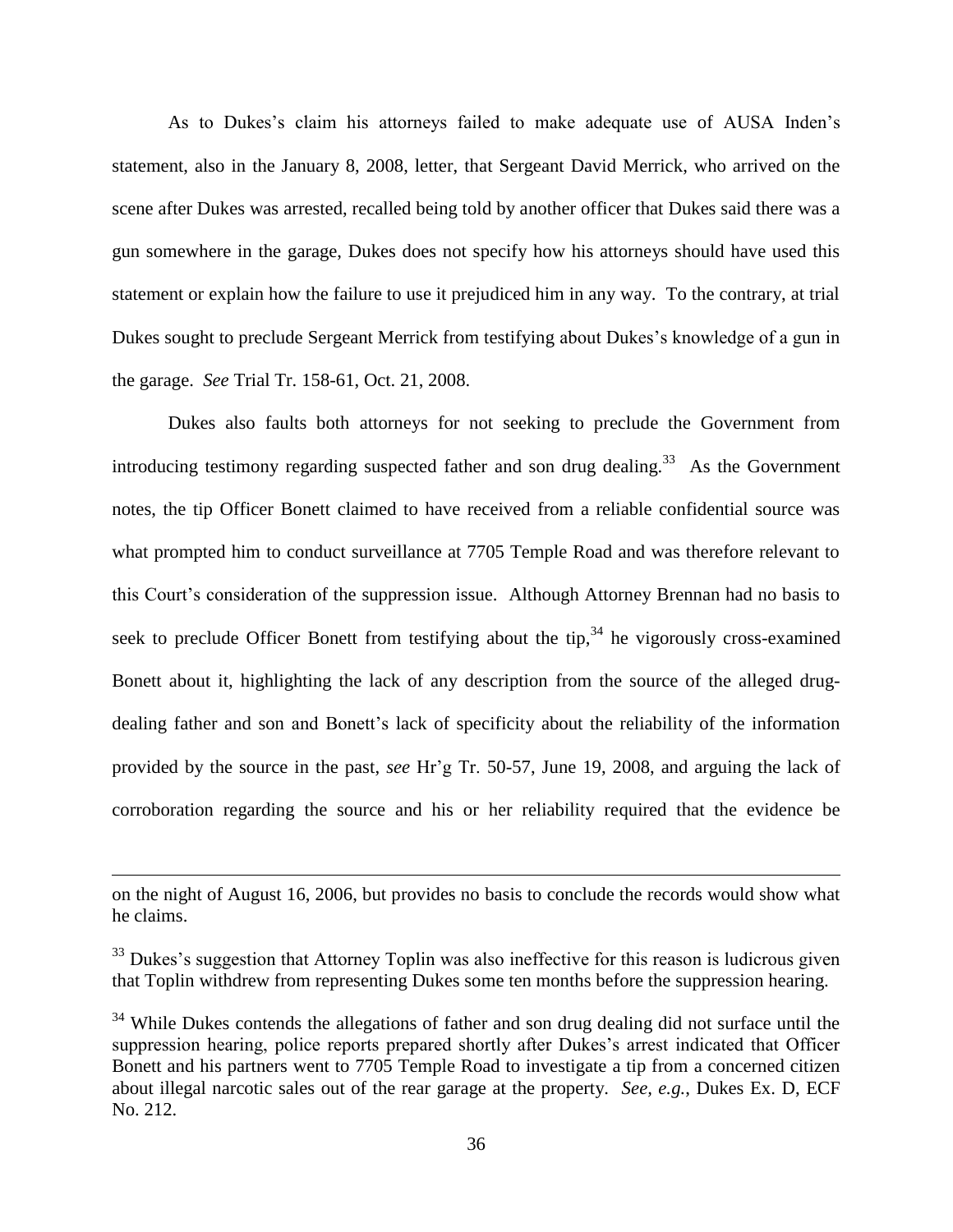suppressed, *see id.* at 150-52. At trial, moreover, Attorney Joseph incorporated the tip into the defense theory, arguing the tip prompted the police to simply arrest the first person they saw at 7705 Temple Road and then to fabricate a story about observing drug dealing to justify their illegal search of the premises. Attorney Joseph also used to tip to support his theory that the drugs recovered from the garage, like the gun, belonged to Dukes's son, whom the police failed to investigate. Because the record demonstrates Attorney Joseph's failure to object to the testimony about father and son drug dealing was a reasonable strategic decision, Dukes cannot show the deficiency element of an ineffective assistance of counsel claim.

Dukes's claim that Attorney Brennan and Attorney Joseph were ineffective for failing to challenge this Court's factual findings in its suppression ruling is baseless. Dukes does not identify any basis on which his attorneys should have challenged the findings, which the Third Circuit affirmed, and has not shown a reasonable probability such a challenge would have been successful.

Dukes's claim that his attorneys were ineffective for failing to challenge the admission of the notes Officers Betts and Spicer took during their meeting with Dukes the day after his arrest is also without merit. Attorney Brennan cross-examined Betts during the suppression hearing about the notes and the lack of any other written documentation of his interview of Dukes in arguing Dukes's motion to suppress any statements made to Betts and Spicer. And the notes were never ultimately admitted at trial, as neither Betts nor Spicer testified.

Dukes identifies several additional deficiencies in Attorney Brennan's performance, alleging Brennan "failed to challenge the inadequate identification of the suspected drug dealer sighted by police and the resulting absence of probable cause to seize [Dukes]," abandoned Dukes's theory of the case, failed to adequately prepare Dukes's case, and failed to obtain a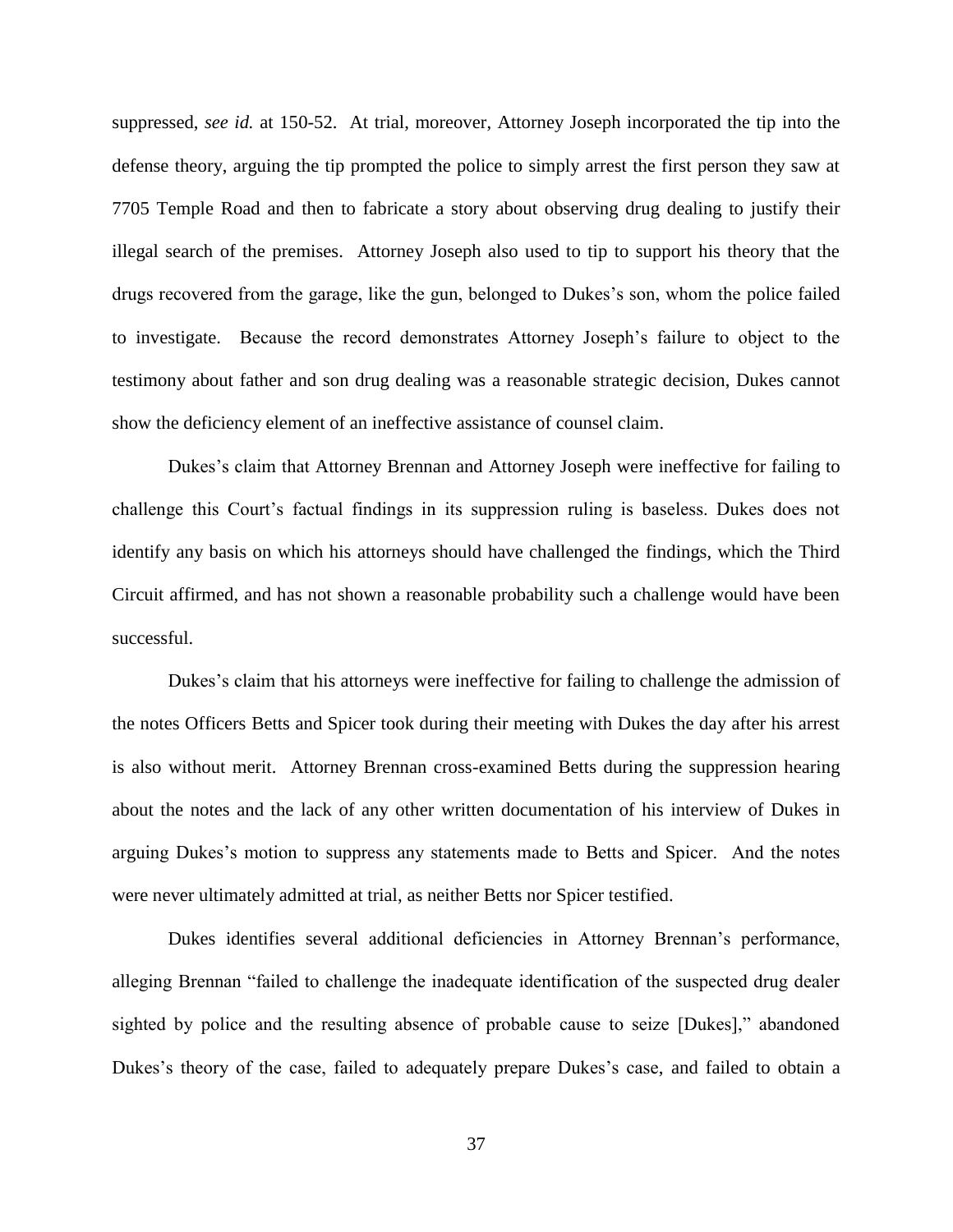*Franks* hearing. *See* ECF No. 193, at 8; ECF No. 193-1, at 1-2. As to the first of these allegations, the Court perceives no identification issue in this case. The remaining allegations are refuted by the record of the suppression hearing, at which Attorney Brennan vigorously cross-examined the Government's witnesses, presented Dukes's version of events and the cell phone video, and argued both that Dukes's very specific alternative account of the events on the evening of August 16, 2006, showed Officer Bonett made material misstatements of fact regarding Dukes's arrest and that, even if the Court were disinclined to believe Dukes, the officers lacked probable cause for the arrest and ensuing search. That Attorney Brennan's efforts to obtain a *Franks* hearing were ultimately unsuccessful does not render his performance deficient.

Dukes also makes a number of additional allegations against Attorney Joseph, many of which are too vague and conclusory to warrant relief. Dukes faults Attorney Joseph for failing to object to instances of prosecutorial misconduct at trial without identifying the misconduct to which he is referring, and asserts Joseph gave inadequate opening and closing arguments without identifying any particular deficiencies in counsel's arguments or explaining why it is reasonably probable that better arguments would have produced an acquittal. In fact, Joseph's closing argument was not only constitutionally adequate, but rebuts Dukes's assertion that Joseph failed to advance a defense theory of the case. Consistent with the theory presented at the suppression hearing, on direct appeal, and in the instant § 2255 motion, Joseph argued to the jury in closing that the charges against Dukes were the product of shoddy police work by officers eager to justify their unlawful arrest of Dukes, the first person they saw at 7705 Temple Road, after finding drugs in the garage. Highlighting the various inconsistencies in the record and the failure of the police to investigate Dukes's son, who admittedly owned the gun, Attorney Joseph argued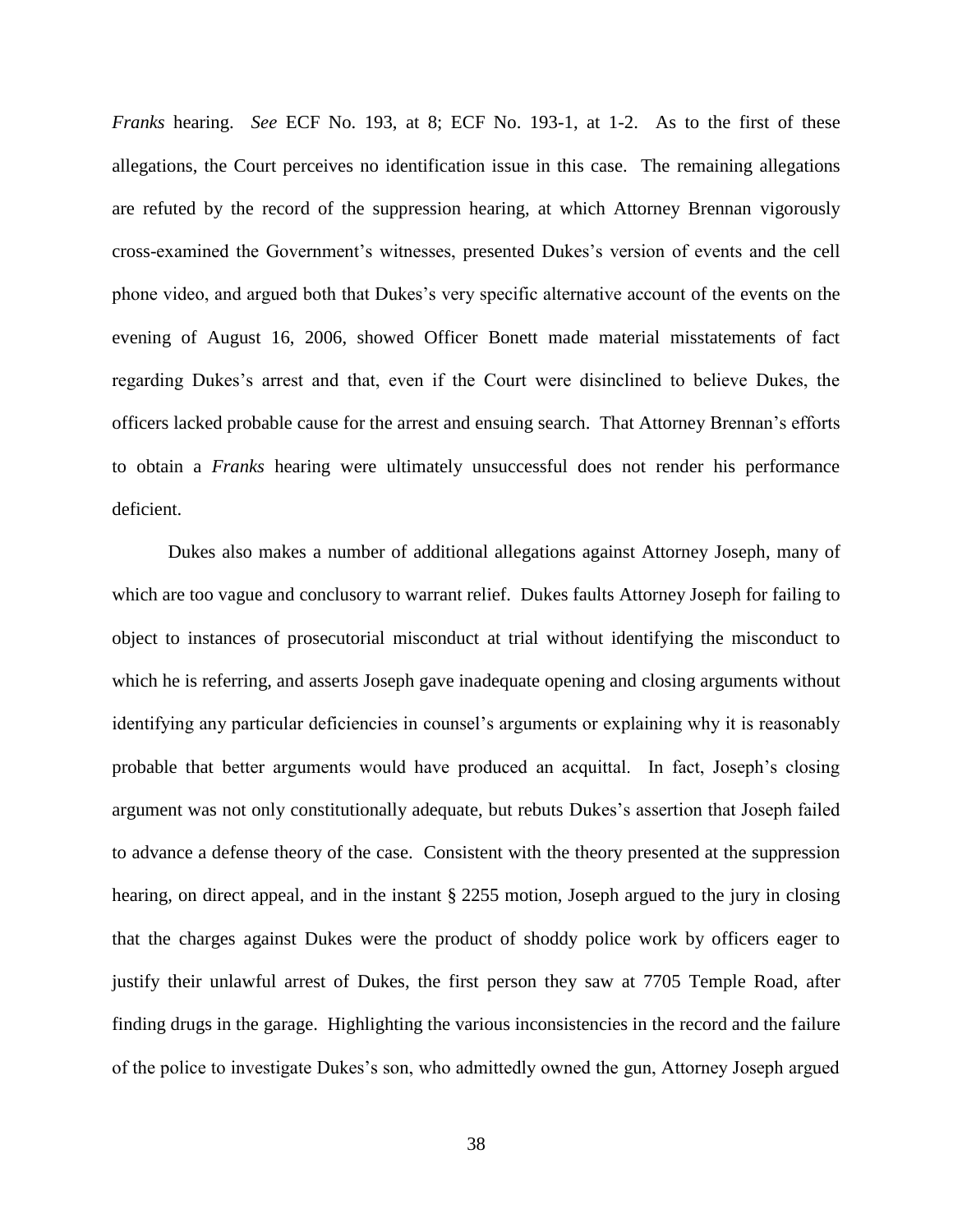there was ample reason to doubt that Officer Bonett observed Dukes engaging in drug transactions prior to arresting him, and that either the drugs or the gun recovered from the garage belonged to Dukes. While the jury did not accept the defense theory, Dukes's argument that Joseph failed to present such a theory lacks merit.

Dukes's allegations of ineffectiveness based on Attorney Joseph's failure to move for a mistrial after Dukes was seen being shackled during a recess and failure to file post-verdict motions on his behalf are also meritless. As explained above, the juror incident did not warrant a mistrial; hence, Dukes cannot show prejudice from Joseph's failure to seek such relief. Dukes's claim regarding post-verdict motions fails because Dukes has not identified any issues Joseph should have raised, much less shown there is a reasonable probability that had Joseph filed such motions, this Court would have granted them.

The record does not support Dukes's claim that Attorney Joseph was ineffective for failing to argue fingerprint evidence would have excluded Dukes of any contact with the seized physical evidence. Contrary to Dukes's assertion, Attorney Joseph made effective use of law enforcement's failure to fingerprint the physical evidence in this case. Joseph cross-examined Officer Kapusniak regarding his failure to make any attempts to fingerprint the gun box, the gun itself, or any of the other property recovered in the search, or to preserve these items for later fingerprinting. *See* Trial Tr. 270-72, Oct. 21, 2008. Joseph also cross-examined the Government's experts about the possibility of obtaining fingerprints from the seized items, winning concessions that it might have been possible to obtain fingerprints from some, but not all, of those items. *See* Trial Tr. 79-81, 118-20, Oct. 22, 2008. Joseph then argued in closing that the failure to fingerprint the evidence provided a reason to doubt that the items seized from the garage belonged to Dukes. *See* Trial Tr. 60-61, Oct. 23, 2008. Dukes does not provide any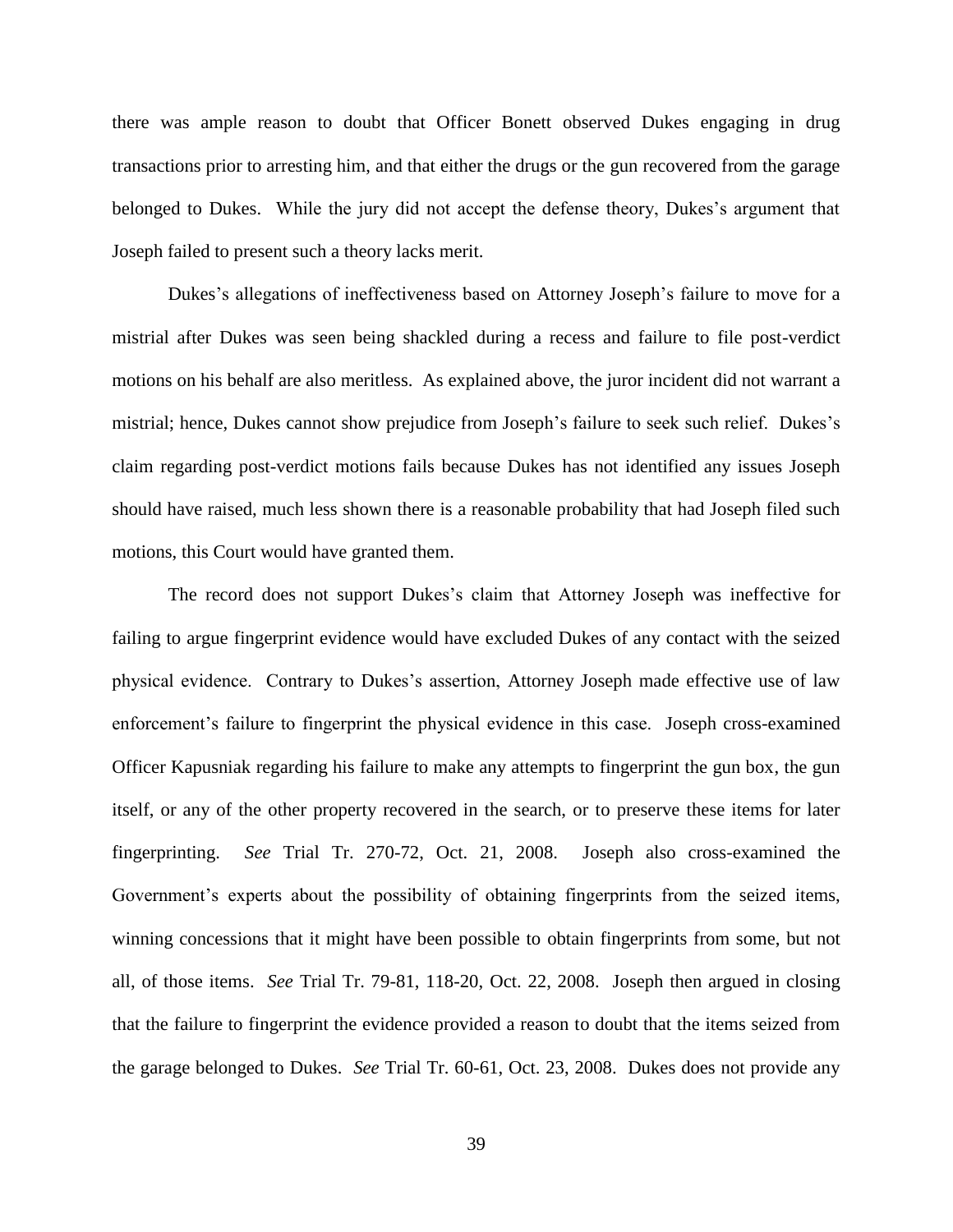basis to conclude Joseph's use of the lack of fingerprint evidence was objectively unreasonable or that it prejudiced him in any way.

Dukes also faults Attorney Joseph for failing to object to the admission of certain evidence at trial, including two items from Dukes's wallet that were not specifically listed on the property receipt for the wallet (a credit card in the name of Dukes's son, Charles S. Dukes, and a business card from Lock's Gun Shop) and photographs of the alley behind 7705 Temple Road that case agent Detective Plummer took during trial. Dukes argues Joseph should have objected to the admission of the credit card and business card based on the Government's failure to establish a chain of custody for the wallet. As the Government notes, Joseph did initially raise a chain-of-custody objection to the admission of the wallet, noting he and Dukes had not had an opportunity to review the wallet's contents. *See* Trial Tr. 76-78, Oct. 21, 2008. In light of Joseph's objection, the Court admitted the wallet conditionally to permit Dukes to review its contents. *See id.* at 78-79. Following that review, Joseph did not make a further objection on chain of custody grounds. Instead, he vigorously cross-examined the case agent about his and his predecessors' failure to note the existence of the credit card or the business card in any of their reports and the failure of the arresting officers to note these items on the property receipts. *See* Trial Tr. 138-40, Oct. 22, 2008. He also re-called Dukes's son, who testified he kept the business card from the gun store where he purchased the gun in the gun case. *See id.* at 184-85. Consistent with the defense theory that the police fabricated evidence against him to justify their unlawful search, Joseph argued in closing that the belated discovery of these items in Dukes's wallet was more of the same. *See* Trial Tr. 58-59, Oct. 23, 2008. Given these circumstances, Dukes cannot establish either that Joseph's failure to renew his chain-of-custody objection fell outside the wide range of reasonable professional assistance or a reasonable probability that had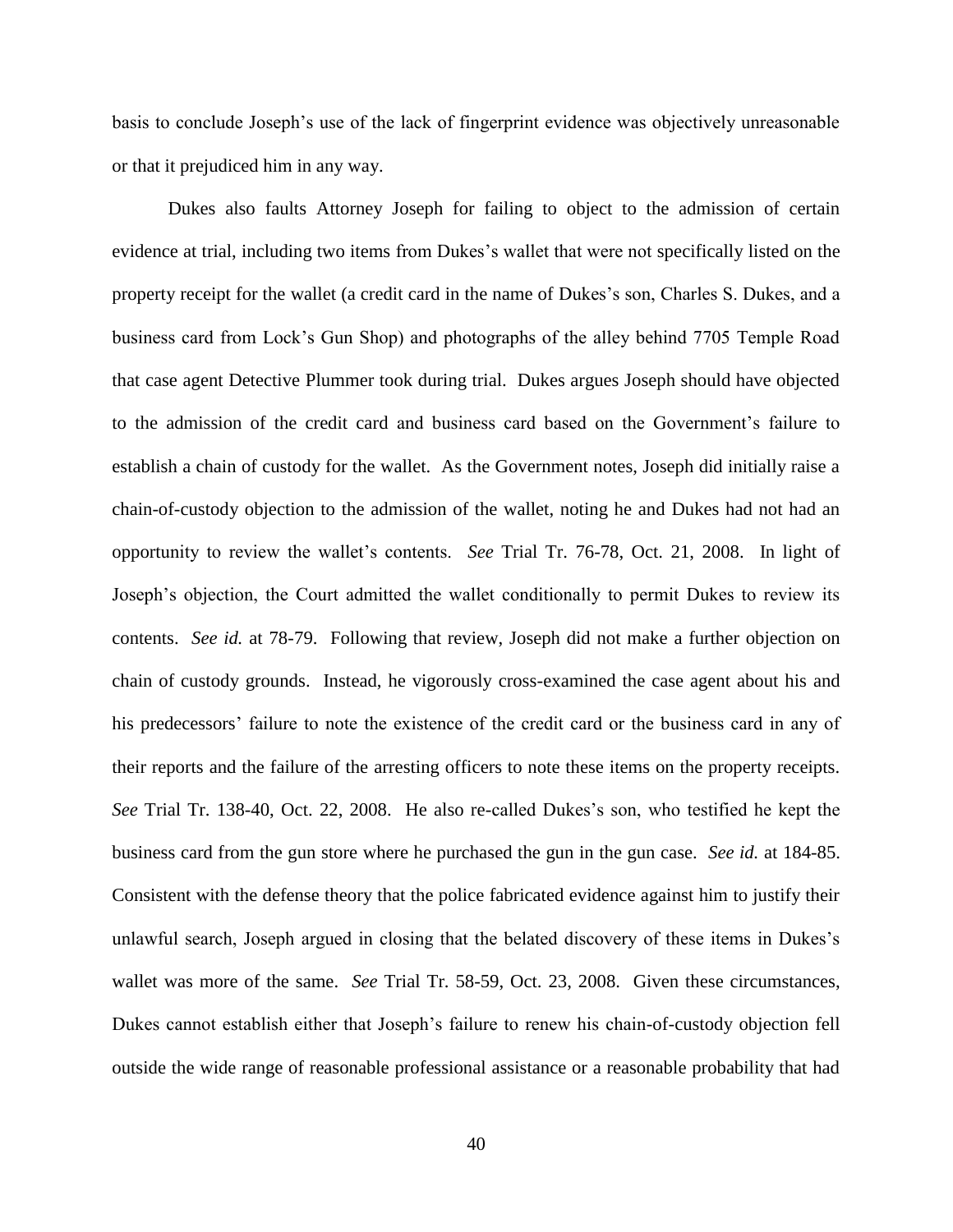Joseph made such an objection, the Court would have excluded the evidence.<sup>35</sup> As to Detective Plummer's photographs, Dukes has not shown that Joseph had any basis to object to this evidence, or that, had he objected, it is reasonably probable the Court would have excluded it and the jury would have acquitted him.

Finally, Dukes argues Attorney Joseph had an actual conflict of interest that prevented him from providing effective representation at trial because the inmate who promised to pay him for representing Dukes failed to do so. Dukes alleges Joseph threatened to withdraw from the case prior to trial unless he was paid. Although Joseph did not follow through with the threat, Dukes maintains Joseph thereafter failed to zealously represent him because he was not paid.

A defendant seeking to establish ineffective assistance of counsel based on his attorney's breach of the duty of loyalty and failure to avoid conflicts of interest "must establish that an actual conflict of interest adversely affected counsel's performance." *Gov't of the V.I. v. Zepp*, 748 F.2d 125, 134 (3d Cir. 1984). An actual conflict exists if, during the course of the representation, "trial counsel's interest and the defendant's interest diverge[d] with respect to a material factual or legal issue or to a course of action." *Id.* at 136 (alteration in original) (citation and internal quotation marks omitted).

The record refutes any suggestion that there was an actual conflict that adversely affected Joseph's performance at trial in this case. During the course of the trial, in which this Court had ample opportunity to observe Joseph's performance, the Court repeatedly commented on the "great job" Joseph was doing on behalf of Dukes. *See* Trial Tr. 11, 157, Oct. 22, 2008.

 $35$  The Court notes in this regard that although the property receipt may not have specifically mentioned a credit card in the name of Charles S. Dukes, Officer Wiley testified the wallet contained "13 credit cards with different names or initials on [them]." Trial Tr. 197, Oct. 21, 2008.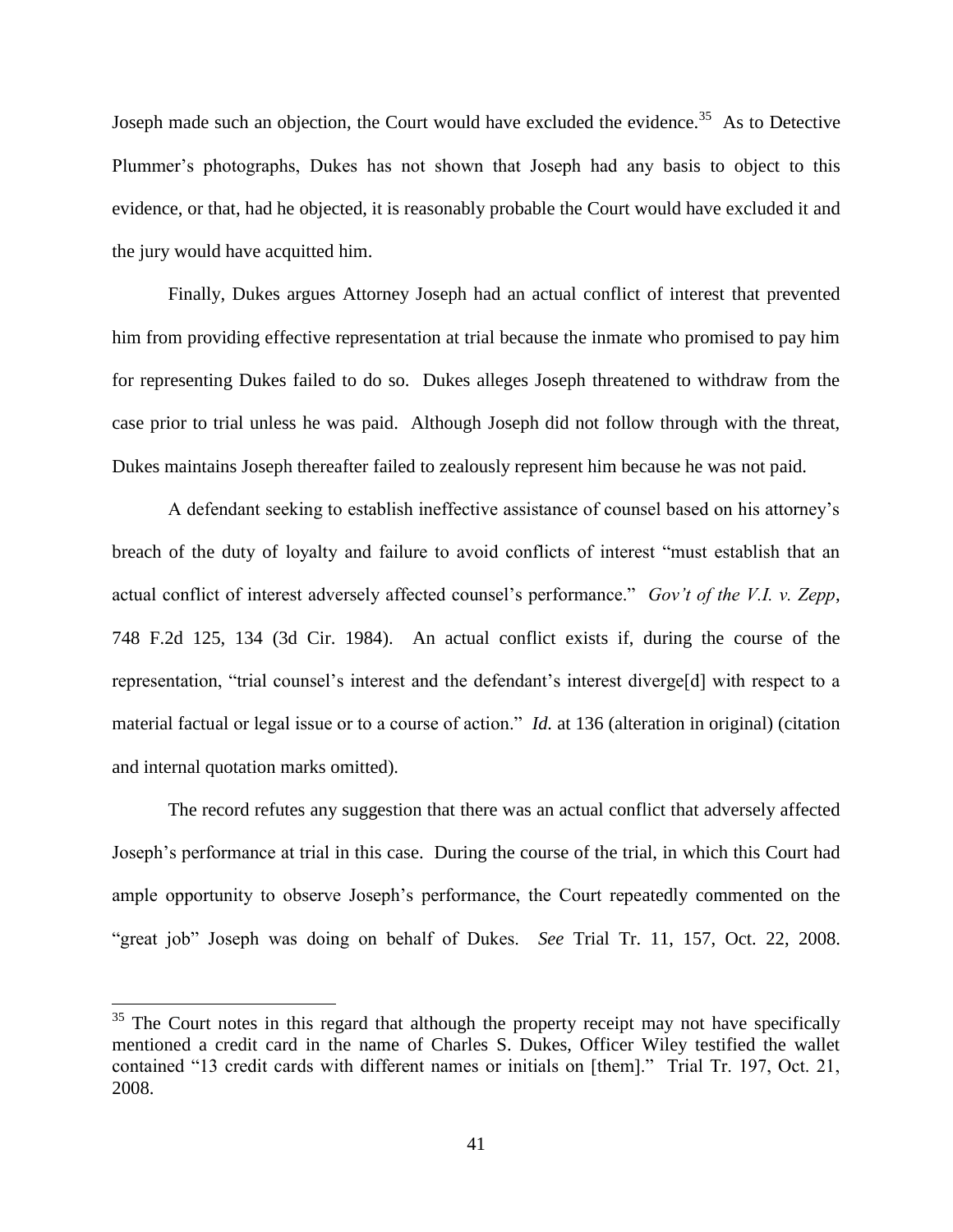Notwithstanding the third party's failure to pay him, Joseph effectively cross-examined the Government's witnesses, called witnesses and admitted evidence in Dukes's defense, and offered a viable defense, consistent with Dukes's own theory of the case. Joseph did not seek to withdraw from the representation until after trial, when Dukes accused him of failing to make his best efforts because he was not being paid, and, as an alternative to withdrawing, Joseph requested that the Court appoint him to represent Dukes as CJA counsel. After conferring with Joseph during the hearing on the motion, Dukes advised the Court he wanted Joseph to continue to represent him at sentencing and on appeal, notwithstanding his earlier accusations. Given this Court's firsthand observation of Joseph's zealous advocacy at trial and Dukes's agreement to have Joseph continue to represent him following trial, there is no basis to conclude Joseph's lack of compensation adversely affected his representation of Dukes in any way.

# **3. Attorney Greenberg**

Dukes argues Attorney Greenberg was ineffective for failing to raise on appeal his actual innocence, the insufficiency of the evidence to show Dukes constructively possessed the firearm recovered from the garage where he was arrested, and this Court's failure to grant a mistrial after a juror observed him in shackles. Dukes also argues his appellate attorney was ineffective for failing to file a petition for certiorari in the Supreme Court challenging the 65-month upward variance imposed at sentencing and for failing to seek rehearing and/or rehearing en banc of the panel's resolution of his direct appeal. None of these issues has merit.

After reviewing Dukes's claims regarding his actual innocence, the sufficiency of the evidence of constructive possession, and the failure to grant a mistrial, this Court has concluded the claims lack merit for the reasons set forth above. Because these issues lack merit, Dukes cannot show that his counsel acted objectively unreasonably in failing to raise them on appeal or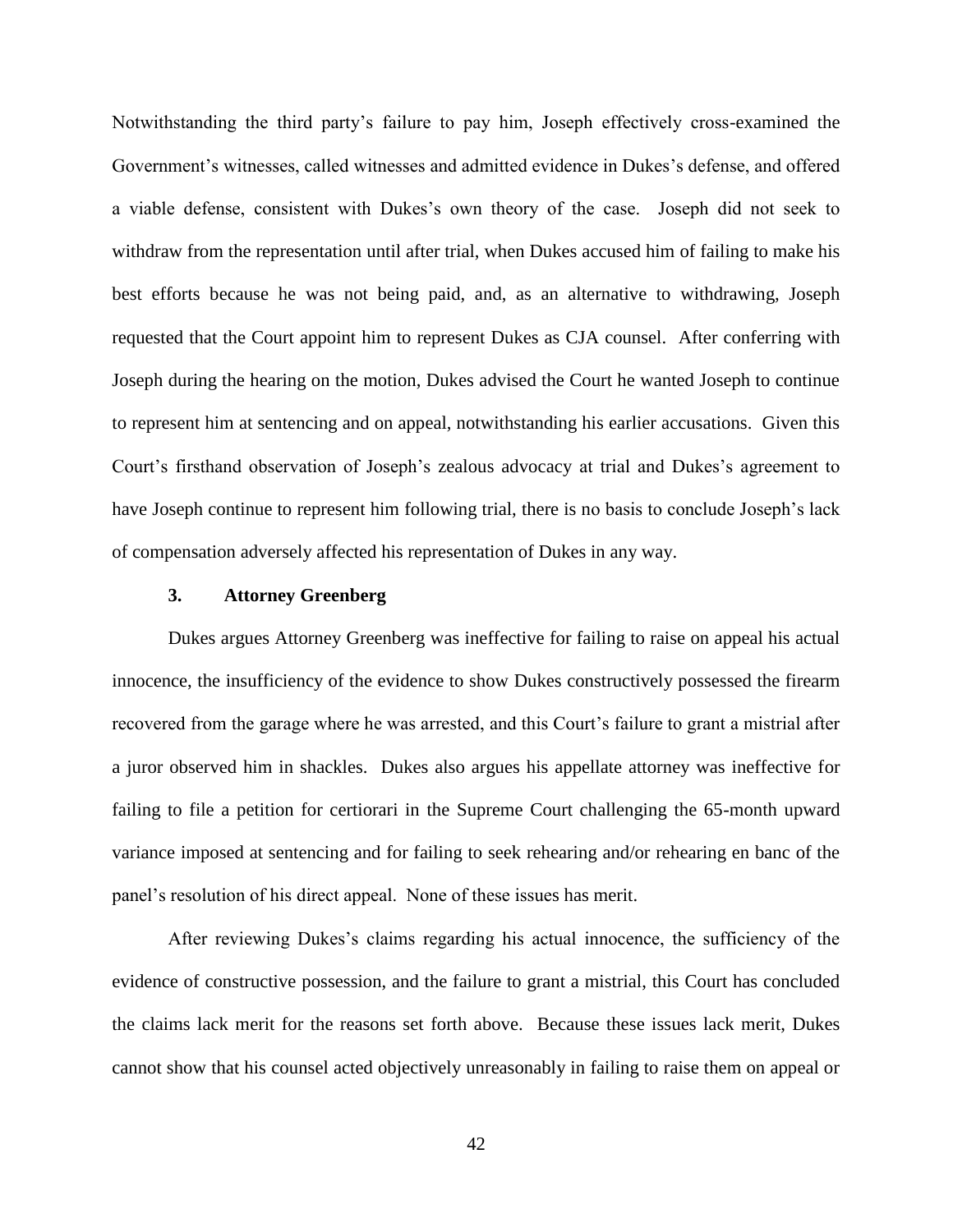a reasonable probability that had counsel raised the issues, he would have prevailed. *See Smith v. Robbins*, 528 U.S. 259, 285-86 (2000); *see also id.* at 288 (noting appellate counsel "need not (and should not) raise every nonfrivolous claim," and suggesting that to show appellate counsel acted objectively unreasonably in failing to raise an issue, a defendant would have to show the issue not raised was both nonfrivolous and "clearly stronger than issues that counsel did present" (citing *Jones v. Barnes*, 463 U.S. 745 (1983), and *Gray v. Greer*, 800 F.2d 644, 646 (7th Cir. 1986))).

Insofar as Dukes challenges Attorney Greenberg's failure to seek certiorari review of this Court's upward variance in the Supreme Court, the issue is moot as this Court eliminated the variance by imposing a within-Guidelines sentence when ruling on Dukes's sentence reduction motion. Dukes also has not shown either that his counsel acted unreasonably in not filing a petition for rehearing or rehearing en banc or that the failure to seek rehearing prejudiced him in any way. Petitions for rehearing and rehearing en banc are not favored in the Third Circuit, and the Court of Appeals has made clear that appellate counsel, "having appropriately briefed and argued an appeal, is not under an obligation to file a petition for rehearing or rehearing en banc." *United States v. Coney*, 120 F.3d 26, 27 (3d Cir. 1997); *see also* 3d Cir. L.A.R. 35.4 (2008). Rather, "[t]he determination whether to file rests in the sound professional judgment of the attorney in light of all circumstances." *Coney*, 120 F.3d at 27-28. Such circumstances include the requirements of Local Appellate Rule 35.1, which mandates that counseled petitions for rehearing en banc include the following statement of counsel:

I express a belief, based on a reasoned and studied professional judgment, that the panel decision is contrary to decisions of the United States Court of Appeals for the Third Circuit or the Supreme Court of the United States, and that consideration by the full court is necessary to secure and maintain uniformity of decisions in this court, *i.e.*, the panel's decision is contrary to the decision of this court or the Supreme Court in [citing specifically the case or cases], OR, that this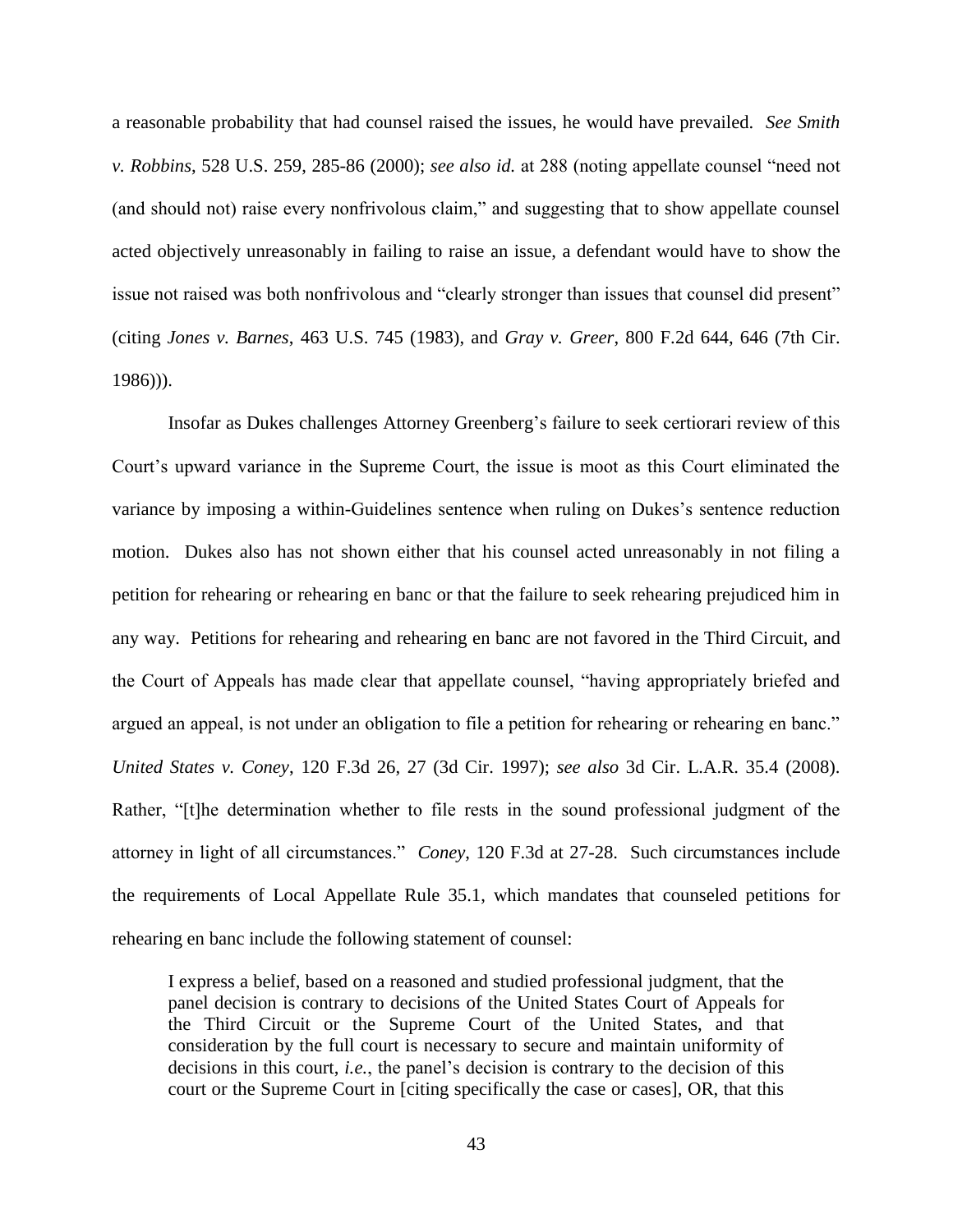appeal involves a question of exceptional importance, *i.e.*, [set forth in one sentence].

3d Cir. LAR 35.1. The Third Circuit's disposition of Dukes's appeal comes nowhere close to meeting this standard; hence, his appellate counsel acted well within his discretion in not seeking rehearing or rehearing en banc. *See United States v. Hall*, No. 06-2-1, 2010 WL 1816796, at \*6 (E.D. Pa. May 4, 2012) (denying ineffective assistance of counsel claim based on appellate counsel's failure to file a petition for rehearing or rehearing en banc where the denial of the defendant's appeal was not contrary to any decision of the Supreme Court or the Third Circuit and his claims did not raise any questions of exceptional legal importance).

For all of the foregoing reasons, Dukes's § 2255 motion is denied. An appropriate order follows.

# BY THE COURT:

 /s/ Juan R. Sánchez . Juan R. Sánchez, J.